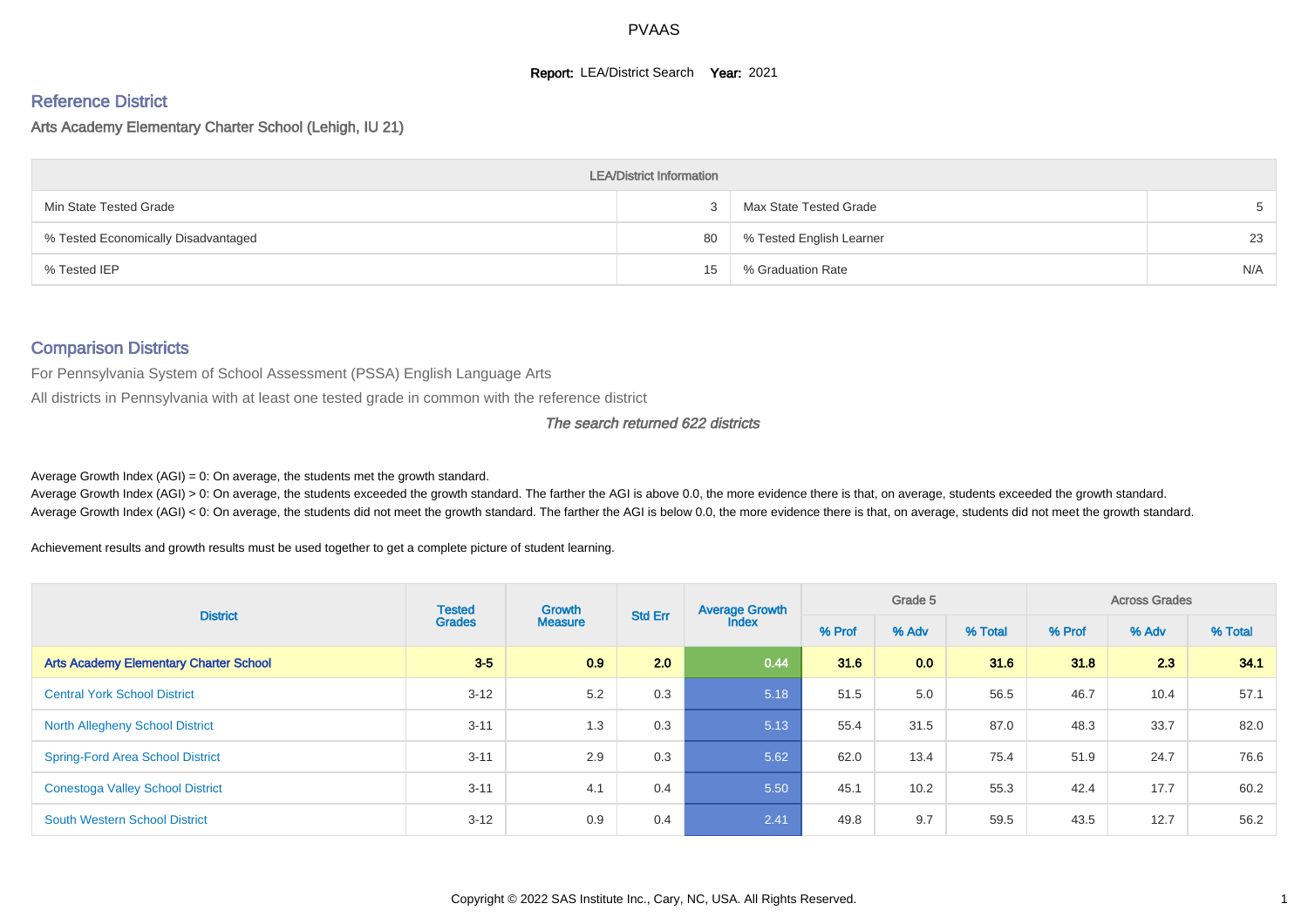|                                               | <b>Tested</b> | Growth         |         | Average Growth<br>Index<br><b>Std Err</b> |        | <b>Across Grades</b><br>Grade 5 |         |        |       |         |
|-----------------------------------------------|---------------|----------------|---------|-------------------------------------------|--------|---------------------------------|---------|--------|-------|---------|
| <b>District</b>                               | <b>Grades</b> | <b>Measure</b> |         |                                           | % Prof | % Adv                           | % Total | % Prof | % Adv | % Total |
| <b>Arts Academy Elementary Charter School</b> | $3-5$         | 0.9            | 2.0     | 0.44                                      | 31.6   | 0.0                             | 31.6    | 31.8   | 2.3   | 34.1    |
| <b>Souderton Area School District</b>         | $3 - 11$      | $-0.1$         | 0.3     | $-0.36$                                   | 56.4   | 17.7                            | 74.1    | 50.2   | 17.4  | 67.7    |
| <b>Lower Merion School District</b>           | $3 - 11$      | 1.5            | 0.3     | 5.53                                      | 56.1   | 29.4                            | 85.5    | 47.8   | 36.9  | 84.6    |
| <b>North Penn School District</b>             | $3 - 11$      | 1.5            | 0.2     | 6.31                                      | 53.0   | 12.7                            | 65.7    | 47.4   | 19.9  | 67.3    |
| <b>Armstrong School District</b>              | $3 - 11$      | 3.2            | 0.3     | 2.49                                      | 46.0   | 6.3                             | 52.3    | 45.4   | 12.6  | 58.0    |
| <b>Mifflin County School District</b>         | $3 - 11$      | 2.7            | 0.4     | 7.71                                      | 49.5   | 8.0                             | 57.4    | 40.4   | 9.0   | 49.4    |
| <b>Circle Of Seasons Charter School</b>       | $3-8$         | 11.4           | 1.3     | 8.33                                      | 65.7   | 11.4                            | 77.1    | 50.8   | 18.6  | 69.5    |
| <b>Millcreek Township School District</b>     | $3 - 11$      | 2.0            | 0.3     | 6.27                                      | 49.1   | 17.2                            | 66.3    | 45.8   | 19.9  | 65.8    |
| <b>Saucon Valley School District</b>          | $3 - 11$      | 3.7            | 0.6     | 6.72                                      | 50.8   | 21.0                            | 71.8    | 42.6   | 23.9  | 66.5    |
| <b>Bedford Area School District</b>           | $3 - 11$      | 5.0            | 0.6     | 4.58                                      | 54.2   | 3.4                             | 57.6    | 46.2   | 12.2  | 58.4    |
| <b>Wissahickon School District</b>            | $3 - 10$      | $2.9\,$        | 0.3     | 6.32                                      | 58.6   | 18.8                            | 77.4    | 49.2   | 28.7  | 77.9    |
| South Fayette Township School District        | $3 - 11$      | 1.9            | 0.4     | 4.89                                      | 60.2   | 23.2                            | 83.4    | 49.6   | 35.9  | 85.4    |
| <b>Line Mountain School District</b>          | $3 - 11$      | 5.9            | 0.7     | 2.73                                      | 43.9   | 13.6                            | 57.6    | 43.0   | 17.5  | 60.5    |
| <b>Eastern York School District</b>           | $3 - 11$      | 3.8            | 0.5     | 0.64                                      | 50.9   | 9.2                             | 60.1    | 48.6   | 16.2  | 64.8    |
| <b>Littlestown Area School District</b>       | $3 - 11$      | 4.6            | 0.6     | 5.53                                      | 49.6   | 3.5                             | 53.1    | 45.7   | 9.8   | 55.5    |
| <b>Bradford Area School District</b>          | $3 - 12$      | 3.9            | 0.5     | 4.59                                      | 53.6   | 11.3                            | 64.9    | 45.7   | 15.1  | 60.8    |
| <b>Crawford Central School District</b>       | $3 - 11$      | 3.3            | 0.4     | 3.73                                      | 48.1   | 4.2                             | 52.3    | 40.4   | 10.5  | 50.9    |
| <b>Upper Merion Area School District</b>      | $3 - 11$      | 3.6            | 0.5     | 0.70                                      | 55.7   | 7.0                             | 62.7    | 47.7   | 19.3  | 67.0    |
| <b>Homer-Center School District</b>           | $3 - 11$      | 6.3            | 0.8     | 0.67                                      | 57.1   | 1.6                             | 58.7    | 45.3   | 11.7  | 56.9    |
| <b>Exeter Township School District</b>        | $3 - 11$      | 3.1            | 0.4     | 7.45                                      | 49.8   | 11.2                            | 61.0    | 46.4   | 15.0  | 61.4    |
| <b>Northern York County School District</b>   | $3 - 11$      | 0.6            | 0.4     | 1.45                                      | 53.3   | 9.4                             | 62.7    | 44.2   | 12.9  | 57.1    |
| <b>West Perry School District</b>             | $3 - 11$      | 3.7            | $0.5\,$ | 5.45                                      | 45.0   | 8.7                             | 53.7    | 44.0   | 14.2  | 58.2    |
| <b>Smethport Area School District</b>         | $3 - 12$      | 6.2            | 0.8     | 3.86                                      | 54.0   | 8.0                             | 62.0    | 41.6   | 15.0  | 56.6    |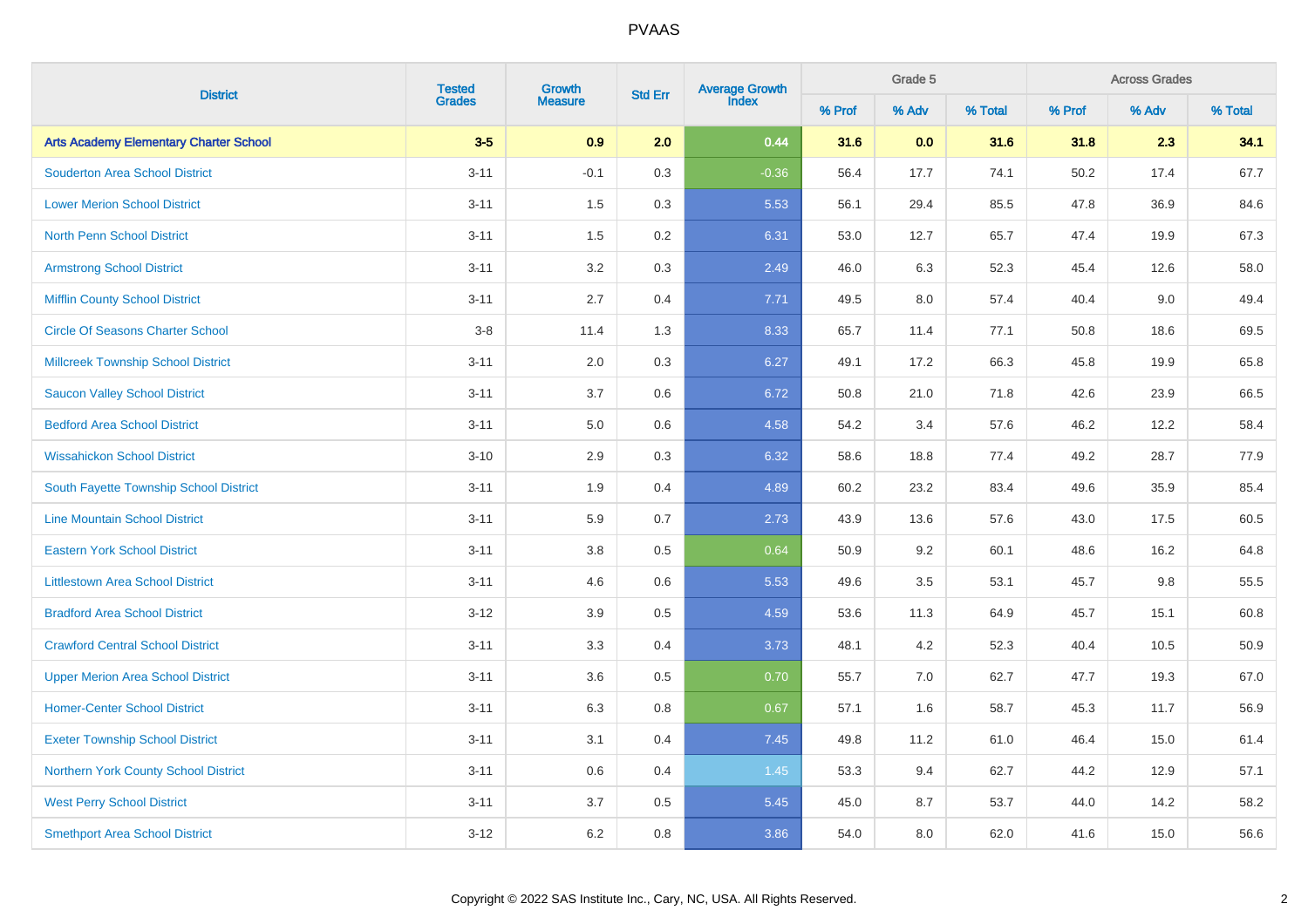| <b>District</b>                                    | <b>Tested</b><br>Growth |                | <b>Std Err</b> | Average Growth<br>Index |        | Grade 5 |         | <b>Across Grades</b> |       |         |  |
|----------------------------------------------------|-------------------------|----------------|----------------|-------------------------|--------|---------|---------|----------------------|-------|---------|--|
|                                                    | <b>Grades</b>           | <b>Measure</b> |                |                         | % Prof | % Adv   | % Total | % Prof               | % Adv | % Total |  |
| <b>Arts Academy Elementary Charter School</b>      | $3-5$                   | 0.9            | 2.0            | 0.44                    | 31.6   | 0.0     | 31.6    | 31.8                 | 2.3   | 34.1    |  |
| Downingtown Area School District                   | $3 - 11$                | $-0.3$         | 0.4            | $-0.85$                 | 56.2   | 27.7    | 83.8    | 49.4                 | 33.5  | 82.9    |  |
| <b>State College Area School District</b>          | $3 - 11$                | 1.7            | 0.4            | 4.53                    | 58.6   | 18.2    | 76.8    | 50.8                 | 22.8  | 73.6    |  |
| <b>Lewisburg Area School District</b>              | $3 - 11$                | 4.0            | 0.6            | 4.05                    | 53.1   | 21.2    | 74.3    | 44.8                 | 30.1  | 74.9    |  |
| <b>Central Dauphin School District</b>             | $3 - 11$                | 1.6            | 0.2            | 4.13                    | 46.1   | 7.7     | 53.8    | 41.3                 | 11.4  | 52.8    |  |
| <b>Hempfield School District</b>                   | $3 - 11$                | 2.2            | 0.3            | 3.13                    | 52.4   | 9.3     | 61.6    | 45.8                 | 20.4  | 66.2    |  |
| <b>Radnor Township School District</b>             | $3 - 12$                | 1.9            | 0.4            | 4.23                    | 54.7   | 29.0    | 83.7    | 49.6                 | 36.7  | 86.4    |  |
| <b>Universal Alcorn Charter School</b>             | $3-8$                   | 6.0            | 0.9            | 3.22                    | 32.1   | 9.4     | 41.5    | 29.2                 | 4.4   | 33.6    |  |
| <b>Upper Saint Clair School District</b>           | $3 - 11$                | 2.6            | 0.4            | 3.28                    | 49.8   | 35.9    | 85.7    | 46.0                 | 42.0  | 88.0    |  |
| <b>Folk Arts-Cultural Treasures Charter School</b> | $3 - 7$                 | 7.1            | 1.0            | $-1.67$                 | 50.0   | 6.8     | 56.8    | 46.5                 | 14.6  | 61.1    |  |
| <b>Ephrata Area School District</b>                | $3 - 11$                | $-0.2$         | 0.4            | $-0.50$                 | 50.5   | 10.3    | 60.8    | 45.1                 | 12.6  | 57.6    |  |
| <b>Richard Allen Preparatory Charter School</b>    | $5-8$                   | 4.8            | 0.7            | 0.43                    | 9.3    | 0.0     | 9.3     | 16.4                 | 1.1   | 17.5    |  |
| <b>Moshannon Valley School District</b>            | $3 - 10$                | 5.6            | 0.8            | 3.20                    | 51.1   | 2.1     | 53.2    | 39.6                 | 7.8   | 47.4    |  |
| <b>Solanco School District</b>                     | $3 - 11$                | 2.8            | 0.4            | 2.25                    | 47.3   | 9.0     | 56.2    | 43.0                 | 14.5  | 57.5    |  |
| <b>Bangor Area School District</b>                 | $3 - 12$                | 3.3            | 0.5            | 4.02                    | 38.6   | 14.4    | 52.9    | 44.8                 | 13.6  | 58.4    |  |
| Mifflinburg Area School District                   | $3 - 11$                | 1.9            | 0.6            | 3.25                    | 60.8   | 8.0     | 68.8    | 49.7                 | 13.0  | 62.7    |  |
| <b>Penncrest School District</b>                   | $3 - 11$                | 2.8            | 0.5            | 5.98                    | 37.4   | 10.6    | 48.0    | 39.6                 | 11.2  | 50.7    |  |
| <b>Bear Creek Community Charter School</b>         | $3-8$                   | 5.5            | 0.9            | 2.26                    | 51.9   | 7.7     | 59.6    | 45.2                 | 12.1  | 57.4    |  |
| <b>Fox Chapel Area School District</b>             | $3 - 11$                | 1.0            | 0.4            | 2.45                    | 54.0   | 36.5    | 90.5    | 42.6                 | 42.9  | 85.5    |  |
| <b>Chester Community Charter School</b>            | $3-8$                   | 3.8            | 0.6            | 1.83                    | 15.7   | 0.8     | 16.4    | 13.2                 | 0.7   | 13.9    |  |
| <b>Greencastle-Antrim School District</b>          | $3 - 11$                | 2.7            | 0.4            | 3.18                    | 46.3   | 16.4    | 62.7    | 44.6                 | 20.8  | 65.4    |  |
| <b>Athens Area School District</b>                 | $3 - 11$                | 3.5            | 0.6            | 4.31                    | 57.1   | 10.7    | 67.9    | 45.8                 | 12.8  | 58.6    |  |
| <b>Penn Manor School District</b>                  | $3 - 11$                | 2.1            | 0.3            | 0.82                    | 53.4   | 10.5    | 63.8    | 46.8                 | 18.7  | 65.6    |  |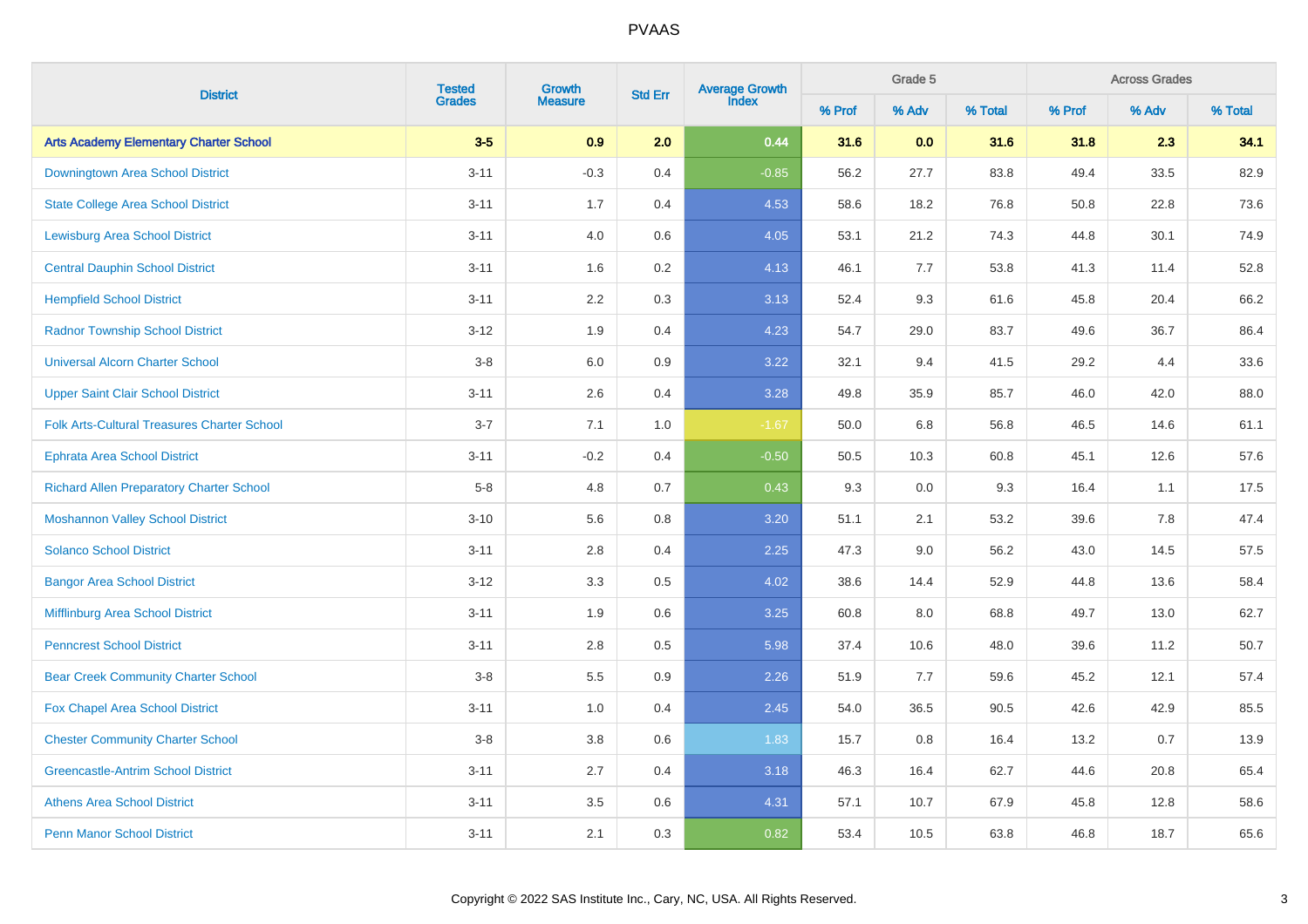|                                                  |          | <b>Tested</b><br>Grades<br>Growth |         | Average Growth<br>Index<br><b>Std Err</b> |        | Grade 5 |         | <b>Across Grades</b> |       |         |  |
|--------------------------------------------------|----------|-----------------------------------|---------|-------------------------------------------|--------|---------|---------|----------------------|-------|---------|--|
| <b>District</b>                                  |          | <b>Measure</b>                    |         |                                           | % Prof | % Adv   | % Total | % Prof               | % Adv | % Total |  |
| <b>Arts Academy Elementary Charter School</b>    | $3-5$    | 0.9                               | 2.0     | 0.44                                      | 31.6   | 0.0     | 31.6    | 31.8                 | 2.3   | 34.1    |  |
| <b>Brockway Area School District</b>             | $3 - 11$ | 4.2                               | 0.7     | 1.98                                      | 61.5   | 14.1    | 75.6    | 46.6                 | 17.4  | 64.0    |  |
| <b>Richland School District</b>                  | $3 - 11$ | 3.6                               | 0.6     | 4.98                                      | 51.5   | 18.4    | 69.9    | 51.0                 | 18.8  | 69.8    |  |
| <b>Canon-Mcmillan School District</b>            | $3 - 11$ | 2.0                               | 0.3     | $-0.09$                                   | 60.2   | 11.0    | 71.3    | 50.9                 | 21.6  | 72.5    |  |
| <b>Derry Township School District</b>            | $3 - 10$ | $-1.3$                            | 1.3     | $-0.99$                                   | 57.1   | 20.9    | 78.0    | 49.1                 | 29.0  | 78.2    |  |
| Huntingdon Area School District                  | $3 - 11$ | 1.8                               | $0.6\,$ | 3.16                                      | 41.6   | $3.5\,$ | 45.1    | 37.2                 | 10.0  | 47.2    |  |
| <b>Gettysburg Area School District</b>           | $3 - 11$ | $2.5\,$                           | 0.4     | 3.13                                      | 52.6   | 9.8     | 62.3    | 45.0                 | 16.0  | 61.0    |  |
| <b>Juniata County School District</b>            | $3 - 12$ | 2.7                               | 0.5     | 1.24                                      | 42.6   | 3.0     | 45.6    | 36.0                 | 7.7   | 43.7    |  |
| <b>Wayne Highlands School District</b>           | $3 - 11$ | 2.9                               | 0.5     | 2.34                                      | 54.3   | 11.4    | 65.7    | 47.2                 | 17.9  | 65.1    |  |
| <b>Milton Area School District</b>               | $3 - 11$ | 3.2                               | $0.6\,$ | 2.24                                      | 51.7   | 5.8     | 57.5    | 42.3                 | 13.0  | 55.3    |  |
| <b>Central Columbia School District</b>          | $3 - 12$ | 3.0                               | $0.5\,$ | 1.76                                      | 58.7   | 17.3    | 76.0    | 48.9                 | 24.7  | 73.6    |  |
| Memphis Street Academy Charter School @ JP Jones | $5-8$    | 4.3                               | $0.8\,$ | 2.13                                      | 13.3   | $0.0\,$ | 13.3    | 16.6                 | 0.6   | 17.2    |  |
| Northern Tioga School District                   | $3 - 12$ | 3.0                               | $0.5\,$ | 1.90                                      | 45.2   | 2.6     | 47.7    | 44.8                 | 9.6   | 54.4    |  |
| <b>Hermitage School District</b>                 | $3 - 12$ | $2.9\,$                           | 0.5     | 0.15                                      | 52.9   | 7.9     | 60.7    | 47.0                 | 22.0  | 69.0    |  |
| John B. Stetson Charter School                   | $5-8$    | 3.5                               | 0.6     | 1.73                                      | 4.5    | $0.0\,$ | 4.5     | 8.5                  | 0.5   | $8.9\,$ |  |
| <b>Sayre Area School District</b>                | $3 - 11$ | 4.2                               | 0.8     | 3.26                                      | 32.8   | 4.9     | 37.7    | 44.6                 | 10.7  | 55.4    |  |
| <b>Greenwood School District</b>                 | $3 - 11$ | 4.5                               | 0.8     | $-0.83$                                   | 51.5   | 3.0     | 54.6    | 47.9                 | 19.4  | 67.3    |  |
| <b>Butler Area School District</b>               | $3 - 11$ | 0.3                               | 0.3     | 1.07                                      | 49.8   | 12.2    | 61.9    | 46.0                 | 14.0  | 60.0    |  |
| <b>West Allegheny School District</b>            | $3 - 12$ | 0.3                               | 0.4     | 0.75                                      | 60.9   | 19.8    | 80.6    | 50.7                 | 26.1  | 76.8    |  |
| <b>Bucks County Montessori Charter School</b>    | $3-6$    | 10.3                              | 1.9     | 4.84                                      | 64.5   | 19.4    | 83.9    | 51.1                 | 35.1  | 86.2    |  |
| <b>Millville Area School District</b>            | $3 - 12$ | 5.0                               | 1.0     | 0.14                                      | 63.8   | 2.1     | 66.0    | 50.2                 | 13.2  | 63.4    |  |
| <b>Otto-Eldred School District</b>               | $3 - 11$ | 5.1                               | 1.0     | 1.12                                      | 57.1   | 9.5     | 66.7    | 43.8                 | 11.1  | 54.9    |  |
| <b>Curwensville Area School District</b>         | $3 - 11$ | 4.2                               | 0.8     | 3.75                                      | 46.3   | 19.5    | 65.8    | 48.5                 | 17.9  | 66.4    |  |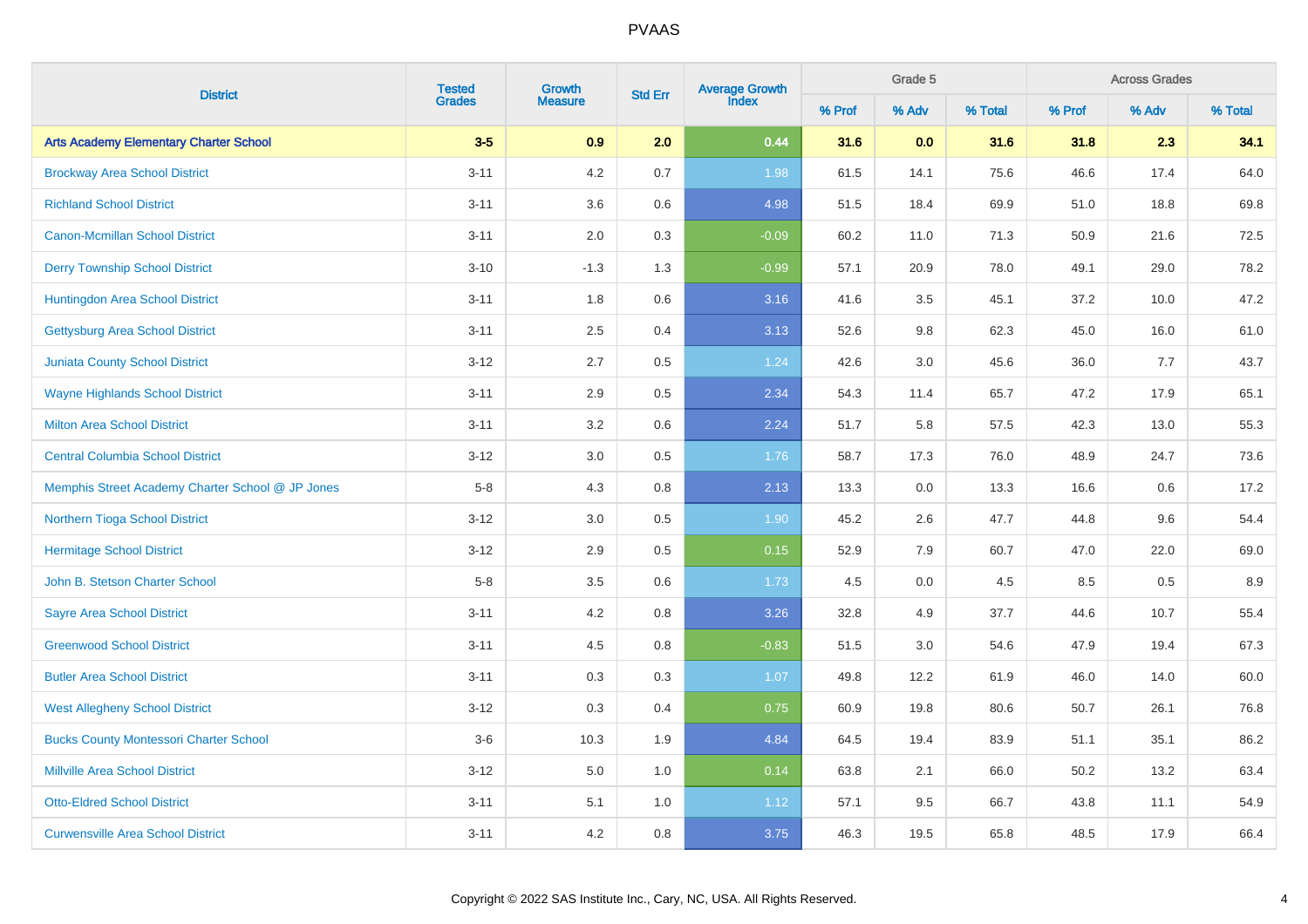|                                               | <b>Tested</b> |                | Growth<br><b>Std Err</b> |         |        | Grade 5<br><b>Average Growth</b><br>Index |         |        |       | <b>Across Grades</b> |  |  |  |
|-----------------------------------------------|---------------|----------------|--------------------------|---------|--------|-------------------------------------------|---------|--------|-------|----------------------|--|--|--|
| <b>District</b>                               | <b>Grades</b> | <b>Measure</b> |                          |         | % Prof | % Adv                                     | % Total | % Prof | % Adv | % Total              |  |  |  |
| <b>Arts Academy Elementary Charter School</b> | $3-5$         | 0.9            | 2.0                      | 0.44    | 31.6   | 0.0                                       | 31.6    | 31.8   | 2.3   | 34.1                 |  |  |  |
| Philadelphia Performing Arts Charter School   | $3-9$         | 4.0            | $0.8\,$                  | $-1.81$ | 42.9   | 9.1                                       | 52.0    | 50.6   | 15.6  | 66.2                 |  |  |  |
| <b>Montour School District</b>                | $3 - 11$      | 2.4            | 0.5                      | 3.84    | 61.9   | 17.1                                      | 79.0    | 49.5   | 25.4  | 74.9                 |  |  |  |
| <b>Universal Daroff Charter School</b>        | $3-8$         | 4.3            | 0.8                      | 1.13    | 14.5   | 0.0                                       | 14.5    | 15.2   | 1.3   | 16.5                 |  |  |  |
| <b>Twin Valley School District</b>            | $3 - 12$      | 2.3            | 0.5                      | $-1.85$ | 50.9   | 8.9                                       | 59.8    | 45.6   | 20.6  | 66.2                 |  |  |  |
| <b>Kennett Consolidated School District</b>   | $3 - 11$      | 1.3            | 0.4                      | 3.26    | 47.8   | 15.1                                      | 62.9    | 40.9   | 17.5  | 58.4                 |  |  |  |
| <b>Elizabethtown Area School District</b>     | $3 - 12$      | $-0.8$         | 0.4                      | $-2.01$ | 51.7   | 12.8                                      | 64.5    | 44.6   | 17.9  | 62.5                 |  |  |  |
| <b>Moon Area School District</b>              | $3 - 11$      | $-0.1$         | 0.4                      | $-0.18$ | 57.7   | 16.7                                      | 74.4    | 51.5   | 19.8  | 71.3                 |  |  |  |
| <b>Discovery Charter School</b>               | $3-8$         | 4.6            | 0.9                      | 0.34    | 36.4   | 2.3                                       | 38.6    | 29.8   | 3.4   | 33.2                 |  |  |  |
| <b>Quaker Valley School District</b>          | $3 - 11$      | 2.7            | 0.6                      | 4.12    | 56.0   | 24.1                                      | 80.1    | 47.9   | 33.9  | 81.8                 |  |  |  |
| <b>Keystone Central School District</b>       | $3 - 11$      | 1.9            | 0.4                      | 0.62    | 36.0   | 3.6                                       | 39.7    | 36.9   | 7.7   | 44.6                 |  |  |  |
| South Eastern School District                 | $3 - 11$      | 2.3            | 0.5                      | 3.56    | 55.2   | 6.3                                       | 61.5    | 46.7   | 14.1  | 60.8                 |  |  |  |
| Mt Lebanon School District                    | $3 - 11$      | 0.4            | 0.4                      | 1.19    | 60.1   | 27.2                                      | 87.2    | 48.2   | 38.9  | 87.0                 |  |  |  |
| <b>Upper Dublin School District</b>           | $3 - 12$      | 2.0            | 0.4                      | $-0.38$ | 62.0   | 16.3                                      | 78.3    | 51.4   | 27.8  | 79.3                 |  |  |  |
| <b>Harrisburg City School District</b>        | $3 - 11$      | 1.6            | 0.4                      | $-3.71$ | 6.5    | 0.3                                       | 6.7     | 12.6   | 1.0   | 13.6                 |  |  |  |
| <b>Colonial School District</b>               | $3 - 11$      | 0.7            | 0.4                      | 1.85    | 55.2   | 20.3                                      | 75.4    | 47.2   | 26.2  | 73.5                 |  |  |  |
| <b>Oil City Area School District</b>          | $3 - 11$      | 2.6            | 0.6                      | 2.16    | 47.2   | 2.8                                       | 50.0    | 39.2   | 7.8   | 47.0                 |  |  |  |
| <b>Keystone School District</b>               | $3 - 11$      | 0.8            | 0.8                      | 1.01    | 49.2   | 26.9                                      | 76.1    | 46.5   | 21.0  | 67.5                 |  |  |  |
| <b>Wattsburg Area School District</b>         | $3 - 11$      | 3.0            | 0.6                      | 2.19    | 48.9   | 9.1                                       | 58.0    | 48.4   | 12.4  | 60.8                 |  |  |  |
| <b>Carlisle Area School District</b>          | $3 - 11$      | 1.8            | 0.4                      | 2.86    | 40.6   | 13.9                                      | 54.4    | 40.4   | 15.3  | 55.7                 |  |  |  |
| <b>Kane Area School District</b>              | $3 - 10$      | 3.4            | 0.7                      | 2.39    | 40.8   | 19.7                                      | 60.6    | 44.4   | 10.2  | 54.6                 |  |  |  |
| <b>Riverside School District</b>              | $3 - 11$      | $2.8\,$        | $0.6\,$                  | 1.90    | 44.6   | 4.0                                       | 48.5    | 44.3   | 10.7  | 55.0                 |  |  |  |
| <b>Bellefonte Area School District</b>        | $3 - 11$      | $-0.0$         | 0.5                      | $-0.04$ | 56.6   | 10.2                                      | 66.9    | 44.8   | 12.3  | 57.1                 |  |  |  |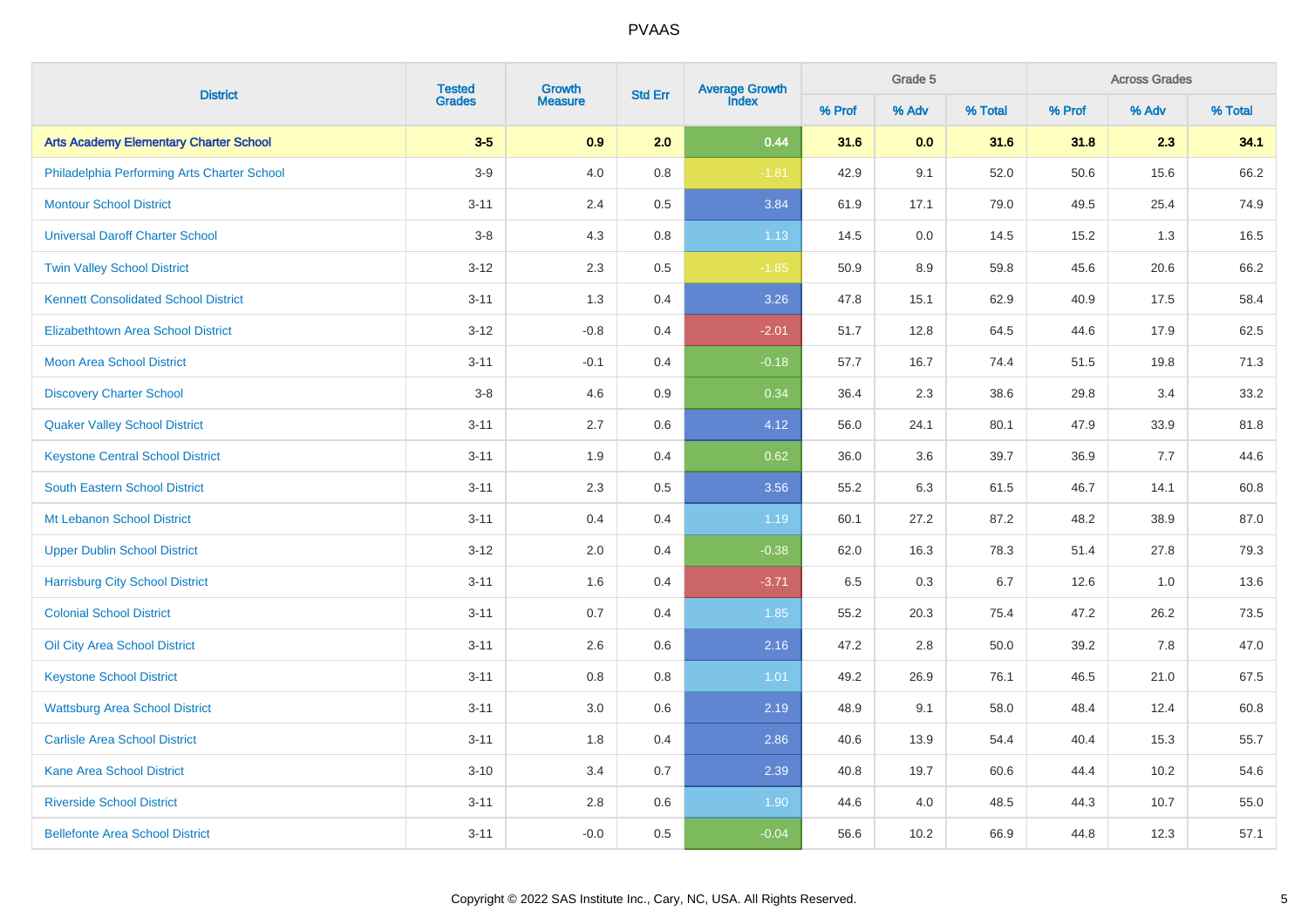|                                                | <b>Tested</b><br>Growth |                |         | Average Growth<br>Index<br><b>Std Err</b> |        | Grade 5 |         | <b>Across Grades</b> |         |         |  |
|------------------------------------------------|-------------------------|----------------|---------|-------------------------------------------|--------|---------|---------|----------------------|---------|---------|--|
| <b>District</b>                                | <b>Grades</b>           | <b>Measure</b> |         |                                           | % Prof | % Adv   | % Total | % Prof               | % Adv   | % Total |  |
| <b>Arts Academy Elementary Charter School</b>  | $3-5$                   | 0.9            | 2.0     | 0.44                                      | 31.6   | 0.0     | 31.6    | 31.8                 | 2.3     | 34.1    |  |
| <b>East Penn School District</b>               | $3 - 11$                | 1.0            | 0.3     | 3.50                                      | 59.9   | 7.4     | 67.3    | 49.9                 | 15.8    | 65.7    |  |
| <b>Glendale School District</b>                | $3 - 10$                | 3.8            | 0.9     | 0.38                                      | 50.0   | 12.5    | 62.5    | 47.2                 | 15.2    | 62.4    |  |
| <b>Jeannette City School District</b>          | $3 - 11$                | 3.5            | 0.8     | $-0.39$                                   | 41.7   | 1.4     | 43.1    | 40.4                 | 8.2     | 48.6    |  |
| <b>Corry Area School District</b>              | $3 - 11$                | 2.4            | 0.6     | 2.28                                      | 50.0   | 4.7     | 54.7    | 40.3                 | 11.8    | 52.1    |  |
| <b>New Hope-Solebury School District</b>       | $3 - 11$                | 2.7            | $0.6\,$ | 1.41                                      | 63.4   | 11.8    | 75.3    | 51.8                 | 23.2    | 75.0    |  |
| Pennsylvania Cyber Charter School              | $3 - 11$                | 2.1            | 0.5     | $-0.33$                                   | 41.0   | 4.9     | 45.8    | 40.1                 | 7.4     | 47.5    |  |
| <b>Danville Area School District</b>           | $3 - 11$                | 2.1            | 0.5     | 4.02                                      | 56.7   | 16.6    | 73.2    | 46.6                 | 21.7    | 68.3    |  |
| <b>Franklin Regional School District</b>       | $3 - 11$                | 1.8            | 0.4     | 4.04                                      | 51.5   | 28.2    | 79.7    | 47.8                 | 29.9    | 77.6    |  |
| <b>Reading School District</b>                 | $3 - 11$                | 1.5            | 0.4     | $-2.28$                                   | 14.9   | 0.5     | 15.4    | 16.0                 | $1.2\,$ | 17.2    |  |
| <b>Warrior Run School District</b>             | $3 - 11$                | 2.6            | $0.6\,$ | $-2.96$                                   | 48.0   | 6.5     | 54.6    | 43.0                 | 12.6    | 55.6    |  |
| <b>Hampton Township School District</b>        | $3 - 11$                | 1.7            | $0.5\,$ | 3.60                                      | 50.3   | 30.7    | 81.0    | 44.1                 | 38.5    | 82.7    |  |
| <b>Mohawk Area School District</b>             | $3 - 11$                | 0.9            | $0.6\,$ | 1.42                                      | 43.7   | 6.8     | 50.5    | 46.4                 | 17.1    | 63.5    |  |
| Robert Benjamin Wiley Community Charter School | $3-8$                   | 3.6            | $0.9\,$ | $-1.43$                                   | 20.9   | 0.0     | 20.9    | 24.2                 | 2.4     | 26.5    |  |
| <b>Rockwood Area School District</b>           | $3 - 11$                | 1.8            | 0.9     | 2.02                                      | 65.8   | 2.4     | 68.3    | 52.2                 | 13.4    | 65.7    |  |
| <b>Loyalsock Township School District</b>      | $3 - 12$                | 1.2            | 0.6     | 1.96                                      | 48.3   | 12.9    | 61.2    | 45.5                 | 13.2    | 58.7    |  |
| <b>Penns Valley Area School District</b>       | $3 - 12$                | 2.5            | 0.6     | 0.59                                      | 56.1   | 8.2     | 64.3    | 44.5                 | 13.0    | 57.5    |  |
| <b>Conemaugh Township Area School District</b> | $3 - 12$                | 2.5            | 0.8     | 3.18                                      | 53.2   | 22.6    | 75.8    | 50.9                 | 24.8    | 75.7    |  |
| <b>Provident Charter School</b>                | $3-8$                   | 4.1            | 1.1     | 0.88                                      | 19.6   | 0.0     | 19.6    | 16.4                 | 2.9     | 19.3    |  |
| <b>West Jefferson Hills School District</b>    | $3 - 11$                | 0.0            | 0.4     | 0.03                                      | 58.9   | 14.8    | 73.8    | 53.0                 | 20.4    | 73.4    |  |
| <b>Elk Lake School District</b>                | $3 - 11$                | 2.6            | 0.7     | 3.01                                      | 43.8   | $3.8\,$ | 47.5    | 38.3                 | 11.7    | 50.0    |  |
| <b>Wilkinsburg Borough School District</b>     | $3-6$                   | 4.8            | 1.4     | 3.33                                      | 41.5   | $0.0\,$ | 41.5    | 23.5                 | 1.0     | 24.5    |  |
| <b>Altoona Area School District</b>            | $3 - 12$                | 1.1            | 0.3     | 3.54                                      | 43.5   | 4.0     | 47.5    | 37.4                 | 6.8     | 44.1    |  |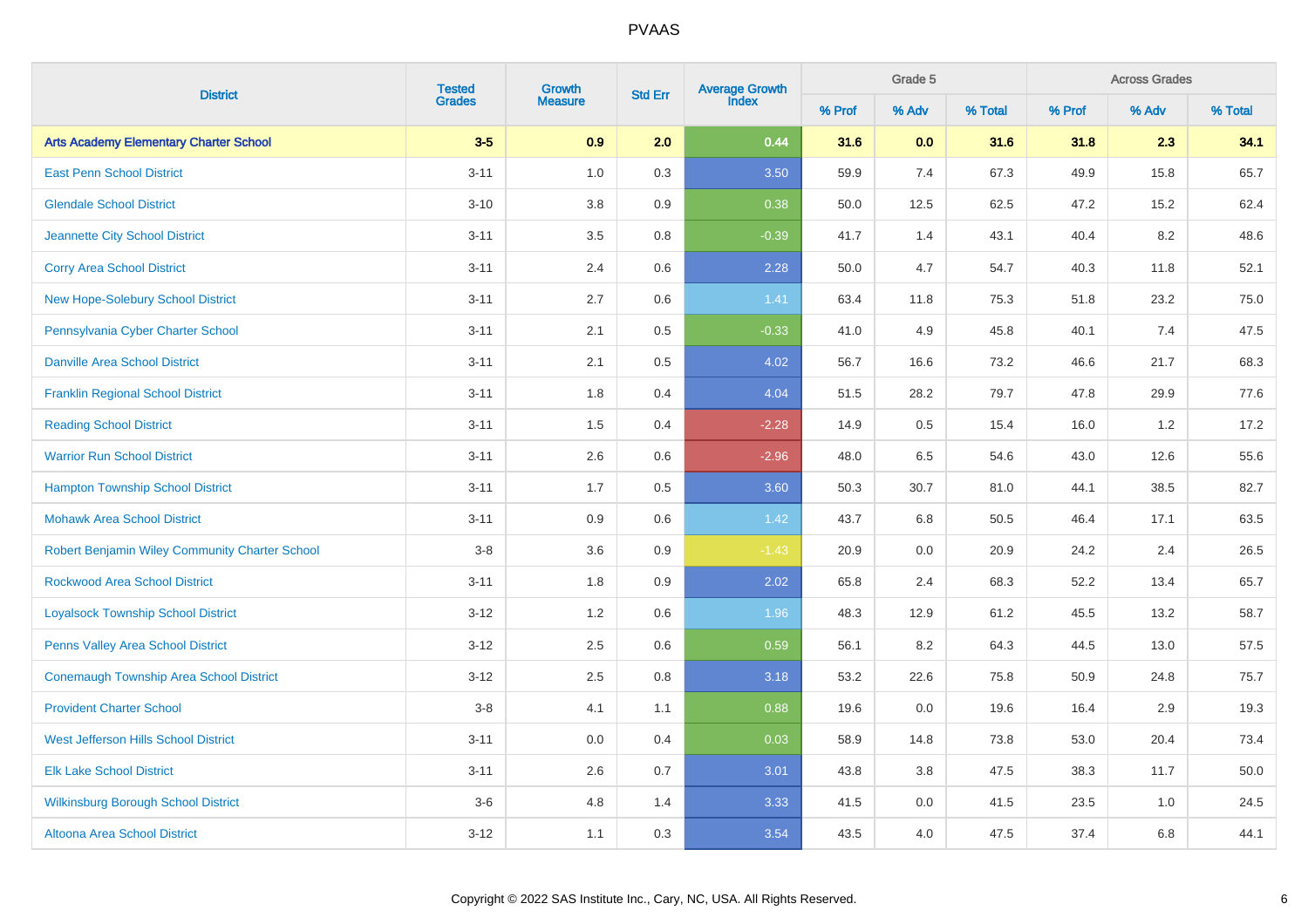| <b>District</b>                                | <b>Tested</b><br>Growth |                | Average Growth<br>Index<br><b>Std Err</b> |         |        | Grade 5 |         |        | <b>Across Grades</b> |         |  |  |
|------------------------------------------------|-------------------------|----------------|-------------------------------------------|---------|--------|---------|---------|--------|----------------------|---------|--|--|
|                                                | <b>Grades</b>           | <b>Measure</b> |                                           |         | % Prof | % Adv   | % Total | % Prof | % Adv                | % Total |  |  |
| <b>Arts Academy Elementary Charter School</b>  | $3-5$                   | 0.9            | 2.0                                       | 0.44    | 31.6   | 0.0     | 31.6    | 31.8   | 2.3                  | 34.1    |  |  |
| <b>Derry Area School District</b>              | $3 - 11$                | 2.2            | 0.6                                       | 3.14    | 44.6   | 8.3     | 52.9    | 44.1   | 17.4                 | 61.5    |  |  |
| <b>Clarion-Limestone Area School District</b>  | $3 - 12$                | 1.8            | 0.9                                       | 1.94    | 54.6   | 29.1    | 83.6    | 47.0   | 20.8                 | 67.7    |  |  |
| <b>Cumberland Valley School District</b>       | $3 - 12$                | 0.2            | 0.2                                       | 0.84    | 59.3   | 12.9    | 72.1    | 49.2   | 22.4                 | 71.6    |  |  |
| <b>People For People Charter School</b>        | $3 - 12$                | 3.5            | 1.0                                       | $-0.65$ | 12.9   | 3.2     | 16.1    | 13.2   | 0.4                  | 13.6    |  |  |
| <b>Wyomissing Area School District</b>         | $3 - 12$                | $-1.6$         | $0.6\,$                                   | $-2.77$ | 47.3   | 14.7    | 62.0    | 46.4   | 19.4                 | 65.8    |  |  |
| <b>Riverside Beaver County School District</b> | $3 - 11$                | 2.3            | $0.6\,$                                   | 3.52    | 53.1   | 9.4     | 62.5    | 45.6   | 22.4                 | 68.1    |  |  |
| <b>Centennial School District</b>              | $3 - 10$                | 1.2            | 0.3                                       | 3.46    | 49.0   | 5.4     | 54.4    | 44.3   | 10.2                 | 54.4    |  |  |
| <b>Vida Charter School</b>                     | $3-6$                   | 3.8            | 1.9                                       | 2.00    | 56.0   | 16.0    | 72.0    | 33.7   | 19.8                 | 53.5    |  |  |
| <b>Avon Grove School District</b>              | $3 - 10$                | $-1.5$         | 0.4                                       | $-4.12$ | 48.2   | 14.6    | 62.9    | 46.7   | 15.4                 | 62.1    |  |  |
| <b>Owen J Roberts School District</b>          | $3 - 11$                | $-2.3$         | 0.3                                       | $-6.54$ | 59.8   | 15.0    | 74.8    | 50.6   | 21.3                 | 71.8    |  |  |
| <b>West Chester Area School District</b>       | $3 - 11$                | $-1.6$         | 0.3                                       | $-5.58$ | 58.7   | 13.5    | 72.2    | 52.6   | 21.5                 | 74.0    |  |  |
| <b>Oxford Area School District</b>             | $3 - 11$                | $-1.2$         | 0.4                                       | $-2.58$ | 43.9   | 6.1     | 50.0    | 39.6   | 10.3                 | 49.9    |  |  |
| Northeastern York School District              | $3 - 11$                | 1.5            | 0.4                                       | 1.29    | 51.8   | 13.3    | 65.0    | 46.8   | 17.3                 | 64.1    |  |  |
| <b>Wallenpaupack Area School District</b>      | $3 - 11$                | 1.8            | 0.5                                       | 3.17    | 54.8   | 4.2     | 59.0    | 47.2   | 10.0                 | 57.2    |  |  |
| <b>Jersey Shore Area School District</b>       | $3 - 11$                | 1.7            | 0.5                                       | 2.95    | 47.6   | 8.3     | 56.0    | 45.3   | 13.4                 | 58.7    |  |  |
| <b>Avon Grove Charter School</b>               | $3 - 11$                | 1.7            | 0.6                                       | 2.84    | 53.3   | 4.9     | 58.2    | 42.6   | 14.8                 | 57.4    |  |  |
| <b>Claysburg-Kimmel School District</b>        | $3 - 11$                | 2.9            | 0.8                                       | $-0.45$ | 52.3   | 3.1     | 55.4    | 43.5   | 8.7                  | 52.2    |  |  |
| <b>Lake-Lehman School District</b>             | $3 - 11$                | 2.0            | 0.6                                       | $-1.92$ | 46.8   | 4.5     | 51.4    | 48.7   | 10.4                 | 59.1    |  |  |
| <b>Universal Institute Charter School</b>      | $3-8$                   | 2.4            | 0.7                                       | $-1.60$ | 20.3   | $0.0\,$ | 20.3    | 26.8   | 1.5                  | 28.3    |  |  |
| <b>Ridgway Area School District</b>            | $3 - 11$                | 2.8            | 0.8                                       | 0.89    | 57.4   | 6.6     | 63.9    | 51.0   | 16.6                 | 67.6    |  |  |
| Pen Argyl Area School District                 | $3 - 12$                | $2.2\,$        | $0.6\,$                                   | 2.10    | 50.0   | 10.0    | 60.0    | 46.0   | 11.3                 | 57.2    |  |  |
| <b>Grove City Area School District</b>         | $3 - 12$                | 1.6            | 0.6                                       | 2.68    | 45.0   | 21.0    | 66.0    | 45.7   | 20.1                 | 65.8    |  |  |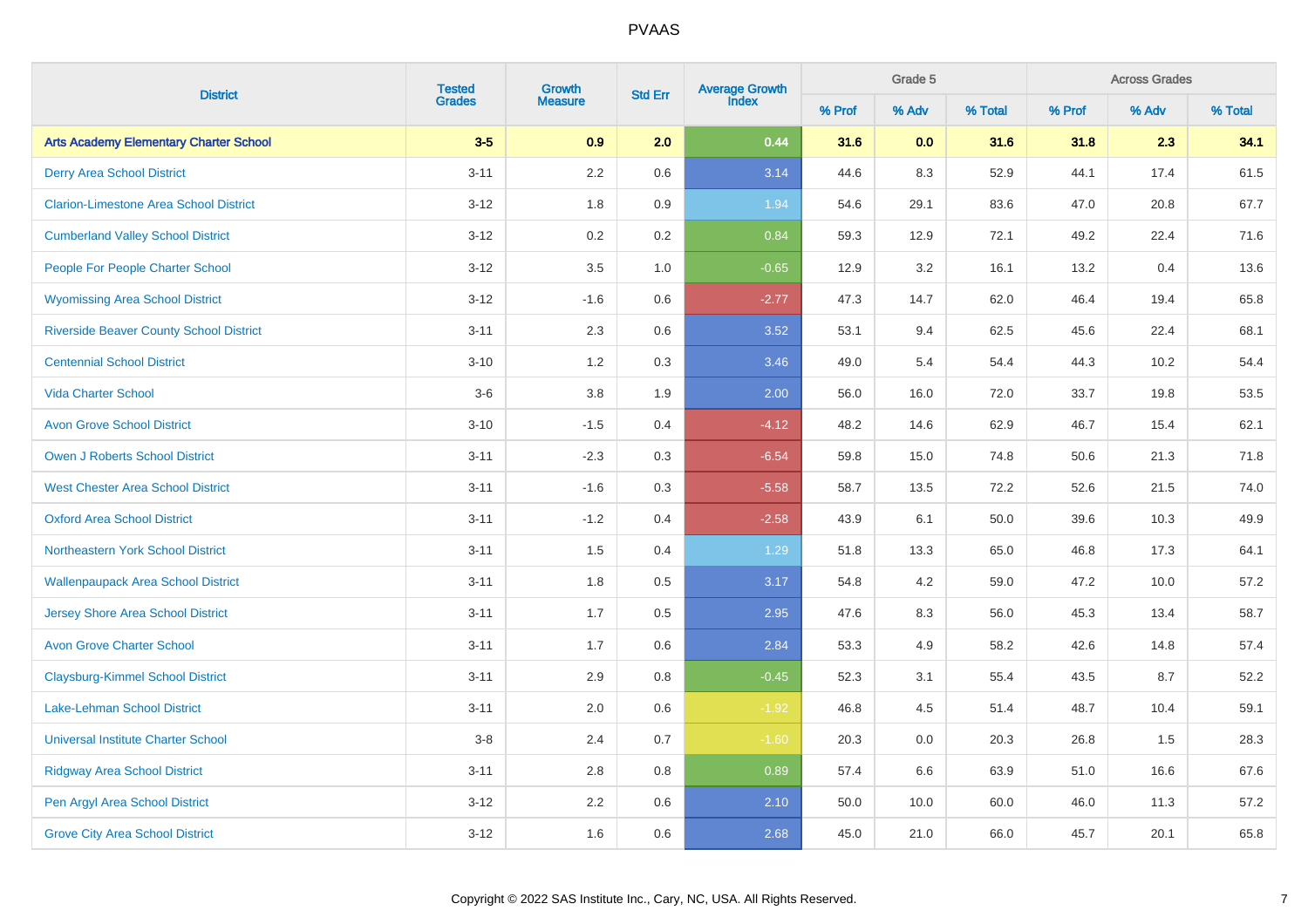|                                               | <b>Tested</b> | Growth         |     | <b>Average Growth</b><br>Index<br><b>Std Err</b> |        | Grade 5 |         |        | <b>Across Grades</b> |         |  |
|-----------------------------------------------|---------------|----------------|-----|--------------------------------------------------|--------|---------|---------|--------|----------------------|---------|--|
| <b>District</b>                               | <b>Grades</b> | <b>Measure</b> |     |                                                  | % Prof | % Adv   | % Total | % Prof | % Adv                | % Total |  |
| <b>Arts Academy Elementary Charter School</b> | $3-5$         | 0.9            | 2.0 | 0.44                                             | 31.6   | 0.0     | 31.6    | 31.8   | 2.3                  | 34.1    |  |
| Palmyra Area School District                  | $3 - 11$      | $-0.7$         | 0.4 | $-1.68$                                          | 54.6   | 19.4    | 74.0    | 49.8   | 21.3                 | 71.1    |  |
| <b>Ad Prima Charter School</b>                | $3 - 8$       | 2.7            | 0.8 | $-2.46$                                          | 25.9   | 1.8     | 27.8    | 33.2   | 4.8                  | 38.1    |  |
| Hatboro-Horsham School District               | $3 - 11$      | 1.3            | 0.4 | 2.61                                             | 55.0   | 7.8     | 62.7    | 49.9   | 13.8                 | 63.7    |  |
| <b>Belmont Charter School</b>                 | $3 - 10$      | 2.8            | 0.9 | $-2.19$                                          | 10.2   | $0.0\,$ | 10.2    | 18.0   | 1.9                  | 19.9    |  |
| Pennsylvania Virtual Charter School           | $3 - 11$      | 2.2            | 0.7 | $-0.98$                                          | 51.9   | 4.7     | 56.6    | 42.3   | 11.6                 | 53.9    |  |
| <b>Northeast Bradford School District</b>     | $3 - 10$      | 3.0            | 0.9 | 0.26                                             | 57.5   | 2.5     | 60.0    | 45.2   | 9.9                  | 55.1    |  |
| <b>Souderton Charter School Collaborative</b> | $3-8$         | 4.3            | 1.3 | 0.87                                             | 74.1   | 25.9    | 100.0   | 50.7   | 40.8                 | 91.6    |  |
| <b>Redbank Valley School District</b>         | $3 - 11$      | 2.3            | 0.7 | $-0.29$                                          | 64.3   | 4.3     | 68.6    | 50.6   | 13.7                 | 64.4    |  |
| <b>West Middlesex Area School District</b>    | $3 - 10$      | $-1.3$         | 0.9 | $-1.43$                                          | 52.2   | 17.4    | 69.6    | 42.5   | 12.1                 | 54.6    |  |
| <b>York City School District</b>              | $3 - 12$      | 1.0            | 0.3 | 0.06                                             | 13.6   | $0.5\,$ | 14.1    | 15.3   | 0.7                  | 15.9    |  |
| Jefferson-Morgan School District              | $3 - 10$      | 2.7            | 0.9 | $-0.58$                                          | 45.1   | 2.8     | 47.9    | 41.7   | 6.6                  | 48.2    |  |
| <b>Girard School District</b>                 | $3 - 11$      | 1.9            | 0.6 | 2.48                                             | 54.5   | 12.5    | 67.0    | 45.5   | 17.8                 | 63.3    |  |
| Young Scholars Of Central PA Charter School   | $3 - 8$       | 3.9            | 1.2 | $-0.71$                                          | 35.6   | 13.3    | 48.9    | 42.6   | 11.6                 | 54.2    |  |
| <b>Big Beaver Falls Area School District</b>  | $3 - 11$      | $-0.7$         | 0.6 | $-1.18$                                          | 44.1   | 2.9     | 47.1    | 33.1   | 3.7                  | 36.8    |  |
| <b>Upper Darby School District</b>            | $3-12$        | 0.7            | 0.3 | 2.14                                             | 30.9   | 2.9     | 33.8    | 30.4   | 5.0                  | 35.4    |  |
| <b>Pleasant Valley School District</b>        | $3 - 11$      | 1.4            | 0.5 | $-2.68$                                          | 52.2   | 0.9     | 53.1    | 48.1   | 6.4                  | 54.6    |  |
| <b>William Penn School District</b>           | $3 - 12$      | 1.4            | 0.5 | 0.26                                             | 24.0   | 0.5     | 24.5    | 26.1   | 2.5                  | 28.6    |  |
| <b>Bentworth School District</b>              | $3 - 11$      | 2.1            | 0.7 | 1.68                                             | 60.3   | 15.4    | 75.6    | 52.1   | 16.1                 | 68.2    |  |
| <b>Delaware Valley School District</b>        | $3 - 11$      | 1.2            | 0.4 | $-1.72$                                          | 55.0   | 9.2     | 64.3    | 48.8   | 17.1                 | 65.9    |  |
| <b>Marion Center Area School District</b>     | $3 - 10$      | 2.0            | 0.7 | 2.55                                             | 52.6   | 10.3    | 62.8    | 49.1   | 13.2                 | 62.3    |  |
| <b>KIPP Philadelphia Charter School</b>       | $3-8$         | $2.8\,$        | 0.9 | 0.62                                             | 13.5   | 0.0     | 13.5    | 21.5   | 0.4                  | 21.9    |  |
| <b>Montrose Area School District</b>          | $3 - 10$      | 1.0            | 0.7 | 1.35                                             | 50.0   | 16.2    | 66.2    | 43.8   | 18.3                 | 62.0    |  |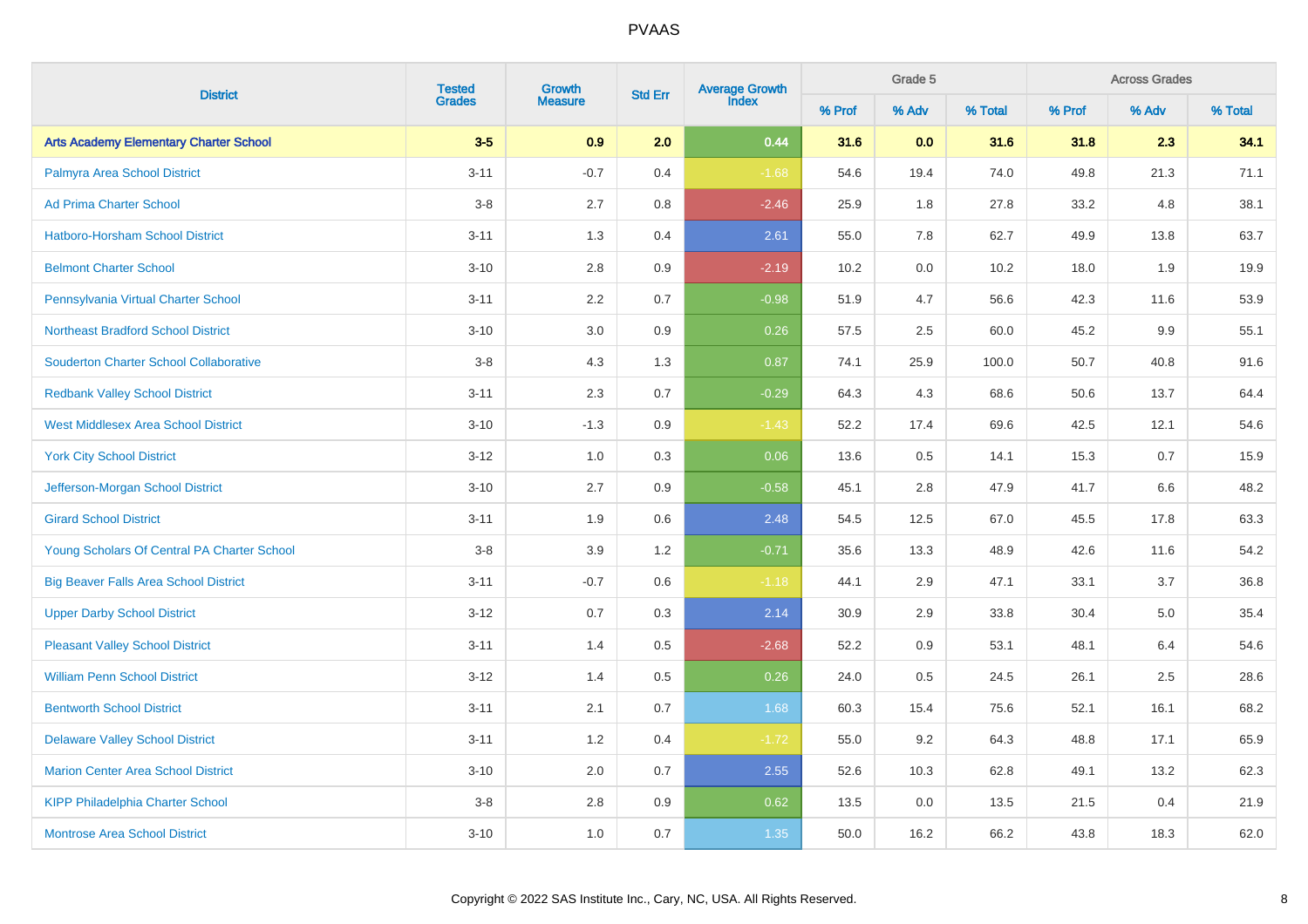|                                                | <b>Tested</b> | Growth         |         | Average Growth<br>Index<br><b>Std Err</b> |        | Grade 5 |         | <b>Across Grades</b> |       |         |  |
|------------------------------------------------|---------------|----------------|---------|-------------------------------------------|--------|---------|---------|----------------------|-------|---------|--|
| <b>District</b>                                | <b>Grades</b> | <b>Measure</b> |         |                                           | % Prof | % Adv   | % Total | % Prof               | % Adv | % Total |  |
| <b>Arts Academy Elementary Charter School</b>  | $3-5$         | 0.9            | 2.0     | 0.44                                      | 31.6   | 0.0     | 31.6    | 31.8                 | 2.3   | 34.1    |  |
| <b>Ellwood City Area School District</b>       | $3 - 11$      | 0.6            | 0.6     | 1.00                                      | 53.8   | 11.5    | 65.4    | 45.3                 | 10.3  | 55.6    |  |
| <b>Blue Ridge School District</b>              | $3 - 11$      | 2.2            | 0.8     | 1.95                                      | 42.5   | 8.2     | 50.7    | 45.4                 | 10.7  | 56.1    |  |
| Penn-Delco School District                     | $3 - 11$      | 1.3            | 0.4     | 0.71                                      | 51.9   | 12.9    | 64.7    | 46.1                 | 12.9  | 59.0    |  |
| <b>Williamsburg Community School District</b>  | $3 - 11$      | 3.1            | 1.1     | $-3.37$                                   | 53.1   | 3.1     | 56.2    | 43.4                 | 15.8  | 59.1    |  |
| <b>Laboratory Charter School</b>               | $3-8$         | 3.4            | 1.2     | $-4.40$                                   | 17.2   | 0.0     | 17.2    | 27.2                 | 2.4   | 29.6    |  |
| <b>Hanover Public School District</b>          | $3 - 11$      | 1.6            | 0.6     | $-3.85$                                   | 40.6   | 3.0     | 43.6    | 42.0                 | 12.7  | 54.7    |  |
| Meyersdale Area School District                | $3 - 11$      | 2.0            | $0.8\,$ | 2.33                                      | 51.8   | 13.0    | 64.8    | 52.4                 | 10.9  | 63.3    |  |
| <b>South Middleton School District</b>         | $3 - 11$      | $0.8\,$        | $0.5\,$ | 1.43                                      | 48.5   | 12.1    | 60.6    | 45.4                 | 16.9  | 62.3    |  |
| Shenango Area School District                  | $3 - 11$      | 1.9            | 0.7     | $-0.12$                                   | 46.4   | 19.0    | 65.5    | 42.3                 | 18.7  | 61.1    |  |
| <b>Donegal School District</b>                 | $3 - 12$      | 1.3            | 0.5     | 0.84                                      | 42.0   | 11.6    | 53.6    | 39.5                 | 16.0  | 55.5    |  |
| <b>North Clarion County School District</b>    | $3 - 12$      | 2.6            | 1.0     | 2.49                                      | 51.1   | 8.9     | 60.0    | 45.1                 | 12.2  | 57.3    |  |
| <b>Hollidaysburg Area School District</b>      | $3 - 11$      | 1.1            | 0.4     | 1.69                                      | 54.2   | 10.2    | 64.4    | 45.9                 | 17.3  | 63.2    |  |
| <b>Indiana Area School District</b>            | $3 - 11$      | 1.1            | 0.5     | 2.37                                      | 57.2   | 12.8    | 70.0    | 49.3                 | 18.5  | 67.7    |  |
| <b>Union School District</b>                   | $3 - 12$      | 2.7            | 1.0     | 0.67                                      | 21.2   | 6.1     | 27.3    | 37.0                 | 8.4   | 45.4    |  |
| Southern Huntingdon County School District     | $3 - 11$      | 1.1            | 0.7     | 1.58                                      | 47.1   | 2.9     | 50.0    | 39.6                 | 5.6   | 45.2    |  |
| <b>Palmerton Area School District</b>          | $3 - 11$      | 1.6            | 0.6     | $-0.57$                                   | 54.9   | 3.7     | 58.5    | 45.2                 | 11.6  | 56.8    |  |
| <b>Duquesne City School District</b>           | $3-8$         | 3.1            | 1.4     | 2.23                                      | 11.3   | $0.0\,$ | 11.3    | 14.8                 | 0.6   | 15.3    |  |
| <b>South Butler County School District</b>     | $3 - 10$      | 1.0            | 0.5     | 1.87                                      | 59.9   | 14.3    | 74.2    | 50.5                 | 17.8  | 68.3    |  |
| <b>Upper Moreland Township School District</b> | $3 - 11$      | $-0.3$         | 0.4     | $-0.57$                                   | 54.1   | 10.5    | 64.6    | 46.0                 | 16.1  | 62.1    |  |
| <b>Stroudsburg Area School District</b>        | $3 - 11$      | 1.1            | 0.4     | $-2.29$                                   | 39.1   | 4.0     | 43.1    | 40.7                 | 9.2   | 49.9    |  |
| East Pennsboro Area School District            | $3 - 11$      | 1.2            | 0.5     | $-1.85$                                   | 47.0   | 4.8     | 51.8    | 44.2                 | 11.4  | 55.5    |  |
| <b>Premier Arts And Science Charter School</b> | $3-5$         | 5.2            | 2.1     | 2.52                                      | 16.7   | 0.0     | 16.7    | 14.2                 | 1.9   | 16.0    |  |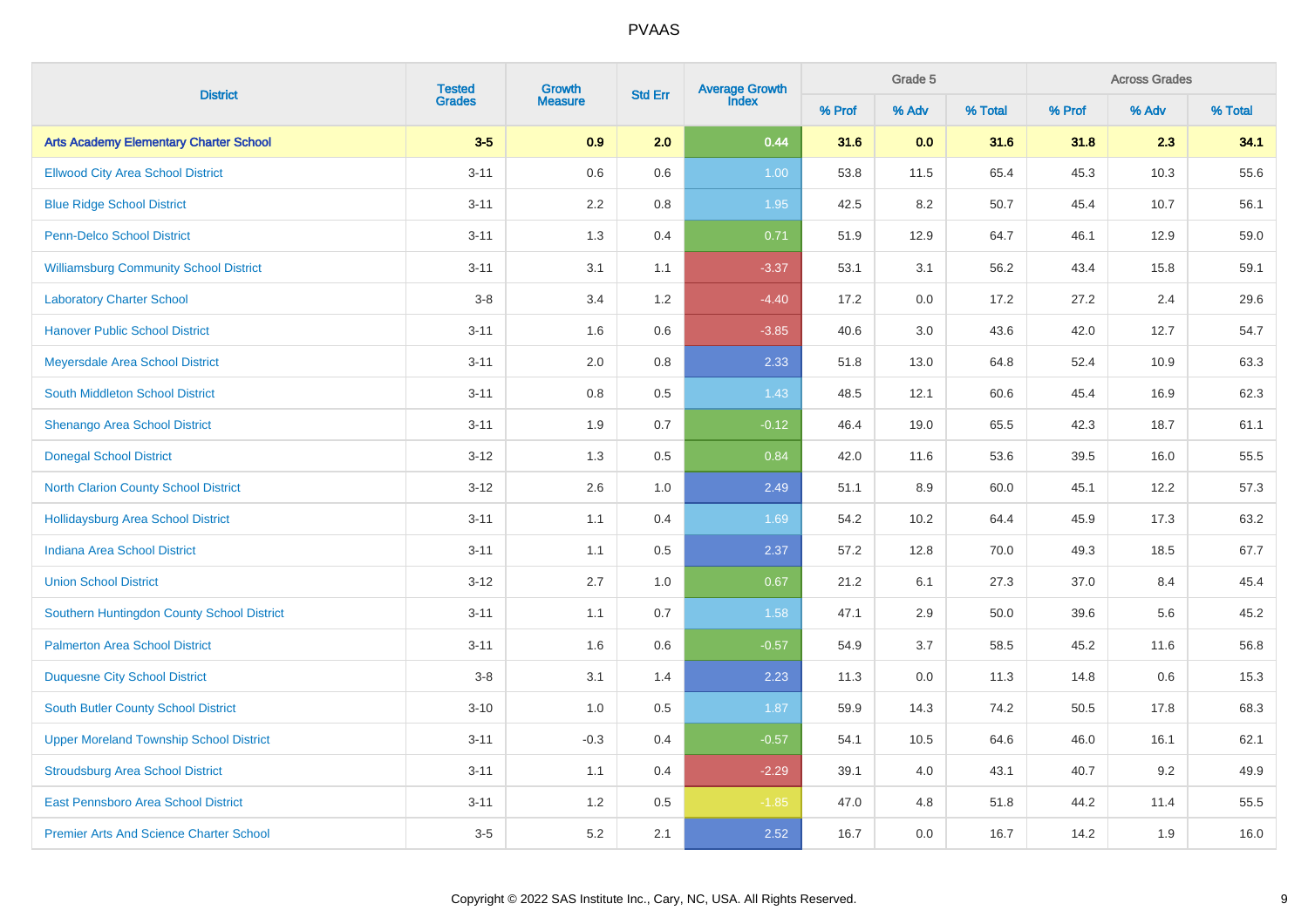| <b>District</b>                                         | <b>Tested</b> | Growth<br><b>Std Err</b> |         | Average Growth<br>Index |        | Grade 5 |         |        | <b>Across Grades</b> |         |  |  |
|---------------------------------------------------------|---------------|--------------------------|---------|-------------------------|--------|---------|---------|--------|----------------------|---------|--|--|
|                                                         | <b>Grades</b> | <b>Measure</b>           |         |                         | % Prof | % Adv   | % Total | % Prof | % Adv                | % Total |  |  |
| <b>Arts Academy Elementary Charter School</b>           | $3-5$         | 0.9                      | 2.0     | 0.44                    | 31.6   | 0.0     | 31.6    | 31.8   | 2.3                  | 34.1    |  |  |
| Philadelphia Academy Charter School                     | $3 - 11$      | 1.9                      | 0.8     | $-1.74$                 | 42.3   | 9.0     | 51.3    | 45.5   | 14.9                 | 60.4    |  |  |
| <b>Cambria Heights School District</b>                  | $3 - 10$      | 1.6                      | $0.6\,$ | 1.87                    | 62.9   | 5.6     | 68.5    | 49.1   | 11.7                 | 60.8    |  |  |
| <b>Lebanon School District</b>                          | $3 - 11$      | $-0.4$                   | 0.4     | $-1.04$                 | 29.4   | 2.5     | 31.9    | 25.5   | 3.4                  | 28.8    |  |  |
| Esperanza Academy Charter School                        | $4 - 11$      | 1.2                      | $0.5\,$ | 2.47                    |        |         |         | 19.0   | 0.9                  | 19.9    |  |  |
| <b>Freire Charter School</b>                            | $5 - 11$      | 1.6                      | 0.7     | 0.24                    | 17.5   | 0.0     | 17.5    | 27.6   | 1.9                  | 29.5    |  |  |
| <b>Chester-Upland School District</b>                   | $3 - 11$      | 0.8                      | 0.8     | 1.05                    | 15.4   | 0.0     | 15.4    | 15.6   | 1.0                  | 16.6    |  |  |
| <b>Seven Generations Charter School</b>                 | $3-5$         | 5.1                      | 2.1     | 2.46                    | 62.2   | 2.7     | 64.9    | 48.0   | 8.8                  | 56.8    |  |  |
| Southern Columbia Area School District                  | $3 - 11$      | 1.6                      | 0.7     | $-0.35$                 | 56.2   | 5.5     | 61.6    | 47.9   | 16.1                 | 64.0    |  |  |
| <b>Avella Area School District</b>                      | $3 - 12$      | 2.7                      | 1.1     | $-3.10$                 | 42.5   | 2.5     | 45.0    | 46.7   | 12.6                 | 59.3    |  |  |
| <b>Pennsbury School District</b>                        | $3 - 11$      | 0.6                      | 0.3     | 2.13                    | 56.7   | 12.6    | 69.3    | 49.0   | 20.2                 | 69.1    |  |  |
| <b>Middletown Area School District</b>                  | $3 - 11$      | $-0.3$                   | 0.6     | $-0.61$                 | 40.9   | 6.3     | 47.2    | 37.8   | 8.2                  | 46.0    |  |  |
| <b>Eastern Lebanon County School District</b>           | $3 - 11$      | $-0.3$                   | 0.5     | $-0.57$                 | 48.9   | 2.8     | 51.7    | 42.0   | 9.1                  | 51.0    |  |  |
| West Philadelphia Achievement Charter Elementary School | $3-5$         | 3.8                      | 1.6     | 2.40                    | 21.0   | 0.0     | 21.0    | 18.1   | 1.5                  | 19.6    |  |  |
| <b>Eastern Lancaster County School District</b>         | $3 - 12$      | 1.1                      | 0.5     | 1.68                    | 48.1   | 3.9     | 51.9    | 39.2   | 9.3                  | 48.5    |  |  |
| <b>Palisades School District</b>                        | $3 - 11$      | 0.4                      | 0.6     | 0.65                    | 53.1   | 13.5    | 66.7    | 48.5   | 17.4                 | 65.9    |  |  |
| <b>Shamokin Area School District</b>                    | $3 - 11$      | 1.2                      | 0.5     | 2.13                    | 42.9   | 2.1     | 45.0    | 34.3   | 5.8                  | 40.1    |  |  |
| <b>Tussey Mountain School District</b>                  | $3 - 12$      | 1.8                      | 0.8     | $-0.68$                 | 44.8   | 3.4     | 48.3    | 40.7   | 6.3                  | 47.0    |  |  |
| <b>Southern Tioga School District</b>                   | $3 - 11$      | 1.4                      | 0.6     | $-0.62$                 | 38.5   | 4.2     | 42.7    | 38.5   | 7.0                  | 45.6    |  |  |
| <b>Bellwood-Antis School District</b>                   | $3 - 10$      | 1.5                      | 0.7     | $-1.63$                 | 46.1   | 3.4     | 49.4    | 41.8   | 16.7                 | 58.6    |  |  |
| <b>Allegheny-Clarion Valley School District</b>         | $3 - 10$      | 2.1                      | 1.0     | 0.11                    | 42.5   | 5.0     | 47.5    | 40.9   | 9.1                  | 50.0    |  |  |
| <b>Jamestown Area School District</b>                   | $3 - 11$      | 2.7                      | 1.2     | $-1.24$                 | 47.4   | 0.0     | 47.4    | 41.2   | 7.9                  | 49.1    |  |  |
| <b>Pequea Valley School District</b>                    | $3 - 11$      | 1.3                      | 0.6     | $-1.96$                 | 46.4   | 1.8     | 48.2    | 37.7   | 6.5                  | 44.2    |  |  |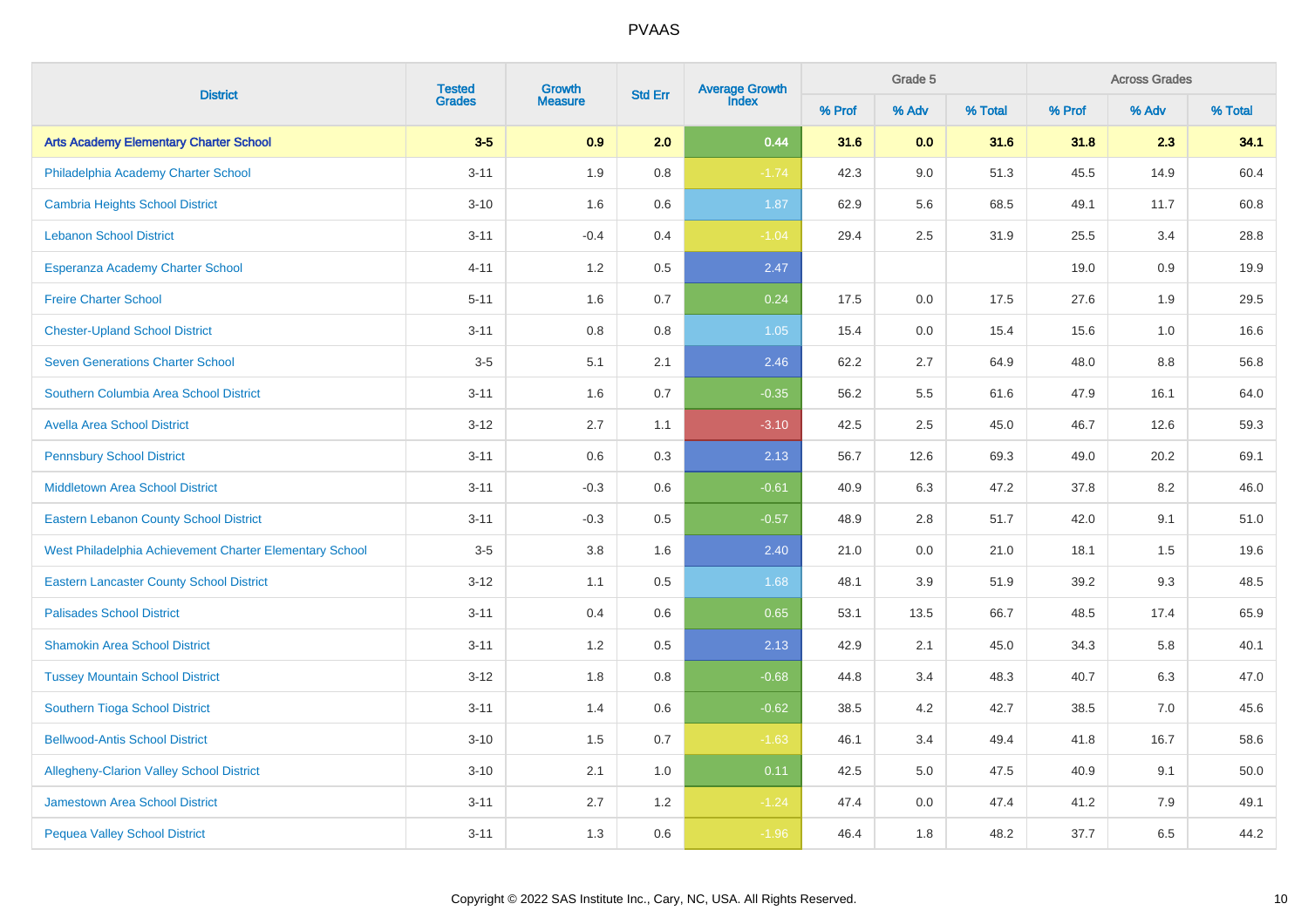|                                                    | <b>Tested</b><br><b>District</b> |                          | <b>Std Err</b> | Average Growth<br>Index |        | Grade 5 |         |        | <b>Across Grades</b> |         |  |  |
|----------------------------------------------------|----------------------------------|--------------------------|----------------|-------------------------|--------|---------|---------|--------|----------------------|---------|--|--|
|                                                    | <b>Grades</b>                    | Growth<br><b>Measure</b> |                |                         | % Prof | % Adv   | % Total | % Prof | % Adv                | % Total |  |  |
| <b>Arts Academy Elementary Charter School</b>      | $3-5$                            | 0.9                      | 2.0            | 0.44                    | 31.6   | 0.0     | 31.6    | 31.8   | 2.3                  | 34.1    |  |  |
| <b>Unionville-Chadds Ford School District</b>      | $3 - 11$                         | 0.8                      | 0.4            | $-0.02$                 | 61.2   | 24.6    | 85.8    | 48.0   | 37.1                 | 85.2    |  |  |
| <b>Fort Leboeuf School District</b>                | $3 - 11$                         | 0.0                      | 0.5            | 0.05                    | 47.7   | 21.9    | 69.7    | 45.4   | 23.3                 | 68.7    |  |  |
| <b>Franklin Area School District</b>               | $3 - 11$                         | 0.3                      | $0.6\,$        | 0.50                    | 47.7   | 1.5     | 49.2    | 40.2   | $6.2\,$              | 46.4    |  |  |
| Hope For Hyndman Charter School                    | $3 - 11$                         | 4.1                      | 1.9            | 2.16                    |        |         |         | 27.4   | 6.0                  | 33.3    |  |  |
| <b>Mastery Charter School-Cleveland Elementary</b> | $3-8$                            | 2.7                      | 1.3            | 0.88                    | 25.0   | 7.1     | 32.1    | 18.8   | 1.9                  | 20.6    |  |  |
| <b>Mckeesport Area School District</b>             | $3 - 12$                         | 0.3                      | $0.5\,$        | 0.67                    | 30.5   | 0.6     | 31.1    | 25.9   | 2.4                  | 28.3    |  |  |
| <b>Blue Mountain School District</b>               | $3 - 10$                         | 0.0                      | 0.5            | 0.07                    | 60.1   | 12.0    | 72.2    | 52.0   | 15.0                 | 67.0    |  |  |
| <b>Mount Union Area School District</b>            | $3 - 10$                         | 1.4                      | 0.7            | 0.55                    | 28.7   | 3.2     | 31.9    | 31.6   | 2.9                  | 34.4    |  |  |
| <b>Midd-West School District</b>                   | $3 - 11$                         | 1.2                      | 0.6            | 1.17                    | 52.2   | 3.0     | 55.2    | 46.3   | 8.6                  | 55.0    |  |  |
| Daniel Boone Area School District                  | $3 - 12$                         | 0.9                      | 0.5            | $-2.03$                 | 54.5   | 3.9     | 58.4    | 42.6   | 10.0                 | 52.6    |  |  |
| Southern Lehigh School District                    | $3 - 11$                         | 0.9                      | 0.5            | 1.76                    | 57.9   | 13.1    | 71.0    | 51.9   | 24.2                 | 76.1    |  |  |
| <b>Wyoming Valley West School District</b>         | $3 - 11$                         | 0.9                      | 0.5            | $-1.24$                 | 41.0   | 4.2     | 45.2    | 35.8   | 6.9                  | 42.7    |  |  |
| <b>Green Woods Charter School</b>                  | $3-8$                            | 1.6                      | 0.8            | 1.60                    | 44.8   | 6.9     | 51.7    | 40.6   | 17.4                 | 58.0    |  |  |
| <b>Punxsutawney Area School District</b>           | $3 - 11$                         | 1.1                      | 0.6            | $-0.06$                 | 52.2   | 9.4     | 61.6    | 41.5   | 12.4                 | 53.8    |  |  |
| <b>Mountain View School District</b>               | $3 - 11$                         | 1.6                      | 0.9            | 1.87                    | 45.0   | 3.3     | 48.3    | 45.1   | 5.6                  | 50.7    |  |  |
| <b>Penns Manor Area School District</b>            | $3 - 12$                         | 1.6                      | 0.8            | 1.45                    | 49.2   | 1.6     | 50.8    | 40.8   | 6.9                  | 47.8    |  |  |
| <b>Portage Area School District</b>                | $3 - 10$                         | 1.0                      | 0.9            | 1.16                    | 50.0   | 9.5     | 59.5    | 51.5   | 15.6                 | 67.2    |  |  |
| <b>Ferndale Area School District</b>               | $3 - 10$                         | 1.9                      | 1.0            | 0.68                    | 43.2   | 4.6     | 47.7    | 46.1   | 10.6                 | 56.6    |  |  |
| <b>Northern Cambria School District</b>            | $3 - 11$                         | 1.6                      | 0.8            | $-0.39$                 | 40.0   | 5.4     | 45.4    | 42.9   | 6.6                  | 49.4    |  |  |
| <b>Conewago Valley School District</b>             | $3 - 12$                         | 0.7                      | 0.4            | 1.56                    | 52.1   | 3.4     | 55.5    | 46.9   | 10.0                 | 56.9    |  |  |
| <b>Greenville Area School District</b>             | $3 - 11$                         | 1.0                      | 0.7            | 1.48                    | 46.7   | 5.6     | 52.2    | 42.0   | 10.1                 | 52.1    |  |  |
| <b>Shenandoah Valley School District</b>           | $3 - 11$                         | 1.7                      | 0.9            | 1.57                    | 37.3   | 3.0     | 40.3    | 34.3   | 5.0                  | 39.4    |  |  |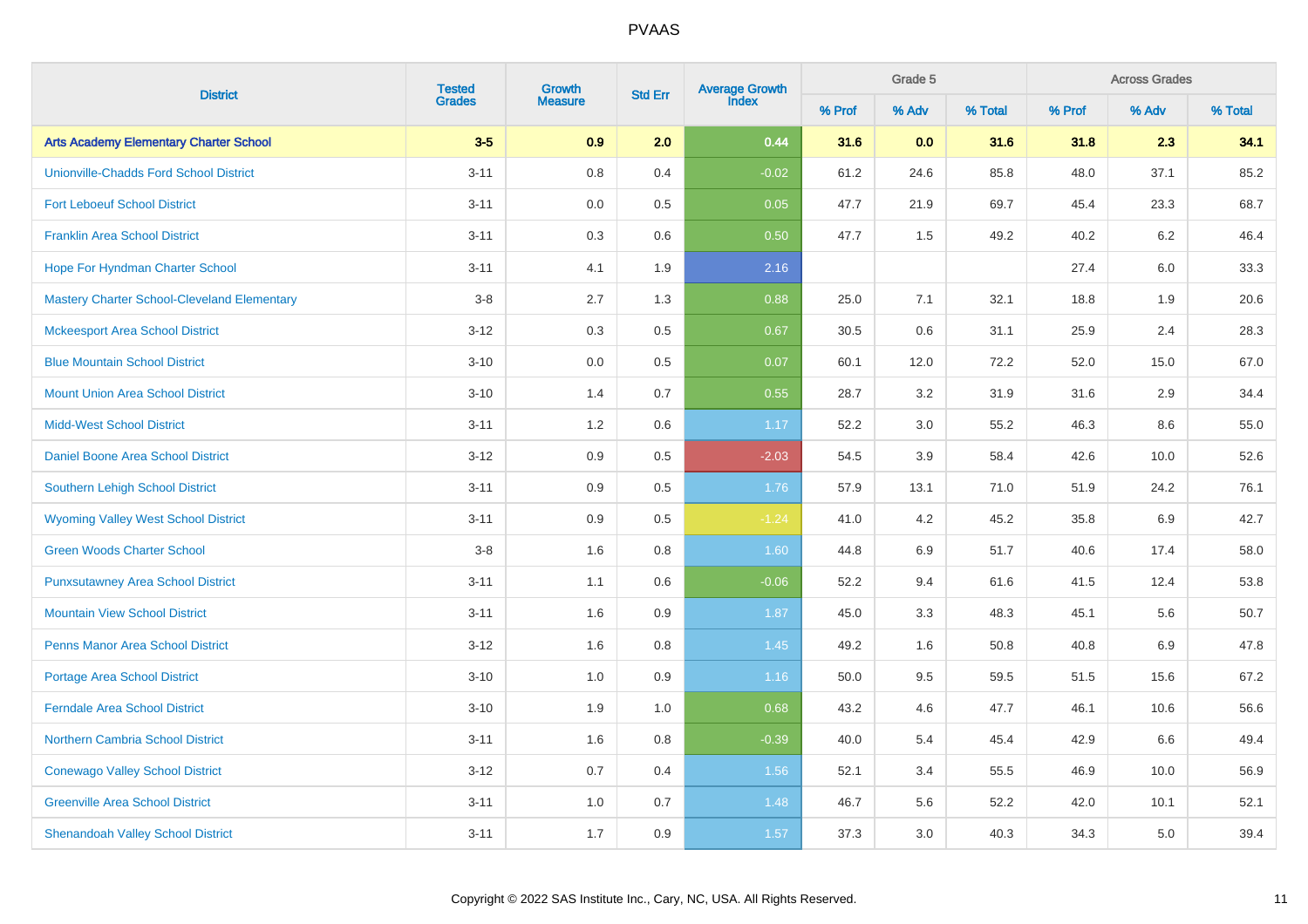|                                                       |                         | Growth         |                | Average Growth<br>Index |        | Grade 5 |         |        | <b>Across Grades</b><br>% Adv |         |
|-------------------------------------------------------|-------------------------|----------------|----------------|-------------------------|--------|---------|---------|--------|-------------------------------|---------|
| <b>District</b>                                       | <b>Tested</b><br>Grades | <b>Measure</b> | <b>Std Err</b> |                         | % Prof | % Adv   | % Total | % Prof |                               | % Total |
| <b>Arts Academy Elementary Charter School</b>         | $3-5$                   | 0.9            | 2.0            | 0.44                    | 31.6   | 0.0     | 31.6    | 31.8   | 2.3                           | 34.1    |
| <b>Mercer Area School District</b>                    | $3 - 11$                | 1.5            | 0.8            | 1.16                    | 56.9   | 1.7     | 58.6    | 46.7   | 16.6                          | 63.3    |
| <b>Chestnut Ridge School District</b>                 | $3 - 12$                | 1.2            | 0.7            | $-2.28$                 | 53.8   | 4.4     | 58.2    | 47.9   | 11.6                          | 59.5    |
| <b>Sharon City School District</b>                    | $3 - 11$                | 1.0            | 0.6            | 0.88                    | 36.8   | 3.5     | 40.3    | 34.2   | 6.1                           | 40.2    |
| <b>California Area School District</b>                | $3 - 10$                | $1.5\,$        | 0.8            | 0.86                    | 51.8   | 3.7     | 55.6    | 45.7   | 14.1                          | 59.8    |
| Lincoln Leadership Academy Charter School             | $3 - 12$                | 1.6            | $0.9\,$        | 0.23                    | 29.6   | $0.0\,$ | 29.6    | 28.4   | 5.4                           | 33.8    |
| Manchester Academic Charter School                    | $3-8$                   | 2.1            | 1.1            | $-2.61$                 | 12.0   | 0.0     | 12.0    | 30.7   | 1.7                           | 32.4    |
| Aspira Bilingual Cyber Charter School                 | $3 - 11$                | 2.8            | 1.6            | 1.78                    |        |         |         | 5.9    | 0.0                           | $5.9\,$ |
| Young Scholars Of Western Pennsylvania Charter School | $3-8$                   | $2.0\,$        | 1.1            | 0.04                    | 27.3   | 9.1     | 36.4    | 31.2   | 9.1                           | 40.3    |
| South Side Area School District                       | $3 - 11$                | $-1.4$         | 0.8            | $-1.85$                 | 50.0   | 6.7     | 56.7    | 43.1   | 10.2                          | 53.3    |
| <b>Fannett-Metal School District</b>                  | $3 - 11$                | $0.5\,$        | 1.1            | 0.42                    | 34.5   | 10.3    | 44.8    | 40.2   | 9.2                           | 49.4    |
| <b>Baldwin-Whitehall School District</b>              | $3 - 11$                | $-0.1$         | 0.4            | $-0.17$                 | 49.1   | 6.3     | 55.4    | 46.4   | 12.2                          | 58.7    |
| <b>Upper Perkiomen School District</b>                | $3 - 11$                | 0.7            | 0.4            | $-0.71$                 | 50.2   | $3.0\,$ | 53.2    | 45.9   | 9.5                           | 55.3    |
| <b>Red Lion Area School District</b>                  | $3 - 11$                | 0.6            | 0.4            | $-3.42$                 | 46.1   | 2.7     | 48.8    | 40.6   | 9.4                           | 50.0    |
| <b>Juniata Valley School District</b>                 | $3 - 11$                | $-0.4$         | 0.9            | $-0.41$                 | 53.5   | $2.3\,$ | 55.8    | 41.8   | 7.0                           | 48.8    |
| <b>Galeton Area School District</b>                   | $3 - 11$                | 2.2            | 1.4            | 1.16                    | 56.0   | 8.0     | 64.0    | 37.7   | 6.9                           | 44.6    |
| <b>Russell Byers Charter School</b>                   | $3-8$                   | 1.4            | 0.9            | $-1.06$                 | 18.2   | 1.8     | 20.0    | 22.4   | 3.0                           | 25.3    |
| <b>Columbia Borough School District</b>               | $3 - 12$                | $-0.9$         | 0.8            | $-1.18$                 | 34.7   | 5.6     | 40.3    | 27.1   | 6.8                           | 33.9    |
| <b>Wyalusing Area School District</b>                 | $3 - 12$                | 1.0            | 0.7            | $-4.53$                 | 36.1   | 2.4     | 38.6    | 39.8   | 9.9                           | 49.6    |
| <b>Fell Charter School</b>                            | $3-8$                   | 3.1            | 2.3            | 1.32                    | 62.5   | 0.0     | 62.5    | 60.5   | 4.0                           | 64.5    |
| <b>Brownsville Area School District</b>               | $3 - 12$                | 1.2            | 0.7            | 1.19                    | 40.5   | $0.0\,$ | 40.5    | 32.0   | 2.6                           | 34.6    |
| <b>Berlin Brothersvalley School District</b>          | $3 - 11$                | $-1.0$         | 0.8            | $-1.17$                 | 60.4   | 1.9     | 62.3    | 48.4   | 8.4                           | 56.8    |
| <b>Blairsville-Saltsburg School District</b>          | $3 - 11$                | $-0.1$         | 0.7            | $-0.15$                 | 46.9   | 8.2     | 55.1    | 41.8   | 15.1                          | 56.9    |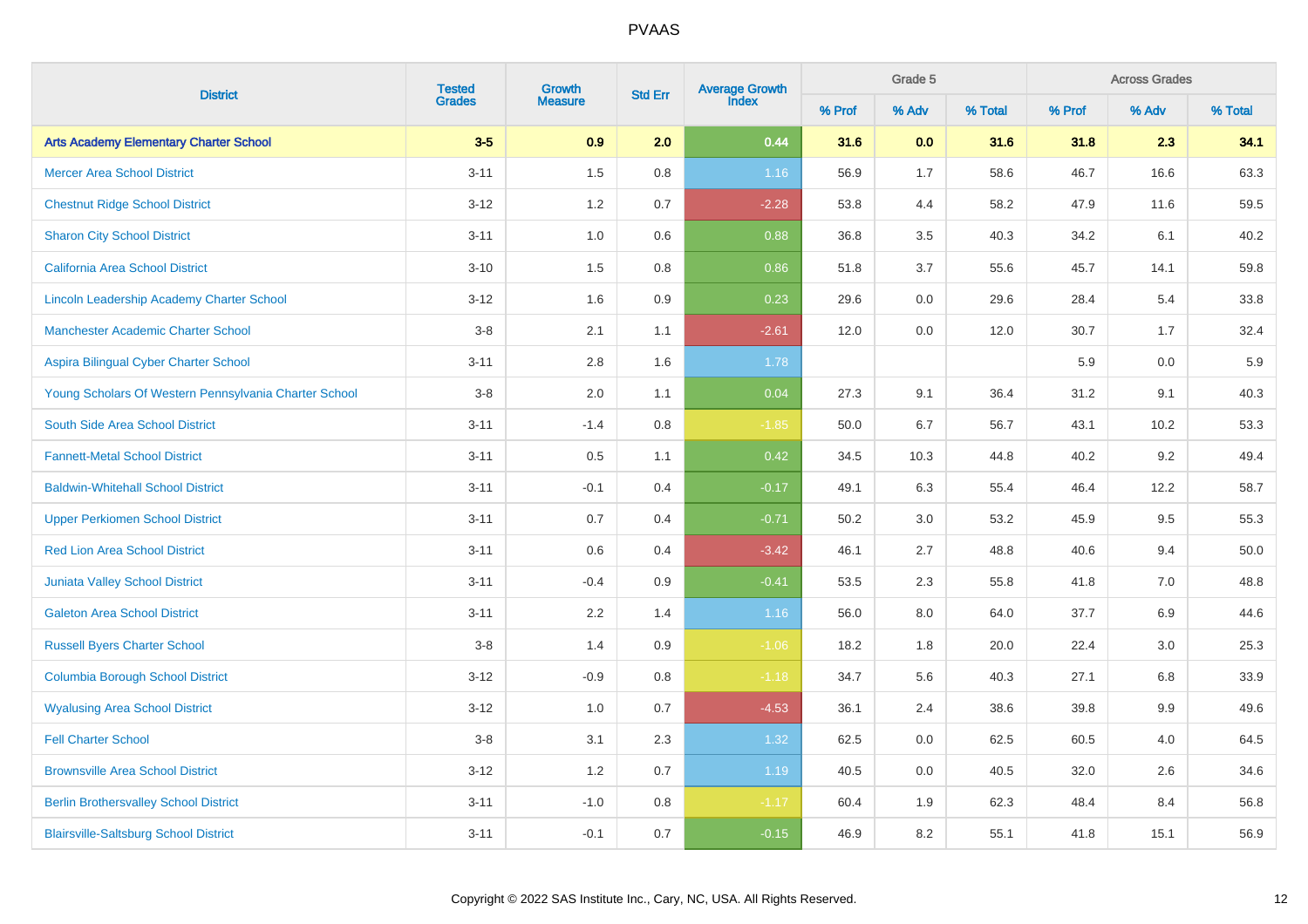|                                                            | <b>Tested</b> | Growth         |                | Average Growth<br>Index |        | Grade 5 |         |        | <b>Across Grades</b><br>% Adv |         |
|------------------------------------------------------------|---------------|----------------|----------------|-------------------------|--------|---------|---------|--------|-------------------------------|---------|
| <b>District</b>                                            | <b>Grades</b> | <b>Measure</b> | <b>Std Err</b> |                         | % Prof | % Adv   | % Total | % Prof |                               | % Total |
| <b>Arts Academy Elementary Charter School</b>              | $3-5$         | 0.9            | 2.0            | 0.44                    | 31.6   | 0.0     | 31.6    | 31.8   | 2.3                           | 34.1    |
| <b>Jenkintown School District</b>                          | $3 - 11$      | 1.5            | 1.0            | 0.08                    | 68.0   | $8.0\,$ | 76.0    | 53.1   | 25.8                          | 78.9    |
| <b>Pine Grove Area School District</b>                     | $3 - 11$      | 0.9            | 0.6            | $-3.29$                 | 55.8   | 1.0     | 56.8    | 46.5   | 10.4                          | 56.9    |
| <b>Tamaqua Area School District</b>                        | $3 - 12$      | $-0.4$         | 0.6            | $-0.71$                 | 60.2   | 5.6     | 65.7    | 44.6   | 7.7                           | 52.3    |
| Mechanicsburg Area School District                         | $3 - 11$      | 0.3            | 0.4            | 0.82                    | 48.1   | 12.0    | 60.1    | 46.4   | 13.9                          | 60.2    |
| <b>Bermudian Springs School District</b>                   | $3 - 11$      | $0.2\,$        | 0.6            | 0.41                    | 50.4   | $0.0\,$ | 50.4    | 42.4   | 6.9                           | 49.3    |
| <b>North East School District</b>                          | $3 - 11$      | 0.8            | 0.6            | 1.27                    | 61.2   | 9.5     | 70.7    | 52.6   | 15.4                          | 68.0    |
| <b>Lindley Academy Charter School At Birney</b>            | $3-8$         | 1.0            | 0.7            | $-1.02$                 | 8.9    | 0.0     | 8.9     | 19.6   | 2.3                           | 21.9    |
| <b>Tidioute Community Charter School</b>                   | $3 - 11$      | 2.0            | 1.5            | $-0.21$                 | 69.2   | 0.0     | 69.2    | 43.2   | 4.0                           | 47.2    |
| <b>Valley View School District</b>                         | $3 - 11$      | 1.0            | 0.8            | 1.30                    | 62.4   | 1.8     | 64.2    | 49.9   | 7.2                           | 57.1    |
| Global Leadership Academy Charter School Southwest at Huey | $3-8$         | $-0.4$         | 1.8            | $-0.19$                 | 0.0    | $0.0\,$ | 0.0     | 11.1   | $0.0\,$                       | 11.1    |
| <b>Coudersport Area School District</b>                    | $3 - 11$      | $-0.5$         | 0.9            | $-0.53$                 | 58.2   | 1.8     | 60.0    | 40.1   | 3.2                           | 43.3    |
| <b>Somerset Area School District</b>                       | $3 - 11$      | 0.7            | 0.6            | 0.83                    | 48.3   | 5.8     | 54.2    | 45.3   | 16.7                          | 62.0    |
| Frederick Douglass Mastery Charter School                  | $3-8$         | 1.8            | 1.4            | 0.15                    | 20.8   | 0.0     | 20.8    | 19.1   | 0.9                           | 20.0    |
| <b>Keystone Oaks School District</b>                       | $3 - 11$      | $-1.4$         | 0.6            | $-2.39$                 | 54.1   | 17.2    | 71.3    | 44.5   | 21.3                          | 65.8    |
| <b>Farrell Area School District</b>                        | $3 - 11$      | 1.3            | 1.0            | $-0.29$                 | 26.7   | $0.0\,$ | 26.7    | 25.9   | 2.3                           | 28.2    |
| North Schuylkill School District                           | $3 - 11$      | 0.7            | 0.5            | $-1.34$                 | 36.8   | 2.2     | 39.0    | 40.4   | 8.7                           | 49.1    |
| Gettysburg Montessori Charter School                       | $3-6$         | 2.6            | 2.0            | $-0.30$                 | 50.0   | 10.0    | 60.0    | 43.0   | 14.0                          | 57.0    |
| <b>Towanda Area School District</b>                        | $3 - 11$      | 0.7            | 0.6            | 0.27                    | 40.8   | 6.7     | 47.5    | 36.0   | 10.8                          | 46.7    |
| <b>Clarion Area School District</b>                        | $3 - 11$      | 1.1            | 0.9            | $-1.14$                 | 58.3   | 2.1     | 60.4    | 45.1   | 10.1                          | 55.2    |
| <b>Uniontown Area School District</b>                      | $3 - 11$      | 0.5            | $0.6\,$        | 0.79                    | 40.6   | 9.4     | 50.0    | 39.1   | 11.0                          | 50.1    |
| <b>Susquenita School District</b>                          | $3 - 11$      | 0.7            | $0.6\,$        | $-0.17$                 | 46.7   | 9.2     | 55.8    | 43.0   | 11.2                          | 54.2    |
| <b>Tredyffrin-Easttown School District</b>                 | $3 - 10$      | 0.5            | 0.4            | $-3.06$                 | 65.0   | 22.0    | 87.0    | 52.0   | 36.6                          | 88.6    |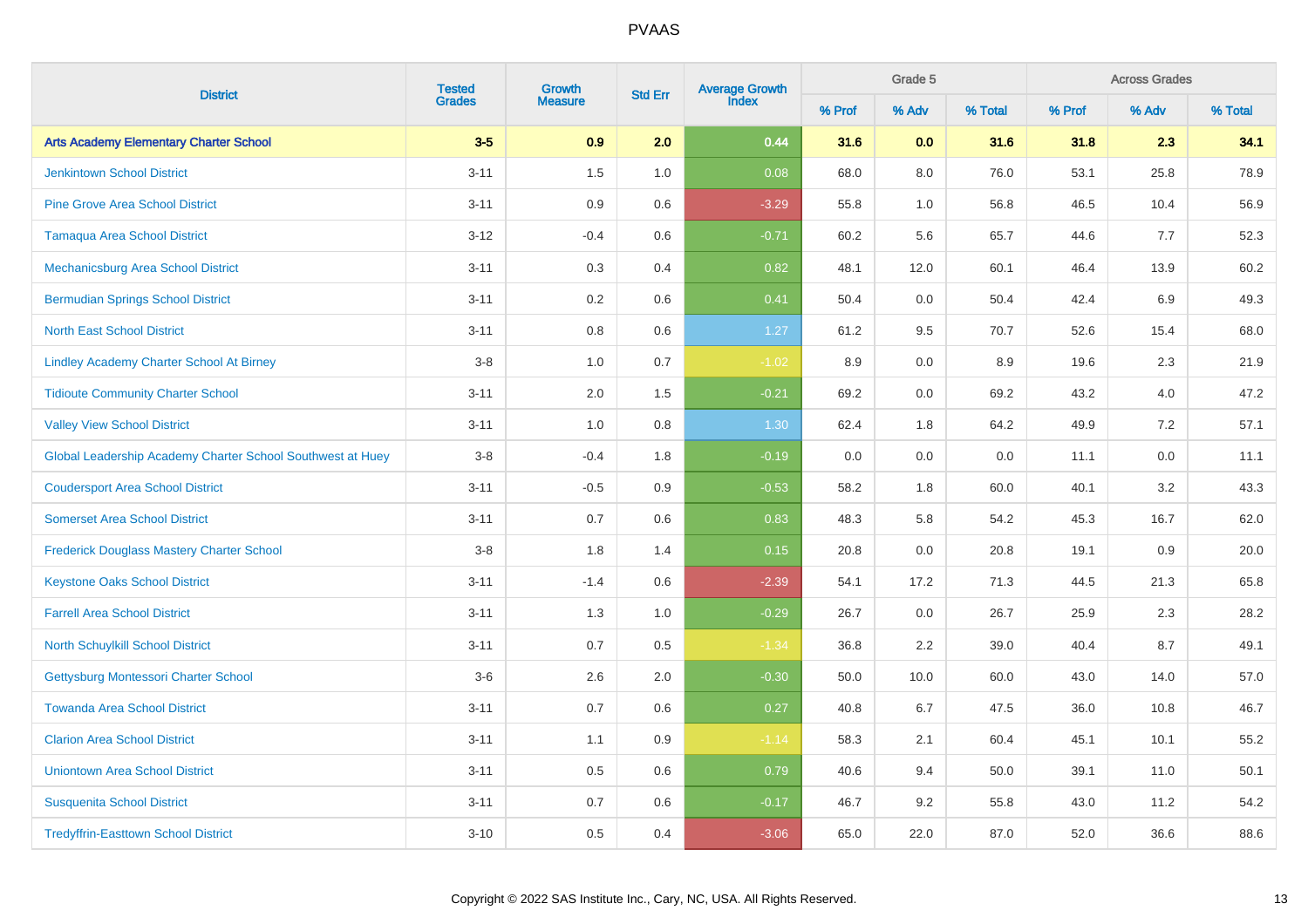| <b>District</b>                               | <b>Tested</b> | Growth         |                | Average Growth<br>Index |        | Grade 5 |         |        | <b>Across Grades</b><br>% Adv |         |
|-----------------------------------------------|---------------|----------------|----------------|-------------------------|--------|---------|---------|--------|-------------------------------|---------|
|                                               | <b>Grades</b> | <b>Measure</b> | <b>Std Err</b> |                         | % Prof | % Adv   | % Total | % Prof |                               | % Total |
| <b>Arts Academy Elementary Charter School</b> | $3-5$         | 0.9            | 2.0            | 0.44                    | 31.6   | 0.0     | 31.6    | 31.8   | 2.3                           | 34.1    |
| <b>Bethel Park School District</b>            | $3 - 11$      | $0.5\,$        | 0.4            | $-3.33$                 | 59.3   | 14.8    | 74.2    | 52.1   | 24.5                          | 76.6    |
| <b>Hazleton Area School District</b>          | $3 - 11$      | $0.5\,$        | 0.4            | 0.09                    | 30.2   | 2.3     | 32.5    | 28.6   | 4.0                           | 32.6    |
| <b>Methacton School District</b>              | $3 - 11$      | 0.4            | 0.4            | $-4.06$                 | 64.7   | 8.3     | 73.0    | 55.3   | 17.3                          | 72.6    |
| <b>Upper Adams School District</b>            | $3 - 11$      | 0.7            | 0.6            | 0.44                    | 47.3   | 3.8     | 51.2    | 43.6   | 8.8                           | 52.4    |
| <b>West Oak Lane Charter School</b>           | $3-8$         | 0.8            | 0.7            | $-1.30$                 | 29.9   | 0.0     | 29.9    | 31.4   | 4.3                           | 35.8    |
| <b>Wallingford-Swarthmore School District</b> | $3 - 10$      | $-1.1$         | 0.4            | $-2.53$                 | 52.6   | 26.1    | 78.7    | 44.7   | 32.4                          | 77.2    |
| Keystone Academy Charter School               | $3-8$         | 0.9            | 0.8            | 0.36                    | 42.1   | 3.5     | 45.6    | 40.7   | 7.4                           | 48.1    |
| Mastery Charter School - Clymer Elementary    | $3-6$         | 1.7            | 1.5            | 0.22                    | 13.5   | 0.0     | 13.5    | 17.5   | 0.8                           | 18.3    |
| <b>Schuylkill Valley School District</b>      | $3 - 11$      | 0.6            | 0.6            | $-1.32$                 | 53.1   | 3.1     | 56.2    | 45.2   | 10.3                          | 55.6    |
| <b>Gillingham Charter School</b>              | $3 - 11$      | 2.2            | 2.0            | $-0.98$                 | 41.7   | 0.0     | 41.7    | 34.3   | 4.3                           | 38.6    |
| Propel Charter School - East                  | $3-8$         | 1.1            | 1.0            | $-0.75$                 | 32.5   | 0.0     | 32.5    | 31.6   | 4.7                           | 36.3    |
| Pan American Academy Charter School           | $3-8$         | 0.9            | 0.8            | $-2.78$                 | 19.3   | 1.8     | 21.0    | 19.6   | 2.0                           | 21.5    |
| Mastery Charter School John Wister Elementary | $3-5$         | 2.7            | 2.5            | 1.08                    | 8.3    | 0.0     | 8.3     | 10.8   | 0.0                           | 10.8    |
| <b>Antietam School District</b>               | $3 - 10$      | 0.9            | 0.8            | $-0.26$                 | 29.7   | 1.6     | 31.2    | 31.3   | 3.0                           | 34.2    |
| <b>Burrell School District</b>                | $3 - 11$      | $-3.3$         | 0.7            | $-4.68$                 | 50.0   | 0.9     | 50.9    | 45.9   | 7.5                           | 53.4    |
| <b>Shikellamy School District</b>             | $3 - 10$      | $-2.8$         | 0.5            | $-6.17$                 | 47.9   | 5.7     | 53.6    | 38.2   | 9.0                           | 47.3    |
| <b>Trinity Area School District</b>           | $3 - 11$      | $-0.1$         | 0.4            | $-0.26$                 | 55.8   | 12.7    | 68.5    | 46.8   | 15.3                          | 62.1    |
| <b>Muhlenberg School District</b>             | $3 - 10$      | $-2.8$         | 0.4            | $-7.00$                 | 35.9   | 1.4     | 37.2    | 28.8   | 3.0                           | 31.8    |
| <b>York Suburban School District</b>          | $3 - 11$      | 0.5            | 0.5            | $-0.60$                 | 62.8   | 13.7    | 76.5    | 46.4   | 23.5                          | 70.0    |
| <b>Hempfield Area School District</b>         | $3 - 12$      | $-0.3$         | 0.3            | $-1.06$                 | 55.2   | 8.7     | 63.9    | 48.7   | 16.2                          | 64.9    |
| <b>Central Fulton School District</b>         | $3 - 11$      | 0.7            | 0.8            | $-1.20$                 | 43.4   | 7.9     | 51.3    | 45.7   | 8.1                           | 53.8    |
| <b>Albert Gallatin Area School District</b>   | $3 - 11$      | 0.4            | 0.5            | $-0.74$                 | 45.8   | 5.4     | 51.2    | 38.7   | 7.6                           | 46.2    |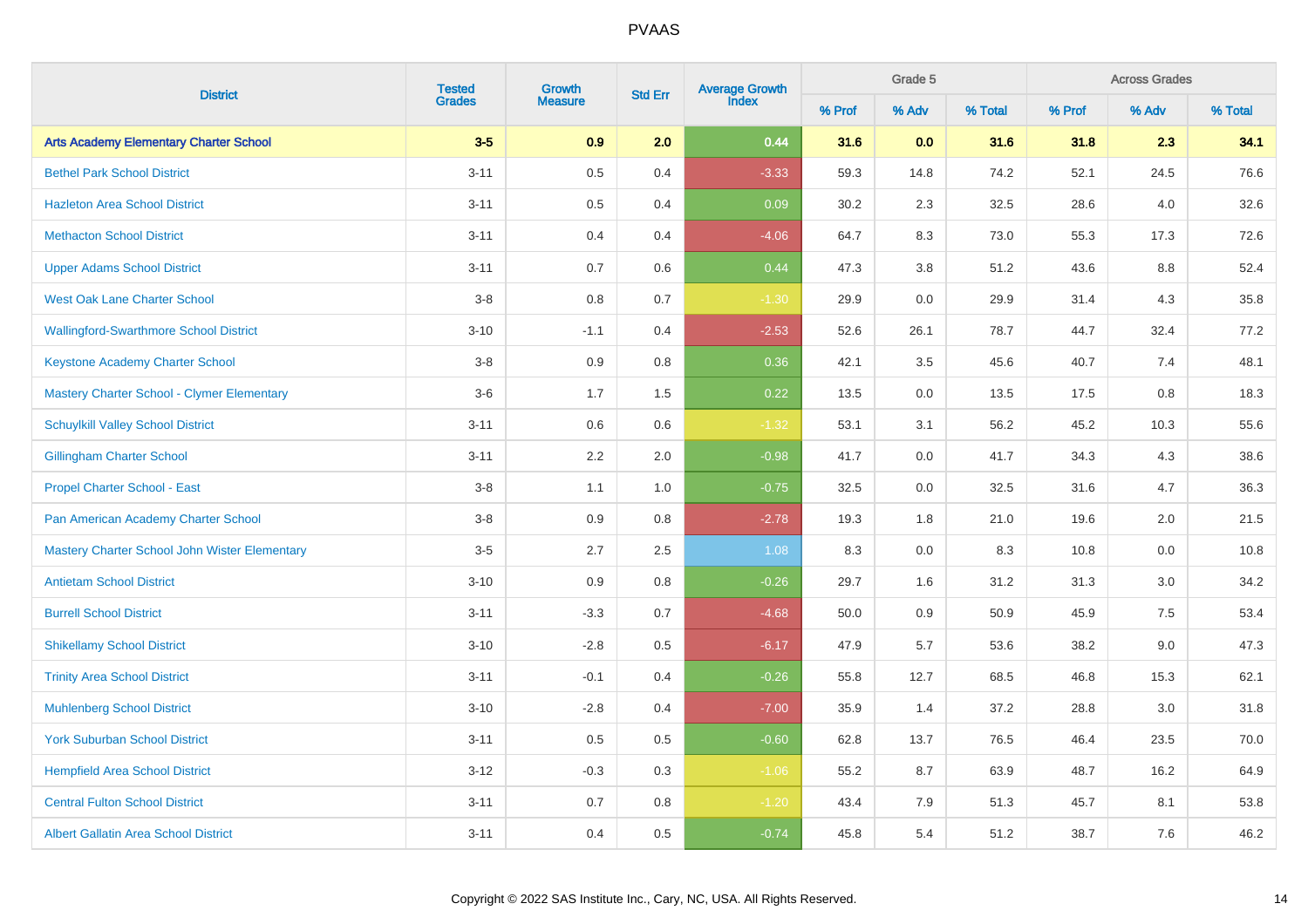|                                               | <b>Tested</b> | Growth         | <b>Std Err</b> | <b>Average Growth</b><br>Index | Grade 5 |         | % Adv<br>2.3<br>12.4<br>7.3 | <b>Across Grades</b> |      |         |
|-----------------------------------------------|---------------|----------------|----------------|--------------------------------|---------|---------|-----------------------------|----------------------|------|---------|
| <b>District</b>                               | <b>Grades</b> | <b>Measure</b> |                |                                | % Prof  | % Adv   | % Total                     | % Prof               |      | % Total |
| <b>Arts Academy Elementary Charter School</b> | $3-5$         | 0.9            | 2.0            | 0.44                           | 31.6    | 0.0     | 31.6                        | 31.8                 |      | 34.1    |
| <b>Union Area School District</b>             | $3 - 11$      | $-1.4$         | 0.9            | $-1.52$                        | 66.7    | 7.7     | 74.4                        | 47.6                 |      | 60.1    |
| <b>Forbes Road School District</b>            | $3 - 11$      | 1.3            | 1.4            | $-1.84$                        | 61.3    | 3.2     | 64.5                        | 47.4                 |      | 54.7    |
| <b>United School District</b>                 | $3 - 11$      | 0.7            | 0.8            | $-2.04$                        | 52.4    | $0.0\,$ | 52.4                        | 47.1                 | 12.4 | 59.5    |
| <b>Clairton City School District</b>          | $3 - 11$      | 0.7            | 0.8            | 0.69                           | 12.5    | 2.1     | 14.6                        | 19.3                 | 1.5  | 20.8    |
| <b>Lincoln Charter School</b>                 | $3-5$         | 1.2            | 1.4            | 0.81                           | 17.7    | 0.0     | 17.7                        | 14.5                 | 1.2  | 15.7    |
| Lehigh Valley Dual Language Charter School    | $3-8$         | $-0.8$         | 2.5            | $-0.32$                        | 8.3     | $0.0\,$ | 8.3                         | 34.3                 | 0.0  | 34.3    |
| South Williamsport Area School District       | $3 - 10$      | 0.5            | 0.7            | 0.28                           | 45.7    | 6.4     | 52.1                        | 39.9                 | 12.1 | 52.0    |
| <b>Montgomery Area School District</b>        | $3 - 11$      | $-2.0$         | 0.8            | $-2.53$                        | 56.8    | 6.8     | 63.5                        | 42.9                 | 11.7 | 54.6    |
| <b>Harbor Creek School District</b>           | $3 - 11$      | $-2.4$         | 0.5            | $-4.77$                        | 61.7    | 20.8    | 82.5                        | 48.7                 | 24.9 | 73.6    |
| <b>Valley Grove School District</b>           | $3 - 10$      | 0.6            | 0.8            | 0.61                           | 56.2    | 8.3     | 64.6                        | 48.3                 | 9.3  | 57.6    |
| <b>Halifax Area School District</b>           | $3 - 11$      | 0.6            | 0.8            | $-0.17$                        | 52.9    | 8.6     | 61.4                        | 44.9                 | 10.1 | 55.1    |
| <b>Bethlehem Area School District</b>         | $3 - 11$      | 0.3            | 0.4            | $-1.86$                        | 50.4    | 5.3     | 55.6                        | 42.3                 | 9.3  | 51.6    |
| <b>West Shore School District</b>             | $3 - 12$      | $-0.2$         | 0.3            | $-0.59$                        | 46.3    | 8.2     | 54.5                        | 42.7                 | 13.2 | 55.9    |
| <b>Norwin School District</b>                 | $3 - 11$      | $-0.6$         | 0.3            | $-1.62$                        | 59.5    | 18.6    | 78.1                        | 51.8                 | 24.9 | 76.7    |
| Mastery Charter School - Hardy Williams       | $3 - 11$      | 0.9            | 1.2            | $-1.53$                        | 10.3    | 0.0     | 10.3                        | 21.1                 | 3.6  | 24.7    |
| <b>Quakertown Community School District</b>   | $3 - 12$      | $-1.6$         | 0.4            | $-4.40$                        | 50.0    | 4.9     | 54.9                        | 42.5                 | 12.6 | 55.1    |
| <b>Steelton-Highspire School District</b>     | $3 - 11$      | $-1.9$         | 0.7            | $-2.65$                        | 21.9    | 0.0     | 21.9                        | 9.0                  | 0.0  | 9.0     |
| Lehigh Valley Academy Regional Charter School | $3 - 11$      | 0.4            | 0.6            | 0.53                           | 50.0    | 5.8     | 55.8                        | 46.4                 | 11.0 | 57.4    |
| Northwestern Lehigh School District           | $3 - 11$      | $-1.5$         | 0.5            | $-2.87$                        | 55.9    | 5.5     | 61.4                        | 48.0                 | 12.1 | 60.1    |
| <b>Wilmington Area School District</b>        | $3 - 11$      | $-0.8$         | 0.8            | $-0.91$                        | 60.3    | 13.8    | 74.1                        | 43.2                 | 13.4 | 56.6    |
| <b>Lower Dauphin School District</b>          | $3 - 11$      | $-0.9$         | 0.4            | $-2.20$                        | 52.7    | 13.3    | 66.0                        | 44.6                 | 14.8 | 59.4    |
| <b>Mid Valley School District</b>             | $3 - 10$      | $-0.4$         | 0.6            | $-0.79$                        | 41.6    | 5.0     | 46.5                        | 38.8                 | 7.4  | 46.2    |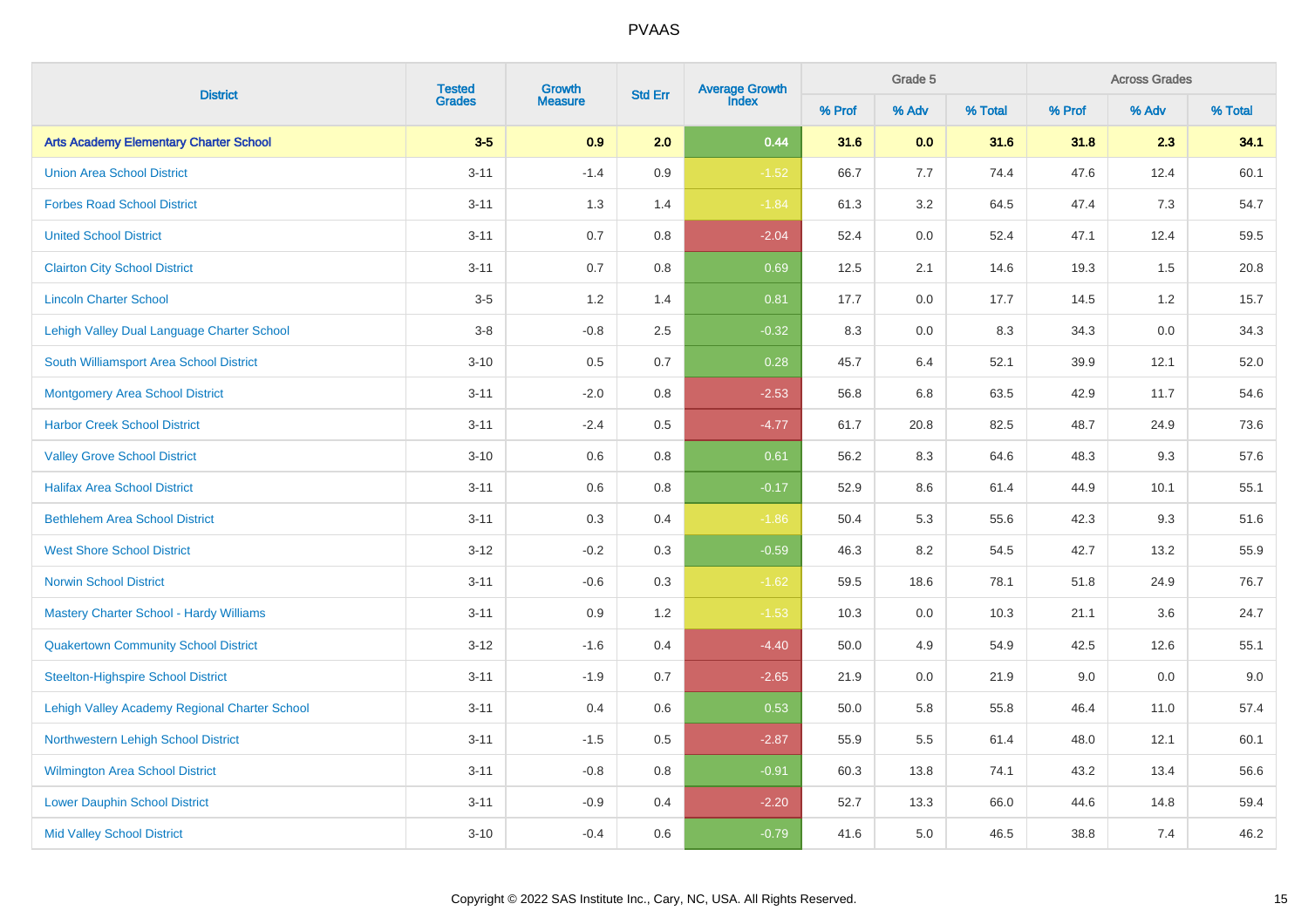| <b>District</b>                               |                         | Growth         | <b>Std Err</b> | Average Growth<br>Index |        | Grade 5<br><b>Across Grades</b> |         | % Adv  |         |         |
|-----------------------------------------------|-------------------------|----------------|----------------|-------------------------|--------|---------------------------------|---------|--------|---------|---------|
|                                               | <b>Tested</b><br>Grades | <b>Measure</b> |                |                         | % Prof | % Adv                           | % Total | % Prof |         | % Total |
| <b>Arts Academy Elementary Charter School</b> | $3-5$                   | 0.9            | 2.0            | 0.44                    | 31.6   | 0.0                             | 31.6    | 31.8   | 2.3     | 34.1    |
| Antonia Pantoja Community Charter School      | $3-8$                   | $0.5\,$        | 0.9            | $-2.57$                 | 20.9   | 1.5                             | 22.4    | 25.4   | 3.3     | 28.7    |
| Propel Charter School-Hazelwood               | $3-8$                   | $-0.7$         | 1.2            | $-0.56$                 | 6.7    | 0.0                             | 6.7     | 10.2   | 0.6     | 10.8    |
| Pocono Mountain School District               | $3 - 12$                | 0.1            | 0.6            | 0.18                    | 48.0   | 5.4                             | 53.5    | 43.4   | 7.1     | 50.5    |
| <b>Interboro School District</b>              | $3 - 12$                | $0.3\,$        | 0.4            | $-2.03$                 | 42.9   | 4.5                             | 47.3    | 41.8   | $8.7\,$ | 50.4    |
| <b>Bristol Borough School District</b>        | $3 - 12$                | 0.4            | 0.7            | $-0.49$                 | 37.3   | 1.3                             | 38.7    | 33.3   | 8.0     | 41.4    |
| <b>Old Forge School District</b>              | $3 - 12$                | $0.5\,$        | $0.8\,$        | $-0.59$                 | 39.1   | 0.0                             | 39.1    | 40.1   | 9.2     | 49.3    |
| <b>Conemaugh Valley School District</b>       | $3 - 12$                | 0.5            | $0.9\,$        | $-1.99$                 | 52.9   | $3.9\,$                         | 56.9    | 43.3   | 12.5    | 55.8    |
| <b>Weatherly Area School District</b>         | $3 - 11$                | 0.6            | 1.1            | $-1.43$                 | 53.8   | $0.0\,$                         | 53.8    | 41.9   | 6.9     | 48.8    |
| <b>Conneaut School District</b>               | $3 - 12$                | 0.1            | 0.5            | 0.24                    | 42.4   | 5.3                             | 47.7    | 45.1   | 12.8    | 57.9    |
| <b>West Branch Area School District</b>       | $3 - 11$                | 0.4            | 0.8            | $-0.20$                 | 37.1   | 3.2                             | 40.3    | 42.6   | $6.8\,$ | 49.4    |
| <b>North Pocono School District</b>           | $3 - 11$                | 0.3            | 0.6            | $-2.05$                 | 55.8   | 8.5                             | 64.3    | 54.2   | 17.4    | 71.6    |
| <b>Sugar Valley Rural Charter School</b>      | $3 - 11$                | $0.5\,$        | 1.0            | $-1.70$                 | 36.8   | $0.0\,$                         | 36.8    | 25.4   | 4.7     | 30.0    |
| <b>Shippensburg Area School District</b>      | $3 - 11$                | $-1.6$         | 0.4            | $-3.93$                 | 40.8   | 9.2                             | 50.0    | 41.0   | 11.2    | 52.2    |
| <b>Haverford Township School District</b>     | $3 - 11$                | 0.2            | $0.3\,$        | 0.43                    | 55.4   | 23.8                            | 79.2    | 49.2   | 29.5    | 78.6    |
| <b>Slippery Rock Area School District</b>     | $3 - 11$                | 0.3            | 0.6            | 0.19                    | 61.1   | 15.1                            | 76.2    | 47.2   | 24.9    | 72.1    |
| <b>Harmony Area School District</b>           | $3 - 10$                | 0.8            | 1.8            | $-0.67$                 | 43.8   | 0.0                             | 43.8    | 43.6   | 6.4     | 50.0    |
| <b>Purchase Line School District</b>          | $3 - 12$                | $-1.5$         | 0.8            | $-1.82$                 | 37.2   | 5.9                             | 43.1    | 39.8   | 6.3     | 46.1    |
| <b>Northgate School District</b>              | $3 - 11$                | $-1.4$         | 0.8            | $-1.68$                 | 60.8   | $3.9\,$                         | 64.7    | 45.5   | 12.8    | 58.3    |
| <b>Williams Valley School District</b>        | $3 - 11$                | 0.3            | $0.8\,$        | 0.37                    | 38.6   | 0.0                             | 38.6    | 39.1   | 4.9     | 44.0    |
| <b>Arts Academy Elementary Charter School</b> | $3-5$                   | 0.9            | 2.0            | 0.44                    | 31.6   | 0.0                             | 31.6    | 31.8   | 2.3     | 34.1    |
| <b>Shanksville-Stonycreek School District</b> | $3 - 10$                | $0.6\,$        | 1.4            | $-1.55$                 | 28.6   | $0.0\,$                         | 28.6    | 49.2   | 8.5     | 57.6    |
| <b>General Mclane School District</b>         | $3 - 11$                | 0.2            | 0.5            | $-1.05$                 | 57.7   | 8.0                             | 65.8    | 49.9   | 16.3    | 66.2    |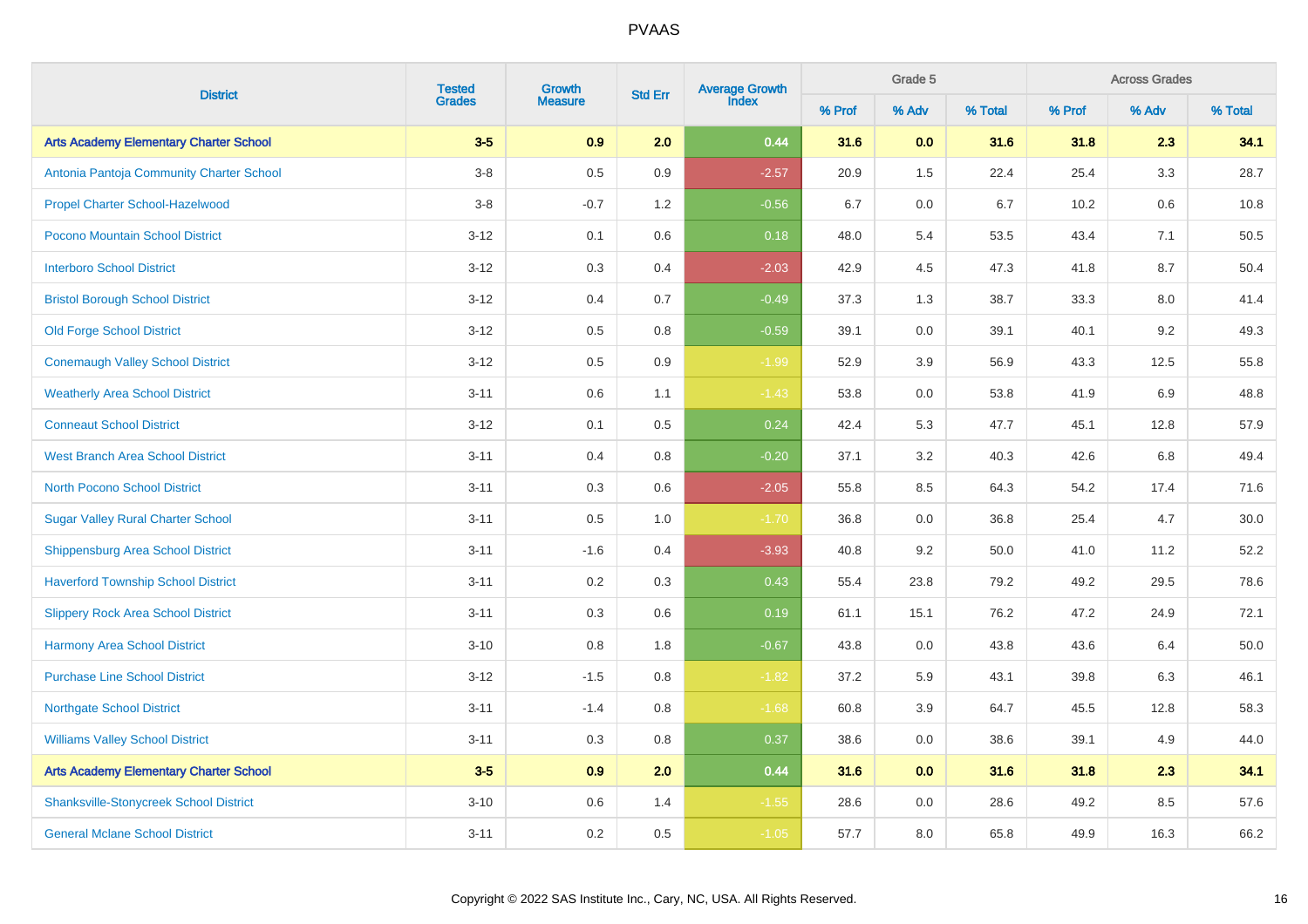| <b>District</b>                                      | <b>Tested</b> | Growth         |                | Average Growth<br>Index |        | Grade 5 |         |        | <b>Across Grades</b><br>% Adv |         |
|------------------------------------------------------|---------------|----------------|----------------|-------------------------|--------|---------|---------|--------|-------------------------------|---------|
|                                                      | <b>Grades</b> | <b>Measure</b> | <b>Std Err</b> |                         | % Prof | % Adv   | % Total | % Prof |                               | % Total |
| <b>Arts Academy Elementary Charter School</b>        | $3-5$         | 0.9            | 2.0            | 0.44                    | 31.6   | 0.0     | 31.6    | 31.8   | 2.3                           | 34.1    |
| <b>Phoenixville Area School District</b>             | $3 - 11$      | $-1.1$         | 0.4            | $-2.66$                 | 54.8   | 10.0    | 64.7    | 46.9   | 19.2                          | 66.1    |
| Mariana Bracetti Academy Charter School              | $3 - 10$      | 0.4            | 0.9            | 0.12                    | 33.9   | 1.7     | 35.6    | 26.5   | 2.0                           | 28.5    |
| <b>Warren County School District</b>                 | $3 - 11$      | 0.2            | 0.4            | $-1.64$                 | 38.6   | 4.0     | 42.5    | 38.0   | 6.9                           | 44.8    |
| <b>Turkeyfoot Valley Area School District</b>        | $3 - 12$      | 0.6            | 1.4            | $-2.97$                 | 27.3   | 4.6     | 31.8    | 33.0   | 3.6                           | 36.6    |
| <b>Muncy School District</b>                         | $3 - 11$      | 0.3            | 0.7            | $-2.39$                 | 49.2   | 11.5    | 60.7    | 49.3   | 16.0                          | 65.3    |
| <b>Mastery Charter School - Harrity Campus</b>       | $3-8$         | 0.5            | 1.2            | $-2.57$                 | 13.6   | $0.0\,$ | 13.6    | 18.2   | 2.0                           | 20.2    |
| <b>Mastery Charter School - Thomas Campus</b>        | $3 - 10$      | 0.4            | 1.0            | $-0.93$                 | 29.0   | 0.0     | 29.0    | 24.9   | 2.3                           | 27.2    |
| <b>Penn-Trafford School District</b>                 | $3 - 11$      | 0.1            | 0.4            | 0.18                    | 59.8   | 20.9    | 80.7    | 51.0   | 27.6                          | 78.6    |
| <b>Kutztown Area School District</b>                 | $3 - 12$      | $-0.3$         | 0.8            | $-0.40$                 | 59.7   | 6.0     | 65.7    | 48.4   | 17.0                          | 65.5    |
| <b>York Academy Regional Charter School</b>          | $3 - 11$      | 0.3            | 0.8            | $-2.68$                 | 33.3   | 5.0     | 38.3    | 40.8   | 14.1                          | 54.9    |
| <b>Easton Area School District</b>                   | $3 - 12$      | 0.1            | 0.4            | $-0.89$                 | 43.5   | 2.4     | 45.9    | 36.9   | 7.9                           | 44.8    |
| <b>Union City Area School District</b>               | $3 - 12$      | 0.2            | 0.7            | 0.30                    | 34.8   | 1.4     | 36.2    | 39.0   | 12.5                          | 51.5    |
| <b>Austin Area School District</b>                   | $3 - 11$      | $-0.5$         | 1.7            | $-0.30$                 | 38.5   | 7.7     | 46.2    | 40.5   | 4.0                           | 44.6    |
| <b>Global Leadership Academy Charter School</b>      | $3-8$         | 0.6            | 1.9            | $-0.38$                 | 21.4   | 0.0     | 21.4    | 13.4   | 0.0                           | 13.4    |
| <b>Freeport Area School District</b>                 | $3 - 10$      | 0.2            | 0.6            | $-0.37$                 | 65.4   | 10.0    | 75.4    | 52.5   | 17.7                          | 70.1    |
| <b>Rose Tree Media School District</b>               | $3 - 10$      | 0.1            | 0.4            | $-0.56$                 | 62.5   | 14.0    | 76.5    | 51.9   | 27.9                          | 79.8    |
| <b>Troy Area School District</b>                     | $3 - 10$      | 0.2            | 0.6            | $-2.82$                 | 45.0   | 1.0     | 46.0    | 39.4   | 6.6                           | 46.0    |
| <b>Easton Arts Academy Elementary Charter School</b> | $3-5$         | 0.7            | 2.6            | 0.29                    | 45.8   | 4.2     | 50.0    | 37.2   | 4.6                           | 41.9    |
| <b>Northern Potter School District</b>               | $3 - 12$      | 0.3            | 1.1            | $-1.34$                 | 33.3   | 3.3     | 36.7    | 36.4   | 8.9                           | 45.3    |
| <b>Panther Valley School District</b>                | $3 - 12$      | 0.1            | 0.6            | $-1.12$                 | 26.7   | 1.0     | 27.6    | 31.1   | 4.0                           | 35.1    |
| <b>Wellsboro Area School District</b>                | $3 - 11$      | $-0.6$         | 0.6            | $-0.91$                 | 62.1   | 6.9     | 69.0    | 45.8   | 12.9                          | 58.7    |
| <b>Keystone Education Center Charter School</b>      | $3 - 12$      | 0.7            | 3.3            | 0.20                    |        |         |         | 0.0    | 0.0                           | 0.0     |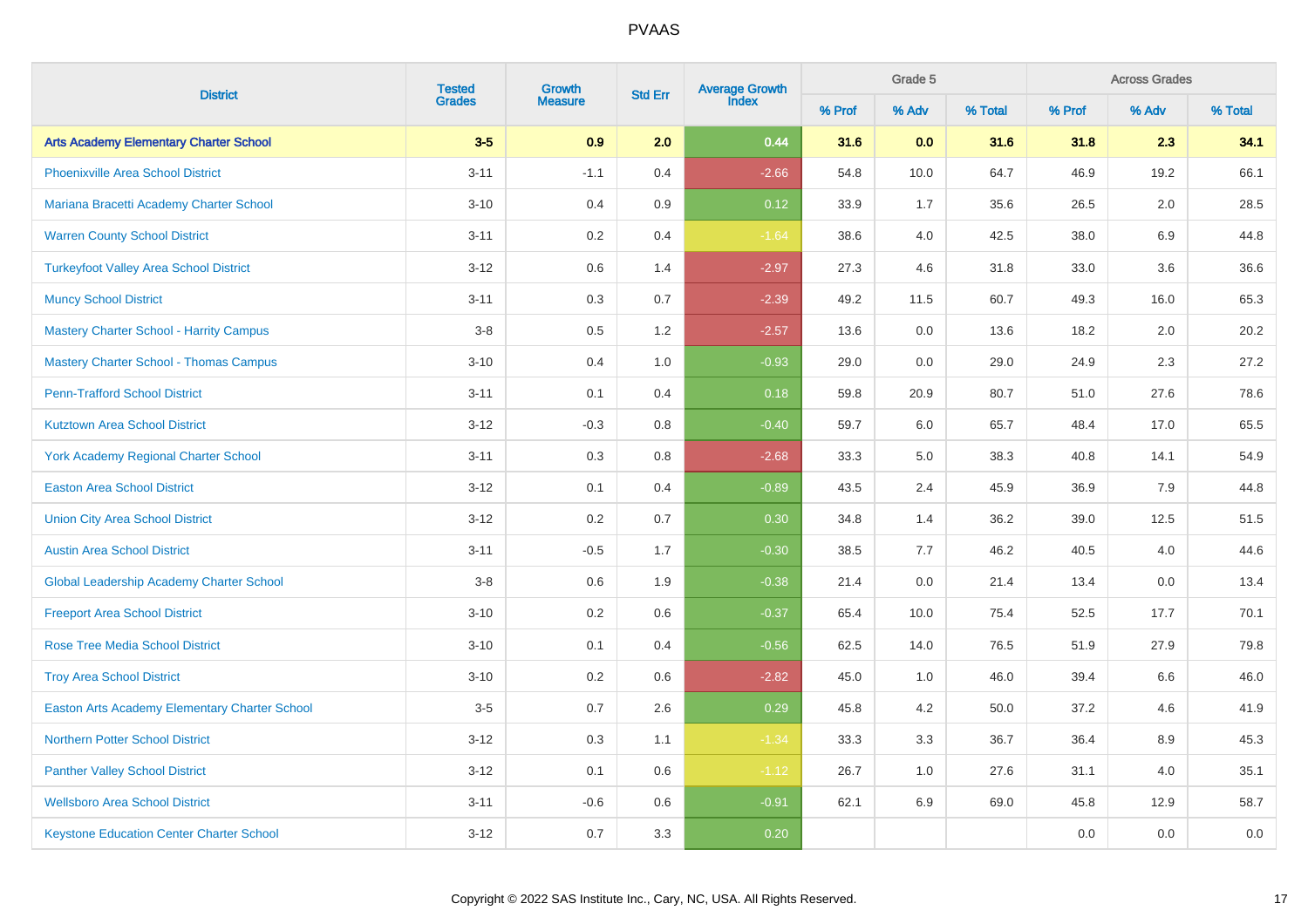| <b>District</b>                                        | <b>Tested</b> | Growth         | <b>Std Err</b> | Average Growth<br>Index |        | Grade 5 |         |        | <b>Across Grades</b><br>% Adv |         |
|--------------------------------------------------------|---------------|----------------|----------------|-------------------------|--------|---------|---------|--------|-------------------------------|---------|
|                                                        | <b>Grades</b> | <b>Measure</b> |                |                         | % Prof | % Adv   | % Total | % Prof |                               | % Total |
| <b>Arts Academy Elementary Charter School</b>          | $3-5$         | 0.9            | 2.0            | 0.44                    | 31.6   | 0.0     | 31.6    | 31.8   | 2.3                           | 34.1    |
| <b>Spring Cove School District</b>                     | $3 - 11$      | 0.1            | 0.6            | $-1.56$                 | 41.7   | 5.0     | 46.7    | 40.5   | 10.8                          | 51.3    |
| <b>Karns City Area School District</b>                 | $3 - 11$      | $-0.9$         | $0.6\,$        | $-1.37$                 | 56.2   | $9.0\,$ | 65.2    | 44.7   | $6.8\,$                       | 51.5    |
| Southwest Leadership Academy Charter School            | $3-8$         | 0.2            | 1.1            | $-5.76$                 | 9.1    | 0.0     | 9.1     | 19.0   | 3.3                           | 22.3    |
| <b>Big Spring School District</b>                      | $3 - 11$      | $-0.3$         | 0.5            | $-0.69$                 | 50.0   | 14.6    | 64.6    | 47.8   | 15.2                          | 63.0    |
| <b>Tri-Valley School District</b>                      | $3 - 10$      | $-2.4$         | 0.9            | $-2.75$                 | 40.0   | 5.9     | 45.9    | 41.3   | 8.0                           | 49.3    |
| <b>Bald Eagle Area School District</b>                 | $3 - 11$      | 0.1            | 0.6            | $-0.37$                 | 54.7   | 4.7     | 59.4    | 39.5   | 10.5                          | 50.0    |
| <b>Susquehanna Community School District</b>           | $3 - 11$      | 0.1            | 0.9            | $-0.22$                 | 47.1   | 7.8     | 54.9    | 40.9   | 10.7                          | 51.6    |
| <b>Annville-Cleona School District</b>                 | $3 - 12$      | $-0.3$         | 0.6            | $-0.41$                 | 47.5   | 11.2    | 58.8    | 44.0   | 15.5                          | 59.5    |
| <b>School Lane Charter School</b>                      | $3 - 11$      | 0.1            | 0.7            | $-1.87$                 | 57.4   | 5.9     | 63.2    | 43.3   | 14.5                          | 57.9    |
| <b>Ambridge Area School District</b>                   | $3 - 12$      | $-0.9$         | 0.6            | $-1.55$                 | 40.2   | 8.2     | 48.4    | 37.5   | 12.2                          | 49.7    |
| <b>Blacklick Valley School District</b>                | $3 - 11$      | $-0.1$         | 1.0            | $-0.10$                 | 29.6   | 0.0     | 29.6    | 43.2   | 3.7                           | 46.9    |
| Insight PA Cyber Charter School                        | $3 - 11$      | $-1.0$         | 1.6            | $-0.64$                 | 29.4   | 0.0     | 29.4    | 41.5   | 9.2                           | 50.8    |
| <b>Midland Borough School District</b>                 | $3-8$         | 0.1            | 1.3            | $-2.19$                 | 58.6   | 0.0     | 58.6    | 49.3   | 5.7                           | 55.0    |
| Eugenio Maria De Hostos Charter School                 | $3-8$         | $-0.5$         | 1.4            | $-0.37$                 | 45.8   | 0.0     | 45.8    | 35.0   | 6.7                           | 41.7    |
| Pennsylvania Distance Learning Charter School          | $3 - 12$      | 0.0            | 0.7            | $-3.71$                 | 30.3   | 0.0     | 30.3    | 25.8   | 3.0                           | 28.8    |
| Northern Bedford County School District                | $3 - 11$      | $-0.1$         | 0.8            | $-0.10$                 | 46.9   | 14.3    | 61.2    | 46.8   | 20.5                          | 67.3    |
| <b>Carlynton School District</b>                       | $3 - 11$      | 0.0            | 0.7            | $-1.38$                 | 50.5   | 6.4     | 57.0    | 41.6   | 11.0                          | 52.7    |
| Erie Rise Leadership Academy Charter School            | $3-8$         | 0.0            | 1.2            | $-0.28$                 | 17.9   | 0.0     | 17.9    | 7.8    | 0.5                           | 8.3     |
| <b>Warwick School District</b>                         | $3 - 11$      | 0.0            | 0.4            | $-0.38$                 | 49.6   | 5.9     | 55.6    | 45.6   | 12.6                          | 58.2    |
| <b>Southern Fulton School District</b>                 | $3 - 11$      | 0.0            | 0.9            | $-1.64$                 | 53.2   | 6.4     | 59.6    | 43.4   | 7.9                           | 51.3    |
| <b>Chester Charter Scholars Academy Charter School</b> | $3 - 12$      | 0.0            | 0.9            | $-3.27$                 | 17.8   | 0.0     | 17.8    | 23.8   | 1.8                           | 25.6    |
| Saint Clair Area School District                       | $3-8$         | $-1.8$         | 0.9            | $-1.95$                 | 43.4   | 1.9     | 45.3    | 43.9   | 4.7                           | 48.6    |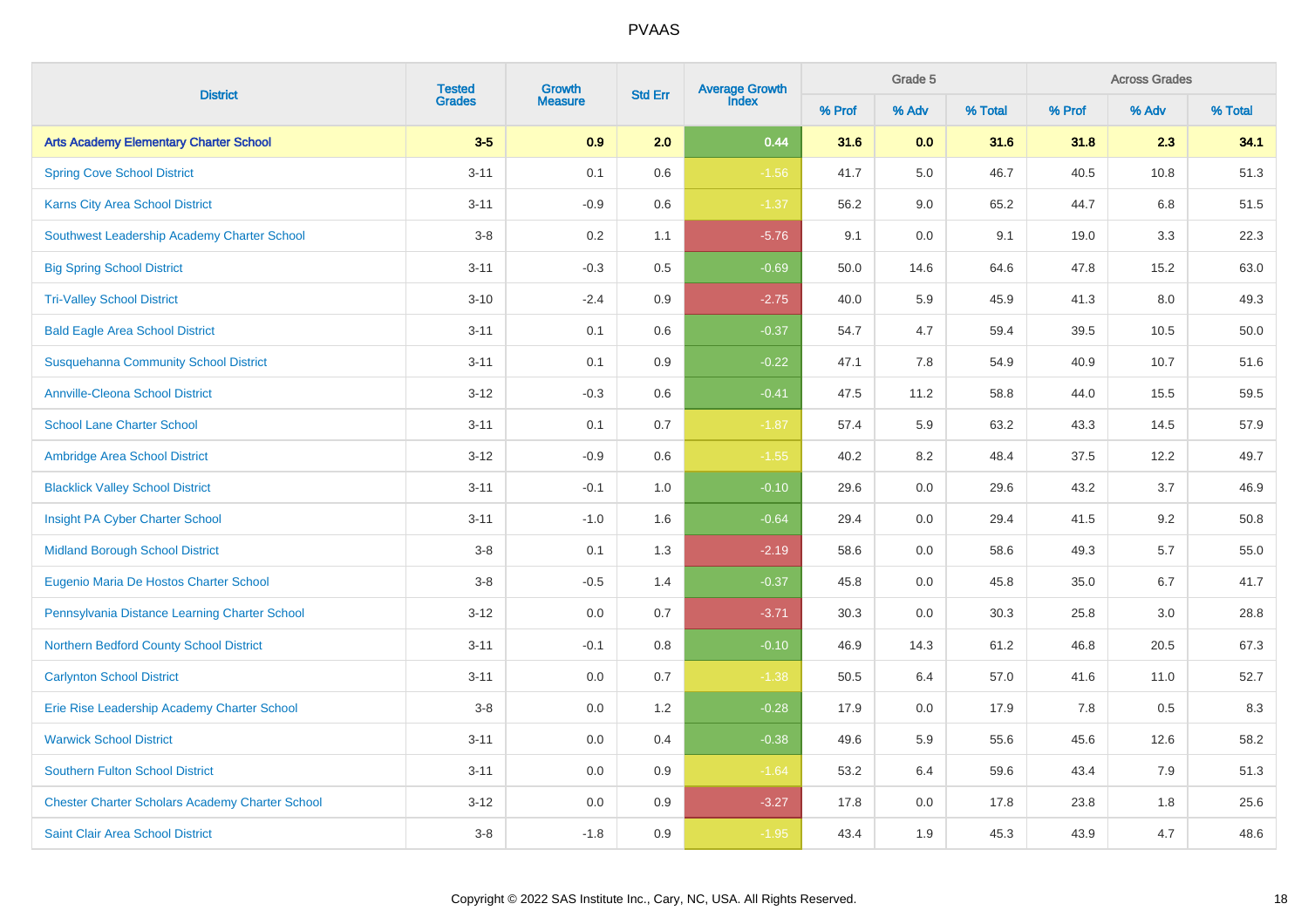|                                                        | <b>Tested</b> | Growth         |                | Average Growth<br>Index |        | Grade 5 |         |        | <b>Across Grades</b><br>% Adv |         |
|--------------------------------------------------------|---------------|----------------|----------------|-------------------------|--------|---------|---------|--------|-------------------------------|---------|
| <b>District</b>                                        | <b>Grades</b> | <b>Measure</b> | <b>Std Err</b> |                         | % Prof | % Adv   | % Total | % Prof |                               | % Total |
| <b>Arts Academy Elementary Charter School</b>          | $3-5$         | 0.9            | 2.0            | 0.44                    | 31.6   | 0.0     | 31.6    | 31.8   | 2.3                           | 34.1    |
| <b>Greater Nanticoke Area School District</b>          | $3 - 12$      | $-0.0$         | 0.6            | $-1.16$                 | 43.1   | 2.8     | 45.9    | 29.8   | $5.0\,$                       | 34.8    |
| <b>Oswayo Valley School District</b>                   | $3 - 12$      | $-0.7$         | $1.2$          | $-0.62$                 | 62.1   | 13.8    | 75.9    | 54.7   | 11.8                          | 66.5    |
| <b>Sto-Rox School District</b>                         | $3 - 10$      | $-0.0$         | 0.9            | $-0.40$                 | 16.1   | 2.2     | 18.3    | 16.8   | 1.0                           | 17.9    |
| <b>Cranberry Area School District</b>                  | $3 - 12$      | $-0.0$         | 0.7            | $-1.98$                 | 48.7   | 9.2     | 57.9    | 44.5   | 7.7                           | 52.2    |
| <b>Laurel School District</b>                          | $3 - 11$      | $-0.0$         | 0.7            | $-1.57$                 | 54.0   | 6.8     | 60.8    | 50.7   | 14.6                          | 65.3    |
| <b>Oley Valley School District</b>                     | $3 - 11$      | $-0.0$         | 0.6            | $-2.17$                 | 53.5   | 5.0     | 58.4    | 49.6   | 9.0                           | 58.6    |
| <b>Universal Creighton Charter School</b>              | $3-8$         | $-0.0$         | 0.7            | $-2.61$                 | 31.0   | 2.4     | 33.3    | 28.8   | 4.7                           | 33.5    |
| <b>Roberto Clemente Charter School</b>                 | $3 - 12$      | $-5.1$         | 1.0            | $-5.25$                 | 19.4   | $0.0\,$ | 19.4    | 15.5   | 1.7                           | 17.2    |
| <b>Belle Vernon Area School District</b>               | $3 - 11$      | $-0.1$         | $0.6\,$        | $-0.62$                 | 52.2   | 6.3     | 58.6    | 47.7   | 8.9                           | 56.6    |
| Mastery Charter School-Francis D. Pastorius Elementary | $3-8$         | $-1.7$         | 1.5            | $-1.16$                 | 3.8    | 0.0     | 3.8     | 14.3   | 0.8                           | 15.1    |
| Northwood Academy Charter School                       | $3-8$         | $-0.1$         | 0.7            | $-3.80$                 | 23.4   | 1.3     | 24.7    | 31.0   | 5.4                           | 36.4    |
| <b>Arts Academy Charter School</b>                     | $5-8$         | $-3.5$         | 1.1            | $-3.11$                 | 41.2   | $0.0\,$ | 41.2    | 46.6   | 2.0                           | 48.6    |
| <b>Tuscarora School District</b>                       | $3 - 11$      | $-0.1$         | $0.5\,$        | $-0.50$                 | 41.0   | 5.8     | 46.8    | 43.1   | 9.9                           | 53.0    |
| <b>Central Bucks School District</b>                   | $3 - 11$      | $-1.3$         | 0.2            | $-7.12$                 | 57.2   | 12.0    | 69.2    | 51.5   | 19.8                          | 71.4    |
| <b>Newport School District</b>                         | $3 - 12$      | $-0.1$         | 0.8            | $-1.23$                 | 42.2   | 11.1    | 53.3    | 40.2   | $8.8\,$                       | 48.9    |
| <b>Iroquois School District</b>                        | $3 - 11$      | $-0.1$         | 0.7            | $-0.86$                 | 55.1   | 9.0     | 64.1    | 42.6   | 12.8                          | 55.4    |
| Philadelphia City School District                      | $3 - 12$      | $-0.0$         | 0.2            | $-1.76$                 | 24.2   | 3.5     | 27.7    | 23.1   | 6.3                           | 29.4    |
| <b>Spring Grove Area School District</b>               | $3 - 11$      | $-0.1$         | 0.4            | $-1.04$                 | 49.1   | 16.7    | 65.7    | 46.5   | 19.3                          | 65.8    |
| <b>Hamburg Area School District</b>                    | $3 - 11$      | $-0.4$         | $0.5\,$        | $-0.68$                 | 41.1   | 5.0     | 46.1    | 38.6   | 5.3                           | 43.9    |
| <b>Everett Area School District</b>                    | $3 - 11$      | $-0.2$         | 0.7            | $-0.61$                 | 41.4   | 9.2     | 50.6    | 40.8   | 11.4                          | 52.2    |
| <b>South Park School District</b>                      | $3 - 11$      | $-0.8$         | 0.6            | $-1.21$                 | 61.4   | 2.4     | 63.9    | 50.5   | 13.2                          | 63.8    |
| Pennsylvania Leadership Charter School                 | $3 - 11$      | $-1.6$         | 0.5            | $-3.13$                 | 59.1   | 11.7    | 70.8    | 49.6   | 15.0                          | 64.6    |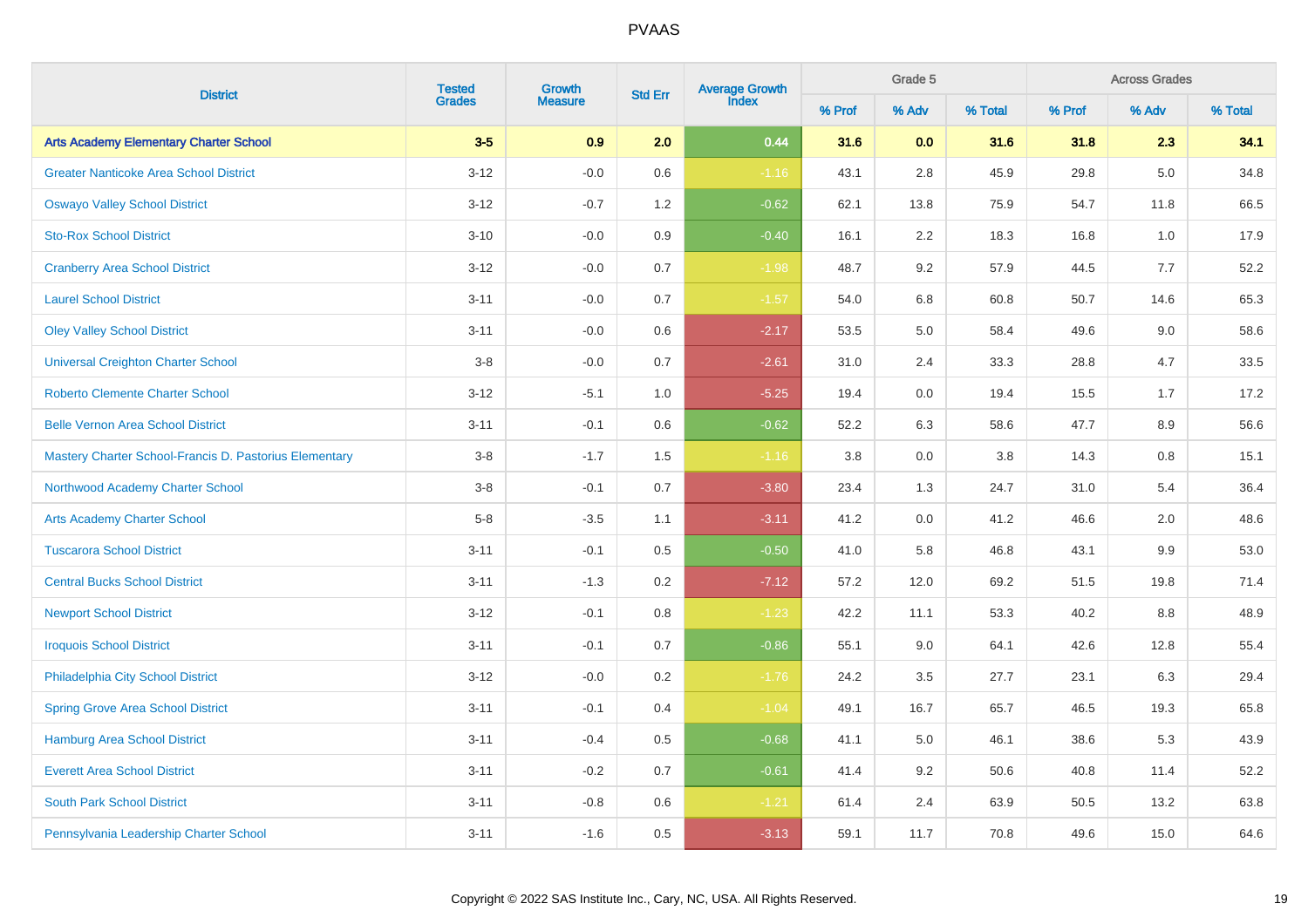| <b>District</b>                               | <b>Tested</b> | Growth         | <b>Std Err</b> | Average Growth<br>Index |        | Grade 5 |         |        | <b>Across Grades</b><br>% Adv |         |
|-----------------------------------------------|---------------|----------------|----------------|-------------------------|--------|---------|---------|--------|-------------------------------|---------|
|                                               | <b>Grades</b> | <b>Measure</b> |                |                         | % Prof | % Adv   | % Total | % Prof |                               | % Total |
| <b>Arts Academy Elementary Charter School</b> | $3-5$         | 0.9            | 2.0            | 0.44                    | 31.6   | 0.0     | 31.6    | 31.8   | 2.3                           | 34.1    |
| <b>MaST Community Charter School III</b>      | $3-6$         | $-0.7$         | 0.8            | $-0.81$                 | 25.8   | 0.8     | 26.5    | 28.3   | 6.5                           | 34.8    |
| <b>Millersburg Area School District</b>       | $3 - 11$      | $-0.2$         | $0.8\,$        | $-0.69$                 | 47.1   | $3.9\,$ | 51.0    | 44.2   | 7.4                           | 51.5    |
| <b>KIPP West Philadelphia Charter School</b>  | $3 - 8$       | $-0.4$         | 1.2            | $-1.95$                 | 28.6   | 0.0     | 28.6    | 17.6   | 0.6                           | 18.1    |
| <b>Tulpehocken Area School District</b>       | $3 - 12$      | $-0.2$         | 0.6            | $-0.72$                 | 57.5   | 2.3     | 59.8    | 41.5   | 9.5                           | 51.0    |
| <b>Lehighton Area School District</b>         | $3 - 11$      | $-1.0$         | $0.5\,$        | $-1.83$                 | 45.3   | 1.3     | 46.7    | 41.8   | 8.6                           | 50.4    |
| <b>Baden Academy Charter School</b>           | $3-6$         | $-1.3$         | 1.1            | $-1.21$                 | 47.6   | 1.6     | 49.2    | 42.3   | 7.1                           | 49.4    |
| <b>Cocalico School District</b>               | $3 - 11$      | $-2.5$         | 0.4            | $-5.75$                 | 50.2   | 11.9    | 62.2    | 44.9   | 15.8                          | 60.7    |
| <b>Elizabeth Forward School District</b>      | $3 - 11$      | $-0.3$         | 0.5            | $-0.64$                 | 55.7   | 11.4    | 67.0    | 51.2   | 14.0                          | 65.2    |
| <b>Infinity Charter School</b>                | $3-8$         | $-0.5$         | 1.3            | $-1.47$                 | 72.7   | 22.7    | 95.4    | 56.6   | 31.5                          | 88.1    |
| Lampeter-Strasburg School District            | $3 - 12$      | $-1.0$         | 0.5            | $-2.24$                 | 56.5   | 14.9    | 71.4    | 50.0   | 20.6                          | 70.5    |
| <b>Forest Hills School District</b>           | $3 - 11$      | $-4.9$         | 0.6            | $-8.77$                 | 53.0   | 4.5     | 57.5    | 39.3   | 7.6                           | 46.9    |
| Penn Hills Charter School of Entrepreneurship | $3-8$         | $-1.5$         | 1.0            | $-1.52$                 | 27.3   | 0.0     | 27.3    | 40.8   | 6.4                           | 47.2    |
| <b>Springfield School District</b>            | $3 - 11$      | $-0.9$         | 0.4            | $-2.40$                 | 58.3   | 23.8    | 82.1    | 52.1   | 26.9                          | 78.9    |
| <b>Fleetwood Area School District</b>         | $3 - 10$      | $-1.3$         | 0.5            | $-2.54$                 | 44.8   | 6.0     | 50.8    | 42.1   | 7.7                           | 49.9    |
| <b>Greater Johnstown School District</b>      | $3 - 11$      | $-0.2$         | 0.5            | $-0.56$                 | 21.9   | 0.0     | 21.9    | 21.6   | 1.8                           | 23.4    |
| <b>North Star School District</b>             | $3 - 11$      | $-0.3$         | 0.7            | $-4.18$                 | 44.3   | 3.8     | 48.1    | 44.5   | 15.3                          | 59.8    |
| <b>Peters Township School District</b>        | $3 - 11$      | $-0.2$         | 0.4            | $-4.46$                 | 62.9   | 24.3    | 87.3    | 52.4   | 33.7                          | 86.1    |
| <b>Benton Area School District</b>            | $3 - 10$      | $-0.4$         | 0.9            | $-1.69$                 | 47.5   | 1.6     | 49.2    | 42.6   | 8.4                           | 51.0    |
| <b>Dallas School District</b>                 | $3 - 11$      | $-5.2$         | 0.5            | $-9.60$                 | 58.5   | 8.8     | 67.3    | 50.5   | 13.7                          | 64.2    |
| <b>Titusville Area School District</b>        | $3 - 11$      | $-0.4$         | 0.5            | $-0.72$                 | 57.4   | 8.5     | 65.9    | 44.1   | 12.1                          | 56.2    |
| <b>Vision Academy Charter School</b>          | $3-8$         | $-0.9$         | 1.2            | $-0.72$                 | 35.7   | 0.0     | 35.7    | 32.1   | 1.1                           | 33.2    |
| <b>Sharpsville Area School District</b>       | $3 - 11$      | $-0.5$         | 0.8            | $-1.69$                 | 54.8   | 4.8     | 59.7    | 48.0   | 14.5                          | 62.5    |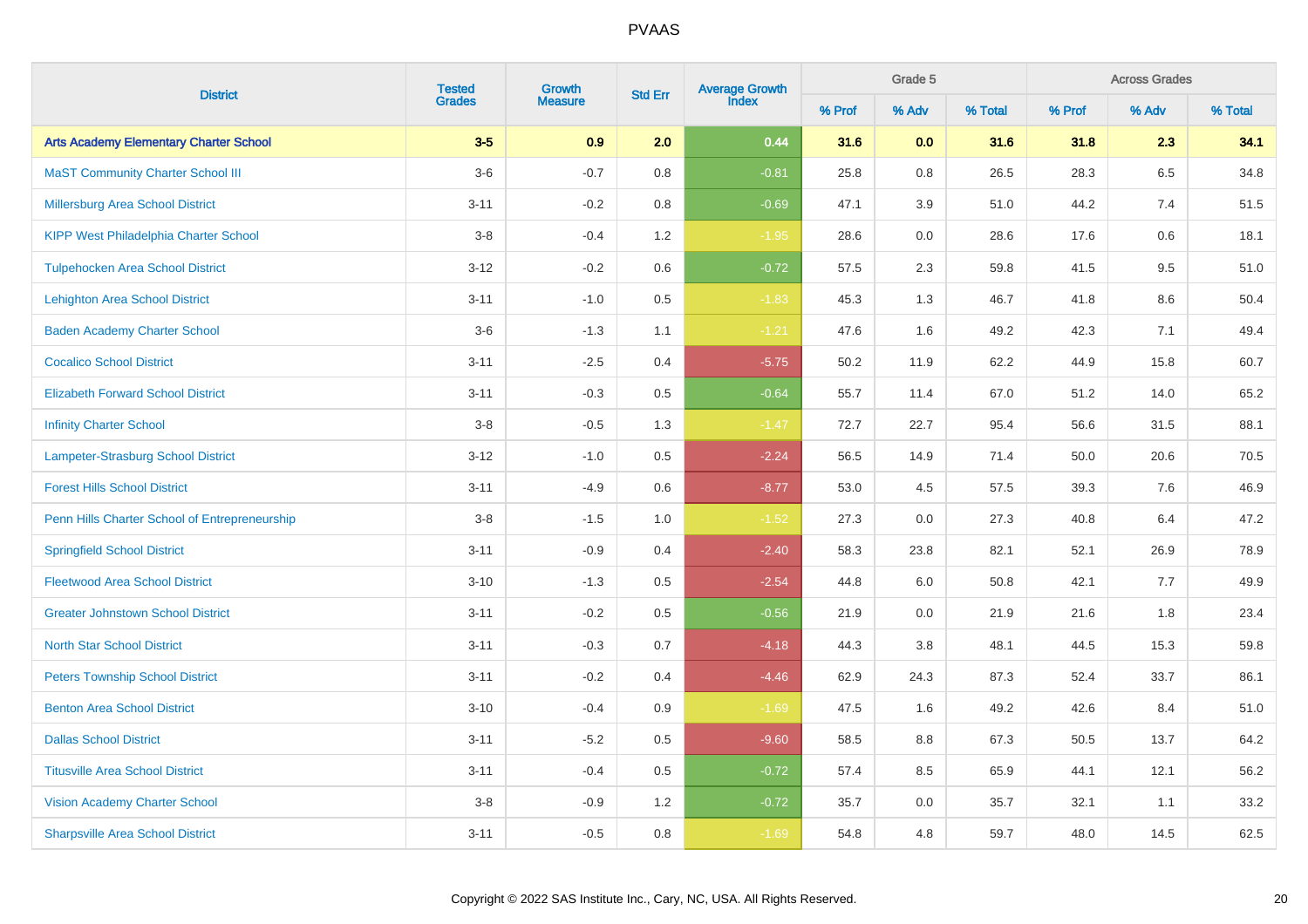|                                                                               | <b>Tested</b> | <b>Average Growth</b><br>Index<br>Growth<br><b>Std Err</b><br><b>Measure</b> |         |         | Grade 5 |         | <b>Across Grades</b> |        |       |         |
|-------------------------------------------------------------------------------|---------------|------------------------------------------------------------------------------|---------|---------|---------|---------|----------------------|--------|-------|---------|
| <b>District</b>                                                               | <b>Grades</b> |                                                                              |         |         | % Prof  | % Adv   | % Total              | % Prof | % Adv | % Total |
| <b>Arts Academy Elementary Charter School</b>                                 | $3-5$         | 0.9                                                                          | 2.0     | 0.44    | 31.6    | 0.0     | 31.6                 | 31.8   | 2.3   | 34.1    |
| <b>Hopewell Area School District</b>                                          | $3 - 11$      | $-0.3$                                                                       | 0.6     | $-3.20$ | 53.8    | $3.0\,$ | 56.8                 | 48.2   | 11.9  | 60.1    |
| <b>Commodore Perry School District</b>                                        | $3 - 11$      | $-0.7$                                                                       | 1.1     | $-0.81$ | 64.5    | 12.9    | 77.4                 | 48.6   | 13.1  | 61.8    |
| <b>Centre Learning Community Charter School</b>                               | $5-8$         | $-1.3$                                                                       | 2.1     | $-0.60$ |         |         |                      | 51.8   | 16.7  | 68.5    |
| <b>Central Greene School District</b>                                         | $3 - 11$      | $-1.8$                                                                       | 0.6     | $-3.02$ | 35.0    | 0.0     | 35.0                 | 35.2   | 5.2   | 40.3    |
| <b>Penn Cambria School District</b>                                           | $3 - 11$      | $-0.4$                                                                       | 0.6     | $-1.58$ | 56.8    | 0.9     | 57.7                 | 48.8   | 9.2   | 58.0    |
| <b>Chambersburg Area School District</b>                                      | $3 - 11$      | $-0.2$                                                                       | 0.3     | $-2.21$ | 44.0    | 7.0     | 51.0                 | 37.5   | 11.0  | 48.5    |
| The Philadelphia Charter School for Arts and Sciences at HR<br><b>Edmunds</b> | $3-8$         | $-1.2$                                                                       | 0.7     | $-1.83$ | 11.9    | 2.4     | 14.3                 | 16.1   | 0.6   | 16.7    |
| <b>Cornell School District</b>                                                | $3 - 11$      | $-0.8$                                                                       | 1.1     | $-2.17$ | 36.7    | 0.0     | 36.7                 | 32.9   | 6.1   | 39.0    |
| <b>Manheim Central School District</b>                                        | $3 - 11$      | $-0.3$                                                                       | 0.5     | $-2.60$ | 35.4    | 6.2     | 41.5                 | 42.2   | 11.1  | 53.2    |
| <b>Aliquippa School District</b>                                              | $3 - 11$      | $-0.6$                                                                       | 0.8     | $-1.65$ | 14.7    | 0.0     | 14.7                 | 16.7   | 1.0   | 17.7    |
| <b>Deer Lakes School District</b>                                             | $3 - 11$      | $-0.4$                                                                       | 0.6     | $-0.83$ | 52.0    | 5.5     | 57.5                 | 45.1   | 14.9  | 60.0    |
| <b>Cameron County School District</b>                                         | $3 - 12$      | $-2.6$                                                                       | 1.0     | $-2.51$ | 73.3    | 3.3     | 76.7                 | 50.4   | 14.0  | 64.4    |
| <b>Springfield Township School District</b>                                   | $3 - 11$      | $-1.2$                                                                       | 0.5     | $-2.35$ | 52.0    | 13.4    | 65.4                 | 52.1   | 16.5  | 68.6    |
| <b>Dunmore School District</b>                                                | $3 - 11$      | $-2.2$                                                                       | 0.7     | $-3.28$ | 47.2    | 8.3     | 55.6                 | 44.8   | 9.4   | 54.2    |
| <b>Western Wayne School District</b>                                          | $3 - 11$      | $-0.5$                                                                       | 0.6     | $-0.90$ | 56.6    | 7.6     | 64.2                 | 45.8   | 18.1  | 63.9    |
| <b>Coatesville Area School District</b>                                       | $3 - 11$      | $-0.4$                                                                       | 0.4     | $-0.91$ | 28.2    | 1.6     | 29.8                 | 28.5   | 3.0   | 31.5    |
| <b>Avonworth School District</b>                                              | $3 - 10$      | $-0.8$                                                                       | $0.5\,$ | $-1.38$ | 49.6    | 18.0    | 67.6                 | 52.4   | 20.5  | 72.8    |
| <b>Central Cambria School District</b>                                        | $3 - 11$      | $-3.0$                                                                       | 0.6     | $-5.07$ | 59.8    | 11.1    | 70.9                 | 44.9   | 10.7  | 55.6    |
| Northern Lehigh School District                                               | $3 - 12$      | $-0.6$                                                                       | 0.7     | $-1.13$ | 52.1    | 2.1     | 54.2                 | 42.1   | 5.6   | 47.7    |
| <b>Pottsgrove School District</b>                                             | $3 - 11$      | $-0.4$                                                                       | 0.5     | $-2.63$ | 39.7    | 5.4     | 45.1                 | 43.1   | 7.6   | 50.7    |
| <b>Ridley School District</b>                                                 | $3-12$        | $-0.9$                                                                       | 0.4     | $-2.39$ | 49.2    | 5.6     | 54.8                 | 42.4   | 10.0  | 52.4    |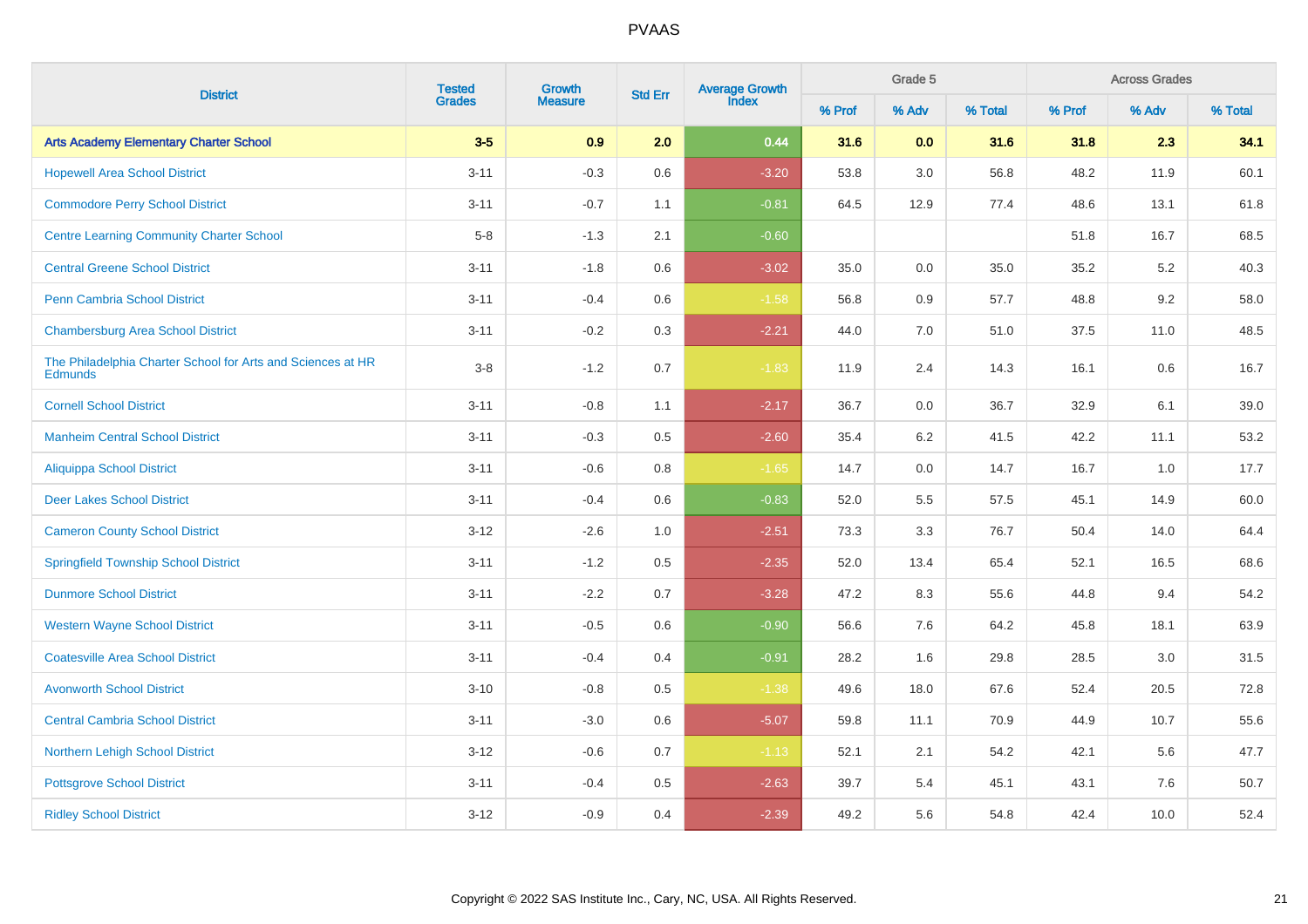|                                                     | <b>Tested</b> | Growth         | <b>Std Err</b> | <b>Average Growth</b><br>Index |        | Grade 5 |         |        | <b>Across Grades</b> |         |
|-----------------------------------------------------|---------------|----------------|----------------|--------------------------------|--------|---------|---------|--------|----------------------|---------|
| <b>District</b>                                     | <b>Grades</b> | <b>Measure</b> |                |                                | % Prof | % Adv   | % Total | % Prof | % Adv                | % Total |
| <b>Arts Academy Elementary Charter School</b>       | $3-5$         | 0.9            | 2.0            | 0.44                           | 31.6   | 0.0     | 31.6    | 31.8   | 2.3                  | 34.1    |
| Young Scholars of Greater Allegheny Charter School  | $3-8$         | $-1.6$         | 1.7            | $-1.89$                        | 26.3   | 0.0     | 26.3    | 29.9   | 0.8                  | 30.8    |
| <b>Clearfield Area School District</b>              | $3 - 10$      | $-0.5$         | 0.5            | $-1.87$                        | 37.9   | 3.2     | 41.1    | 35.2   | 5.8                  | 41.0    |
| <b>Propel Charter School-Homestead</b>              | $3 - 11$      | $-1.0$         | 1.0            | $-1.95$                        | 21.6   | 0.0     | 21.6    | 15.3   | 2.2                  | 17.6    |
| <b>Alliance For Progress Charter School</b>         | $3 - 8$       | $-1.1$         | 1.2            | $-3.25$                        | 12.5   | 0.0     | 12.5    | 19.4   | 0.0                  | 19.4    |
| Morrisville Borough School District                 | $3 - 11$      | $-0.9$         | $0.9\,$        | $-1.54$                        | 28.3   | 3.3     | 31.7    | 27.6   | 1.9                  | 29.5    |
| Howard Gardner Multiple Intelligence Charter School | $3 - 8$       | $-1.2$         | 1.2            | $-1.03$                        | 41.4   | 10.3    | 51.7    | 48.8   | 7.1                  | 55.9    |
| Susquehanna Township School District                | $3-12$        | $-0.5$         | 0.5            | $-1.42$                        | 42.6   | 1.2     | 43.8    | 34.8   | 4.8                  | 39.6    |
| <b>Mars Area School District</b>                    | $3 - 10$      | $-1.1$         | 0.4            | $-2.41$                        | 66.5   | 10.4    | 76.9    | 51.3   | 23.7                 | 75.1    |
| <b>Lakeview School District</b>                     | $3 - 11$      | $-3.2$         | 0.8            | $-3.93$                        | 63.3   | 10.2    | 73.5    | 45.7   | 15.4                 | 61.1    |
| Leechburg Area School District                      | $3 - 11$      | $-2.3$         | $0.9\,$        | $-2.40$                        | 46.7   | 2.2     | 48.9    | 45.8   | 7.9                  | 53.8    |
| <b>Bloomsburg Area School District</b>              | $3 - 10$      | $-0.8$         | 0.7            | $-1.28$                        | 49.4   | 4.4     | 53.8    | 46.3   | 11.7                 | 57.9    |
| Northampton Area School District                    | $3 - 11$      | $-4.3$         | 0.7            | $-6.25$                        | 39.1   | 8.6     | 47.7    | 42.3   | 12.8                 | 55.1    |
| <b>Chartiers-Houston School District</b>            | $3 - 10$      | $-1.5$         | 0.7            | $-2.07$                        | 58.4   | 10.1    | 68.5    | 53.8   | 14.2                 | 68.0    |
| <b>East Lycoming School District</b>                | $3 - 11$      | $-0.6$         | 0.6            | $-1.17$                        | 63.9   | 6.7     | 70.6    | 47.7   | 14.9                 | 62.6    |
| <b>Highlands School District</b>                    | $3 - 11$      | $-0.6$         | 0.5            | $-2.71$                        | 47.5   | 0.0     | 47.5    | 40.7   | 7.9                  | 48.6    |
| <b>Southeast Delco School District</b>              | $3 - 10$      | $-0.6$         | 0.6            | $-3.13$                        | 28.6   | 0.0     | 28.6    | 28.9   | 2.4                  | 31.3    |
| Propel Charter School-Pitcairn                      | $3-8$         | $-5.3$         | 1.2            | $-4.63$                        | 12.1   | 0.0     | 12.1    | 17.3   | 2.5                  | 19.8    |
| <b>New Foundations Charter School</b>               | $3 - 11$      | $-0.9$         | 0.8            | $-1.98$                        | 37.0   | 9.3     | 46.3    | 41.1   | 6.7                  | 47.8    |
| <b>Berwick Area School District</b>                 | $3 - 11$      | $-0.6$         | 0.5            | $-3.35$                        | 45.3   | 5.8     | 51.0    | 42.6   | 14.7                 | 57.3    |
| Lackawanna Trail School District                    | $3 - 10$      | $-3.9$         | $0.8\,$        | $-5.05$                        | 50.9   | 3.6     | 54.6    | 43.8   | 10.0                 | 53.8    |
| <b>Ligonier Valley School District</b>              | $3 - 11$      | $-0.8$         | 0.7            | $-1.79$                        | 43.8   | 7.5     | 51.2    | 44.7   | 12.8                 | 57.6    |
| <b>Mahanoy Area School District</b>                 | $3 - 10$      | $-3.0$         | 0.8            | $-3.61$                        | 30.4   | 0.0     | 30.4    | 27.6   | 3.3                  | 30.9    |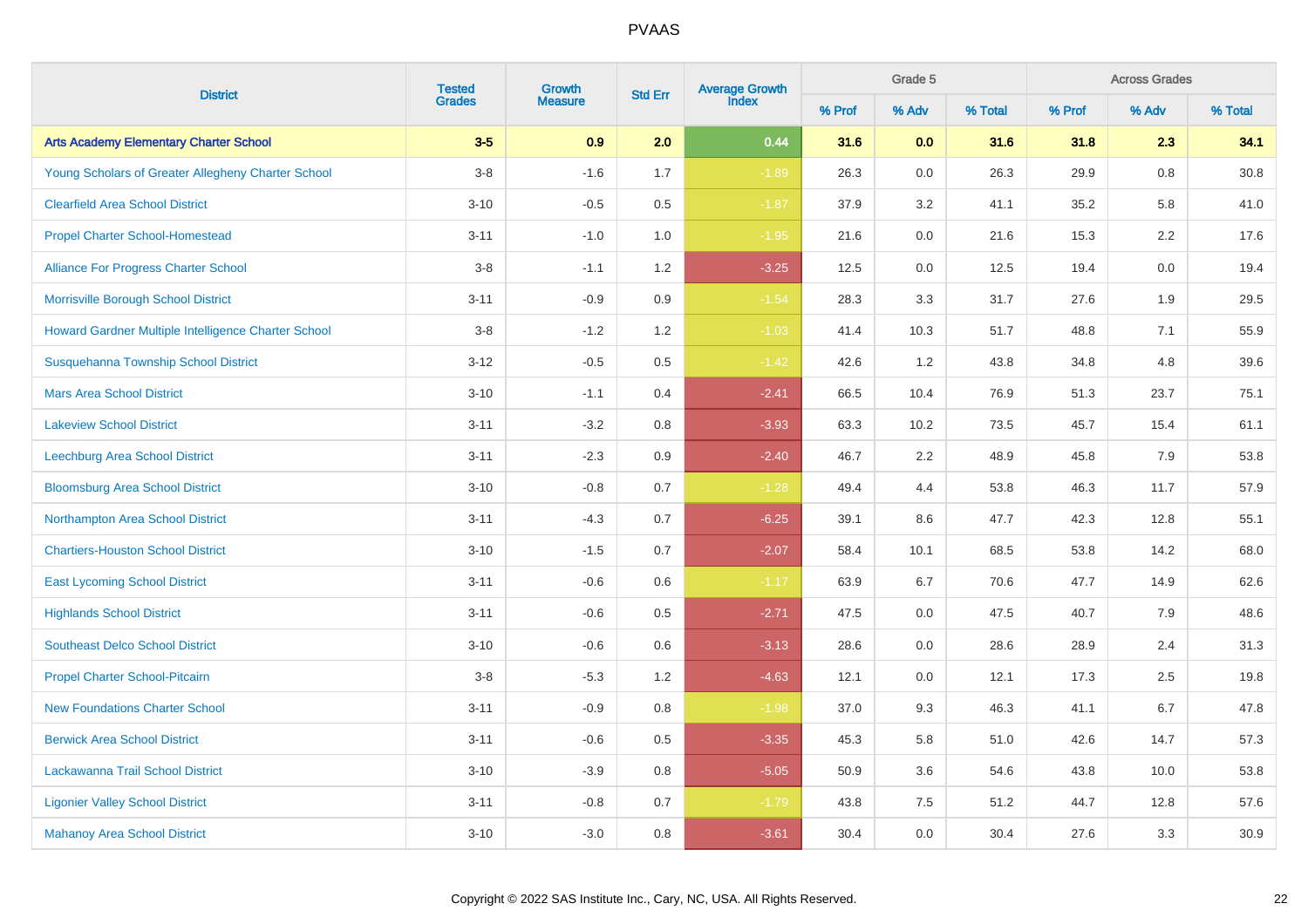| <b>District</b>                                | <b>Tested</b> | Growth         | <b>Std Err</b> | Average Growth<br>Index |        | Grade 5 |         |        | <b>Across Grades</b><br>% Adv |         |
|------------------------------------------------|---------------|----------------|----------------|-------------------------|--------|---------|---------|--------|-------------------------------|---------|
|                                                | <b>Grades</b> | <b>Measure</b> |                |                         | % Prof | % Adv   | % Total | % Prof |                               | % Total |
| <b>Arts Academy Elementary Charter School</b>  | $3-5$         | 0.9            | 2.0            | 0.44                    | 31.6   | 0.0     | 31.6    | 31.8   | 2.3                           | 34.1    |
| <b>West Greene School District</b>             | $3 - 11$      | $-1.2$         | 1.0            | $-2.12$                 | 46.2   | 10.3    | 56.4    | 43.2   | 10.7                          | 53.9    |
| <b>Neshannock Township School District</b>     | $3 - 10$      | $-3.2$         | 0.7            | $-4.59$                 | 56.7   | 8.9     | 65.6    | 55.4   | 13.5                          | 68.9    |
| <b>Fairfield Area School District</b>          | $3 - 11$      | $-1.0$         | $0.8\,$        | $-2.16$                 | 50.8   | 3.3     | 54.1    | 45.1   | 9.6                           | 54.6    |
| <b>Minersville Area School District</b>        | $3 - 11$      | $-1.1$         | 0.7            | $-1.43$                 | 42.5   | 2.7     | 45.2    | 42.2   | 10.0                          | 52.2    |
| <b>Western Beaver County School District</b>   | $3 - 11$      | $-1.5$         | 1.2            | $-3.15$                 | 37.5   | 12.5    | 50.0    | 50.0   | 17.8                          | 67.8    |
| <b>Perkiomen Valley School District</b>        | $3 - 11$      | $-3.7$         | 0.3            | $-11.07$                | 53.1   | 15.9    | 69.0    | 51.1   | 18.7                          | 69.8    |
| <b>West York Area School District</b>          | $3 - 12$      | $-1.4$         | 0.5            | $-2.97$                 | 36.0   | 4.4     | 40.4    | 37.8   | 8.4                           | 46.2    |
| <b>Frazier School District</b>                 | $3 - 11$      | $-1.8$         | 0.8            | $-2.32$                 | 49.0   | 3.9     | 52.9    | 40.8   | 10.9                          | 51.7    |
| <b>Lakeland School District</b>                | $3 - 11$      | $-0.9$         | 0.7            | $-1.85$                 | 41.3   | 1.3     | 42.7    | 41.3   | 9.6                           | 50.8    |
| <b>Camp Hill School District</b>               | $3 - 12$      | $-2.3$         | 0.7            | $-3.41$                 | 65.4   | 17.3    | 82.7    | 52.7   | 18.6                          | 71.3    |
| <b>Abington Heights School District</b>        | $3 - 11$      | $-0.6$         | 0.5            | $-3.50$                 | 57.0   | 8.7     | 65.6    | 52.3   | 18.0                          | 70.3    |
| <b>Forest Area School District</b>             | $3 - 11$      | $-1.6$         | 1.2            | $-2.10$                 | 45.8   | 0.0     | 45.8    | 40.8   | 6.6                           | 47.4    |
| <b>Shade-Central City School District</b>      | $3 - 11$      | $-2.8$         | 1.4            | $-1.99$                 | 43.8   | 0.0     | 43.8    | 35.1   | 6.0                           | 41.0    |
| <b>Mastery Charter School - Smedley Campus</b> | $3-6$         | $-4.0$         | 1.3            | $-3.18$                 | 19.2   | 1.9     | 21.2    | 21.4   | 2.2                           | 23.6    |
| <b>Propel Charter School-Northside</b>         | $3-8$         | $-1.3$         | 1.0            | $-2.83$                 | 7.0    | 0.0     | 7.0     | 9.0    | 0.0                           | 9.0     |
| <b>Southern York County School District</b>    | $3 - 11$      | $-0.7$         | 0.5            | $-5.06$                 | 44.0   | 5.1     | 49.0    | 44.9   | 13.5                          | 58.4    |
| <b>Dubois Area School District</b>             | $3 - 11$      | $-0.6$         | 0.4            | $-4.44$                 | 47.0   | 5.7     | 52.6    | 42.2   | 13.1                          | 55.3    |
| <b>Widener Partnership Charter School</b>      | $3 - 7$       | $-1.6$         | 1.1            | $-2.26$                 | 4.6    | 0.0     | 4.6     | 9.6    | 1.4                           | 11.0    |
| <b>Bethlehem-Center School District</b>        | $3 - 10$      | $-2.1$         | 0.8            | $-2.78$                 | 40.8   | 2.8     | 43.7    | 35.6   | 3.6                           | 39.2    |
| <b>Pottsville Area School District</b>         | $3 - 12$      | $-1.5$         | 0.5            | $-2.83$                 | 43.0   | 3.7     | 46.7    | 39.7   | 6.1                           | 45.8    |
| <b>Garnet Valley School District</b>           | $3 - 10$      | $-3.6$         | 0.4            | $-9.46$                 | 53.3   | 14.4    | 67.6    | 51.6   | 17.8                          | 69.4    |
| <b>Allegheny Valley School District</b>        | $3 - 11$      | $-2.6$         | 0.8            | $-3.15$                 | 56.1   | 7.0     | 63.2    | 45.7   | 8.9                           | 54.6    |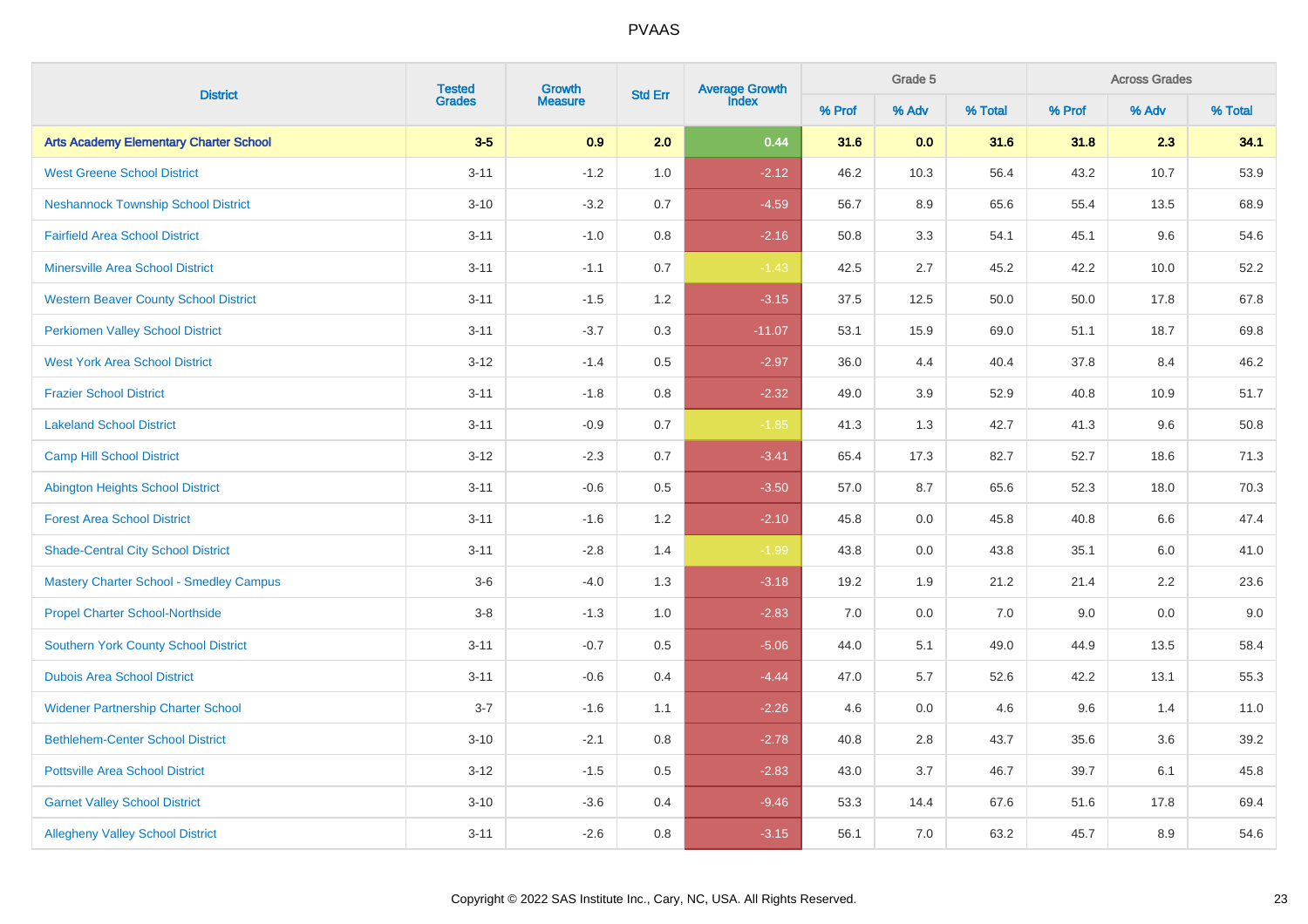| <b>District</b>                               | <b>Tested</b><br>Growth | Average Growth<br>Index<br><b>Std Err</b> |         |         | Grade 5 |         | <b>Across Grades</b> |        |         |         |
|-----------------------------------------------|-------------------------|-------------------------------------------|---------|---------|---------|---------|----------------------|--------|---------|---------|
|                                               | <b>Grades</b>           | <b>Measure</b>                            |         |         | % Prof  | % Adv   | % Total              | % Prof | % Adv   | % Total |
| <b>Arts Academy Elementary Charter School</b> | $3-5$                   | 0.9                                       | 2.0     | 0.44    | 31.6    | 0.0     | 31.6                 | 31.8   | 2.3     | 34.1    |
| <b>Hanover Area School District</b>           | $3 - 11$                | $-2.1$                                    | 0.9     | $-2.35$ | 29.8    | 0.0     | 29.8                 | 20.2   | 2.3     | 22.5    |
| New Kensington-Arnold School District         | $3 - 11$                | $-1.0$                                    | 0.7     | $-1.97$ | 22.5    | 0.9     | 23.4                 | 27.1   | 4.2     | 31.3    |
| <b>Crestwood School District</b>              | $3 - 11$                | $-0.8$                                    | 0.5     | $-2.05$ | 50.0    | 6.1     | 56.1                 | 48.5   | 14.6    | 63.2    |
| <b>Scranton School District</b>               | $3 - 12$                | $-0.8$                                    | $0.5\,$ | $-2.46$ | 35.9    | 1.7     | 37.6                 | 29.5   | 4.0     | 33.5    |
| <b>Mastery Charter School-Mann Campus</b>     | $3-6$                   | $-2.7$                                    | 1.7     | $-1.86$ | 16.7    | 0.0     | 16.7                 | 18.4   | 0.0     | 18.4    |
| Salisbury-Elk Lick School District            | $3 - 11$                | $-3.9$                                    | 1.3     | $-2.93$ | 50.0    | 8.3     | 58.3                 | 42.2   | 3.3     | 45.4    |
| <b>Wilkes-Barre Area School District</b>      | $3 - 11$                | $-1.0$                                    | $0.5\,$ | $-2.14$ | 28.0    | $0.8\,$ | 28.8                 | 27.8   | 4.6     | 32.3    |
| Johnsonburg Area School District              | $3 - 11$                | $-1.6$                                    | 1.0     | $-1.93$ | 42.5    | 7.5     | 50.0                 | 51.3   | 10.3    | 61.5    |
| <b>Beaver Area School District</b>            | $3 - 10$                | $-1.0$                                    | $0.6\,$ | $-2.11$ | 56.2    | 21.5    | 77.7                 | 50.4   | 29.6    | 79.9    |
| <b>Whitehall-Coplay School District</b>       | $3 - 11$                | $-1.0$                                    | 0.4     | $-2.56$ | 47.1    | 4.6     | 51.7                 | 42.6   | 8.9     | 51.5    |
| <b>Cheltenham School District</b>             | $3 - 11$                | $-2.6$                                    | $0.6\,$ | $-4.40$ | 43.9    | 13.0    | 56.9                 | 44.0   | 14.8    | 58.8    |
| <b>Dover Area School District</b>             | $3 - 12$                | $-1.0$                                    | 0.4     | $-2.38$ | 48.0    | 4.8     | 52.8                 | 44.8   | 10.8    | 55.6    |
| <b>Canton Area School District</b>            | $3 - 11$                | $-2.0$                                    | $0.8\,$ | $-2.34$ | 57.7    | 5.8     | 63.5                 | 43.6   | 6.7     | 50.3    |
| Renaissance Academy Charter School            | $3 - 11$                | $-1.3$                                    | 0.7     | $-2.40$ | 36.6    | 5.6     | 42.2                 | 41.0   | 10.8    | 51.8    |
| Deep Roots Charter School                     | $3-6$                   | $-2.5$                                    | 1.4     | $-2.18$ | 18.2    | $0.0\,$ | 18.2                 | 19.2   | 0.7     | 19.9    |
| <b>Esperanza Cyber Charter School</b>         | $3 - 11$                | $-2.3$                                    | 1.3     | $-2.35$ | 11.8    | $0.0\,$ | 11.8                 | 9.4    | $0.8\,$ | 10.2    |
| <b>Freedom Area School District</b>           | $3 - 11$                | $-1.9$                                    | 0.7     | $-2.80$ | 36.0    | 2.3     | 38.4                 | 38.8   | 6.0     | 44.7    |
| <b>Independence Charter School West</b>       | $3 - 7$                 | $-3.2$                                    | $1.8\,$ | $-2.35$ | 14.3    | 0.0     | 14.3                 | 15.0   | 2.6     | 17.7    |
| <b>Carbondale Area School District</b>        | $3 - 10$                | $-1.3$                                    | 0.7     | $-1.92$ | 34.5    | 0.0     | 34.5                 | 30.0   | $3.2\,$ | 33.3    |
| <b>Great Valley School District</b>           | $3 - 11$                | $-2.0$                                    | 0.4     | $-5.13$ | 57.8    | 13.0    | 70.8                 | 50.6   | 21.7    | 72.3    |
| Catasauqua Area School District               | $3 - 12$                | $-1.3$                                    | 0.7     | $-4.82$ | 30.1    | 0.0     | 30.1                 | 36.9   | 5.3     | 42.2    |
| Schuylkill Haven Area School District         | $3 - 11$                | $-1.4$                                    | 0.7     | $-4.47$ | 44.6    | $1.2\,$ | 45.8                 | 46.4   | 10.0    | 56.4    |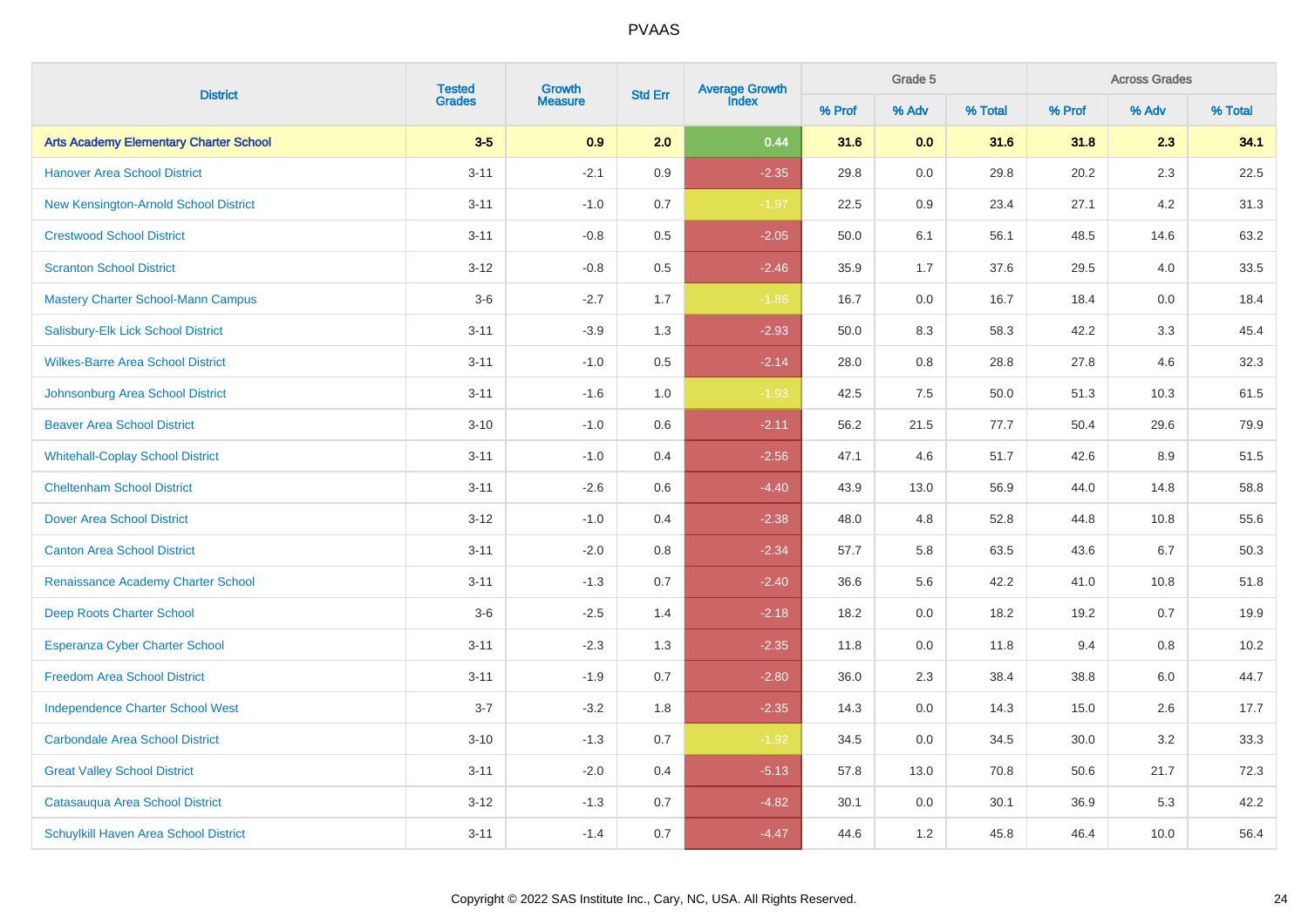| <b>District</b>                               | <b>Tested</b><br>Growth | <b>Average Growth</b><br>Index<br><b>Std Err</b> |     | Grade 5 |        | <b>Across Grades</b> |         |        |                                                                                                                             |         |
|-----------------------------------------------|-------------------------|--------------------------------------------------|-----|---------|--------|----------------------|---------|--------|-----------------------------------------------------------------------------------------------------------------------------|---------|
|                                               | <b>Grades</b>           | <b>Measure</b>                                   |     |         | % Prof | % Adv                | % Total | % Prof | % Adv<br>2.3<br>10.6<br>11.8<br>9.4<br>9.6<br>11.4<br>8.7<br>8.0<br>3.1<br>14.3<br>12.8<br>3.2<br>2.8<br>7.5<br>12.1<br>6.5 | % Total |
| <b>Arts Academy Elementary Charter School</b> | $3-5$                   | 0.9                                              | 2.0 | 0.44    | 31.6   | 0.0                  | 31.6    | 31.8   |                                                                                                                             | 34.1    |
| <b>Moniteau School District</b>               | $3 - 11$                | $-1.6$                                           | 0.7 | $-2.24$ | 43.4   | 7.2                  | 50.6    | 40.5   |                                                                                                                             | 51.1    |
| <b>Windber Area School District</b>           | $3 - 11$                | $-1.4$                                           | 0.7 | $-3.44$ | 49.4   | 13.9                 | 63.3    | 49.9   |                                                                                                                             | 61.7    |
| <b>Brentwood Borough School District</b>      | $3 - 11$                | $-2.1$                                           | 0.7 | $-2.85$ | 53.5   | 7.0                  | 60.5    | 40.9   |                                                                                                                             | 50.3    |
| <b>Laurel Highlands School District</b>       | $3 - 11$                | $-1.7$                                           | 0.5 | $-3.29$ | 43.1   | 4.4                  | 47.5    | 39.8   |                                                                                                                             | 49.4    |
| <b>Greensburg Salem School District</b>       | $3 - 11$                | $-1.6$                                           | 0.5 | $-3.24$ | 49.7   | 7.2                  | 56.9    | 42.8   |                                                                                                                             | 54.2    |
| <b>Brookville Area School District</b>        | $3 - 11$                | $-3.3$                                           | 0.6 | $-5.43$ | 41.6   | 5.9                  | 47.5    | 40.4   |                                                                                                                             | 49.1    |
| Jim Thorpe Area School District               | $3 - 11$                | $-3.4$                                           | 0.6 | $-5.71$ | 45.4   | 2.0                  | 47.5    | 38.6   |                                                                                                                             | 46.6    |
| <b>Northwest Area School District</b>         | $3 - 10$                | $-2.3$                                           | 0.9 | $-2.59$ | 38.6   | 0.0                  | 38.6    | 32.5   |                                                                                                                             | 35.6    |
| <b>Southeastern Greene School District</b>    | $3 - 10$                | $-4.6$                                           | 1.0 | $-4.40$ | 44.8   | 17.2                 | 62.1    | 41.1   |                                                                                                                             | 55.4    |
| <b>Upper Dauphin Area School District</b>     | $3 - 11$                | $-1.6$                                           | 0.8 | $-4.84$ | 40.3   | 1.6                  | 41.9    | 42.4   |                                                                                                                             | 55.2    |
| <b>Propel Charter School-Montour</b>          | $3 - 10$                | $-1.8$                                           | 0.8 | $-2.37$ | 18.0   | 0.0                  | 18.0    | 21.5   |                                                                                                                             | 24.7    |
| <b>Wissahickon Charter School</b>             | $3-8$                   | $-1.5$                                           | 0.7 | $-4.94$ | 22.2   | 0.0                  | 22.2    | 22.4   |                                                                                                                             | 25.2    |
| <b>Wyoming Area School District</b>           | $3 - 10$                | $-4.1$                                           | 0.6 | $-6.56$ | 58.6   | 6.0                  | 64.7    | 43.5   |                                                                                                                             | 51.1    |
| <b>Gateway School District</b>                | $3 - 11$                | $-1.0$                                           | 0.4 | $-3.53$ | 48.9   | 5.6                  | 54.5    | 45.5   |                                                                                                                             | 57.7    |
| <b>Apollo-Ridge School District</b>           | $3 - 12$                | $-2.9$                                           | 0.7 | $-4.04$ | 45.6   | 1.5                  | 47.1    | 38.1   |                                                                                                                             | 44.6    |
| <b>Universal Bluford Charter School</b>       | $3-6$                   | $-2.8$                                           | 1.2 | $-2.37$ | 19.0   | 0.0                  | 19.0    | 22.3   | 1.8                                                                                                                         | 24.1    |
| <b>Port Allegany School District</b>          | $3 - 11$                | $-1.8$                                           | 0.8 | $-2.77$ | 34.3   | 2.9                  | 37.1    | 35.0   | 5.9                                                                                                                         | 40.8    |
| <b>Carmichaels Area School District</b>       | $3 - 10$                | $-2.5$                                           | 0.8 | $-3.36$ | 35.0   | 1.2                  | 36.2    | 32.5   | 3.4                                                                                                                         | 35.9    |
| <b>Mount Carmel Area School District</b>      | $3 - 11$                | $-2.5$                                           | 0.6 | $-4.10$ | 36.9   | 1.8                  | 38.7    | 32.7   | 4.4                                                                                                                         | 37.2    |
| <b>Forest City Regional School District</b>   | $3-12$                  | $-2.2$                                           | 0.9 | $-3.41$ | 55.6   | 4.4                  | 60.0    | 44.0   | 8.8                                                                                                                         | 52.8    |
| <b>Cornwall-Lebanon School District</b>       | $3 - 11$                | $-0.8$                                           | 0.3 | $-2.59$ | 46.8   | 6.1                  | 52.9    | 44.4   | 12.6                                                                                                                        | 57.0    |
| <b>East Allegheny School District</b>         | $3 - 11$                | $-3.0$                                           | 0.7 | $-4.43$ | 41.6   | 3.4                  | 44.9    | 26.8   | 4.0                                                                                                                         | 30.9    |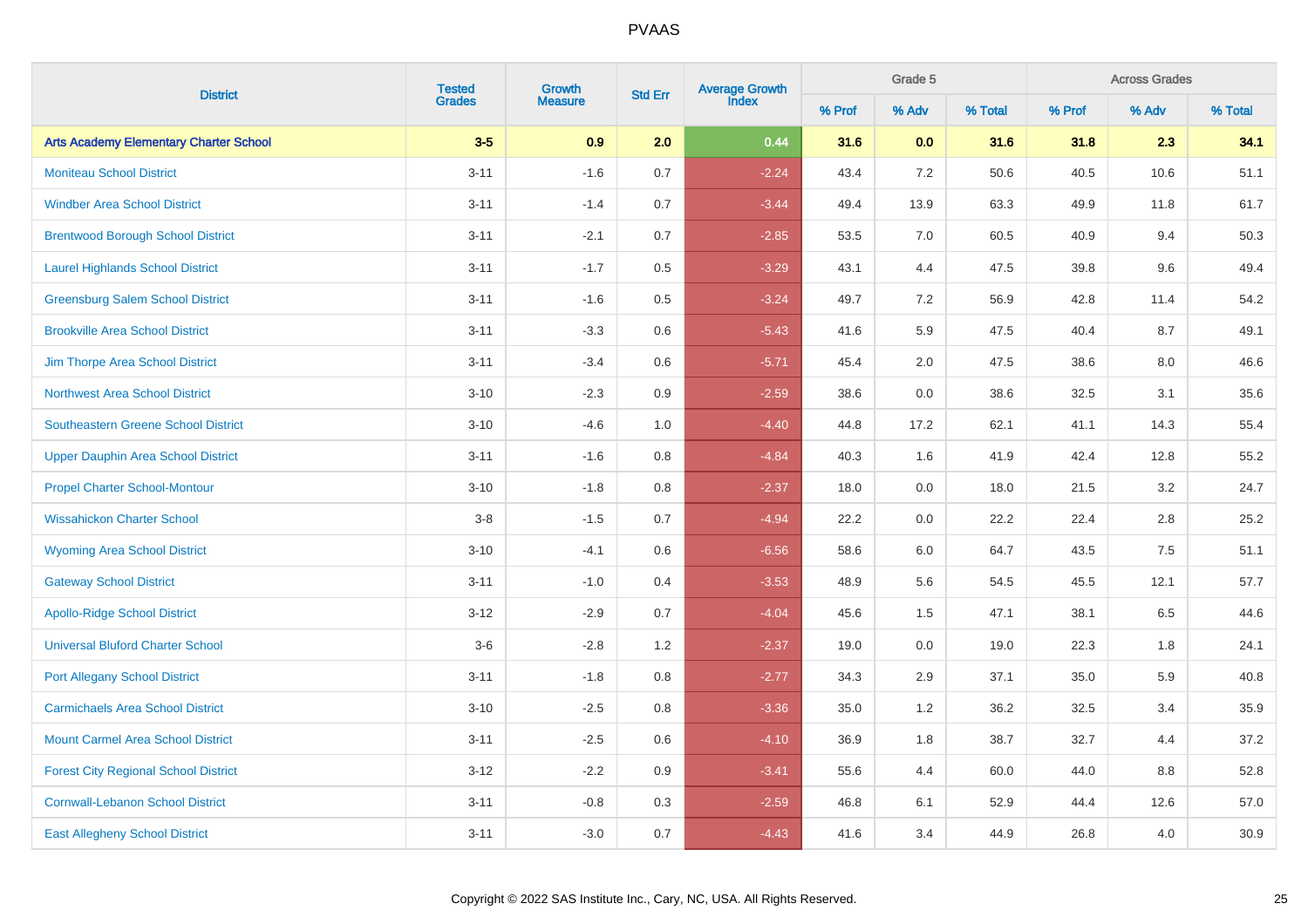| <b>District</b>                                 |               | <b>Tested</b><br>Growth | <b>Std Err</b> | Average Growth<br>Index |        | Grade 5 |         | <b>Across Grades</b> |                                                                                                                                   |         |  |
|-------------------------------------------------|---------------|-------------------------|----------------|-------------------------|--------|---------|---------|----------------------|-----------------------------------------------------------------------------------------------------------------------------------|---------|--|
|                                                 | <b>Grades</b> | <b>Measure</b>          |                |                         | % Prof | % Adv   | % Total | % Prof               | % Adv<br>2.3<br>14.2<br>3.1<br>13.9<br>8.1<br>1.6<br>6.8<br>9.3<br>5.9<br>9.4<br>5.5<br>12.4<br>11.6<br>9.0<br>11.0<br>4.5<br>0.6 | % Total |  |
| <b>Arts Academy Elementary Charter School</b>   | $3-5$         | 0.9                     | 2.0            | 0.44                    | 31.6   | 0.0     | 31.6    | 31.8                 |                                                                                                                                   | 34.1    |  |
| <b>Montoursville Area School District</b>       | $3 - 12$      | $-1.3$                  | 0.5            | $-4.72$                 | 54.2   | 10.7    | 64.9    | 48.5                 |                                                                                                                                   | 62.6    |  |
| <b>Washington School District</b>               | $3 - 11$      | $-1.7$                  | 0.7            | $-3.97$                 | 44.7   | 0.0     | 44.7    | 35.4                 |                                                                                                                                   | 38.6    |  |
| <b>Central Valley School District</b>           | $3 - 10$      | $-2.0$                  | 0.5            | $-3.83$                 | 44.1   | $4.2\,$ | 48.2    | 46.3                 |                                                                                                                                   | 60.2    |  |
| <b>Northwestern School District</b>             | $3 - 11$      | $-4.4$                  | 0.6            | $-6.84$                 | 50.0   | 2.1     | 52.1    | 40.4                 |                                                                                                                                   | 48.5    |  |
| First Philadelphia Preparatory Charter School   | $3-8$         | $-3.5$                  | 0.7            | $-5.28$                 | 13.7   | 1.0     | 14.7    | 16.4                 |                                                                                                                                   | 17.9    |  |
| <b>Franklin Towne Charter Elementary School</b> | $3-8$         | $-3.1$                  | 1.2            | $-2.56$                 | 46.4   | 7.1     | 53.6    | 50.6                 |                                                                                                                                   | 57.4    |  |
| <b>Governor Mifflin School District</b>         | $3 - 11$      | $-1.0$                  | 0.4            | $-4.99$                 | 38.2   | 3.2     | 41.5    | 40.8                 |                                                                                                                                   | 50.1    |  |
| <b>Connellsville Area School District</b>       | $3 - 11$      | $-2.2$                  | 0.4            | $-5.74$                 | 34.7   | 3.7     | 38.4    | 33.6                 |                                                                                                                                   | 39.6    |  |
| <b>Westmont Hilltop School District</b>         | $3 - 11$      | $-4.1$                  | 0.7            | $-6.24$                 | 40.6   | 3.0     | 43.6    | 41.9                 |                                                                                                                                   | 51.2    |  |
| <b>Reach Cyber Charter School</b>               | $3 - 11$      | $-2.6$                  | 0.9            | $-2.78$                 | 52.4   | 4.8     | 57.1    | 46.8                 |                                                                                                                                   | 52.3    |  |
| <b>Wilson Area School District</b>              | $3 - 11$      | $-5.9$                  | 0.5            | $-10.96$                | 53.6   | 11.6    | 65.2    | 41.0                 |                                                                                                                                   | 53.4    |  |
| <b>Salisbury Township School District</b>       | $3 - 11$      | $-1.7$                  | 0.7            | $-3.22$                 | 38.3   | 7.4     | 45.7    | 40.0                 |                                                                                                                                   | 51.7    |  |
| <b>Octorara Area School District</b>            | $3 - 11$      | $-3.9$                  | 0.6            | $-6.74$                 | 44.6   | 9.1     | 53.6    | 42.6                 |                                                                                                                                   | 51.6    |  |
| Saint Marys Area School District                | $3 - 11$      | $-1.5$                  | 0.6            | $-3.10$                 | 48.7   | 2.6     | 51.3    | 44.6                 |                                                                                                                                   | 55.6    |  |
| Montessori Regional Charter School              | $3-6$         | $-3.8$                  | 1.1            | $-3.39$                 | 33.3   | 0.0     | 33.3    | 32.2                 |                                                                                                                                   | 36.7    |  |
| <b>Monessen City School District</b>            | $3 - 10$      | $-3.2$                  | 1.2            | $-2.75$                 | 20.0   | 0.0     | 20.0    | 15.2                 |                                                                                                                                   | 15.8    |  |
| <b>Norristown Area School District</b>          | $3 - 12$      | $-1.1$                  | 0.4            | $-5.76$                 | 24.5   | $1.0$   | 25.5    | 27.8                 | 4.0                                                                                                                               | 31.7    |  |
| <b>North Hills School District</b>              | $3 - 11$      | $-1.2$                  | 0.4            | $-3.31$                 | 59.2   | 11.6    | 70.8    | 50.2                 | 22.0                                                                                                                              | 72.3    |  |
| <b>Boyertown Area School District</b>           | $3 - 11$      | $-3.6$                  | 0.4            | $-10.13$                | 45.9   | 6.0     | 51.9    | 42.6                 | 10.7                                                                                                                              | 53.4    |  |
| <b>Fort Cherry School District</b>              | $3 - 10$      | $-2.2$                  | 0.8            | $-3.33$                 | 61.4   | 8.8     | 70.2    | 45.7                 | 16.8                                                                                                                              | 62.5    |  |
| South Allegheny School District                 | $3 - 11$      | $-5.4$                  | 0.9            | $-5.76$                 | 43.1   | 0.0     | 43.1    | 39.4                 | 6.6                                                                                                                               | 46.0    |  |
| <b>Independence Charter School</b>              | $3-8$         | $-2.1$                  | 0.7            | $-3.23$                 | 28.8   | 9.6     | 38.4    | 35.6                 | 11.9                                                                                                                              | 47.5    |  |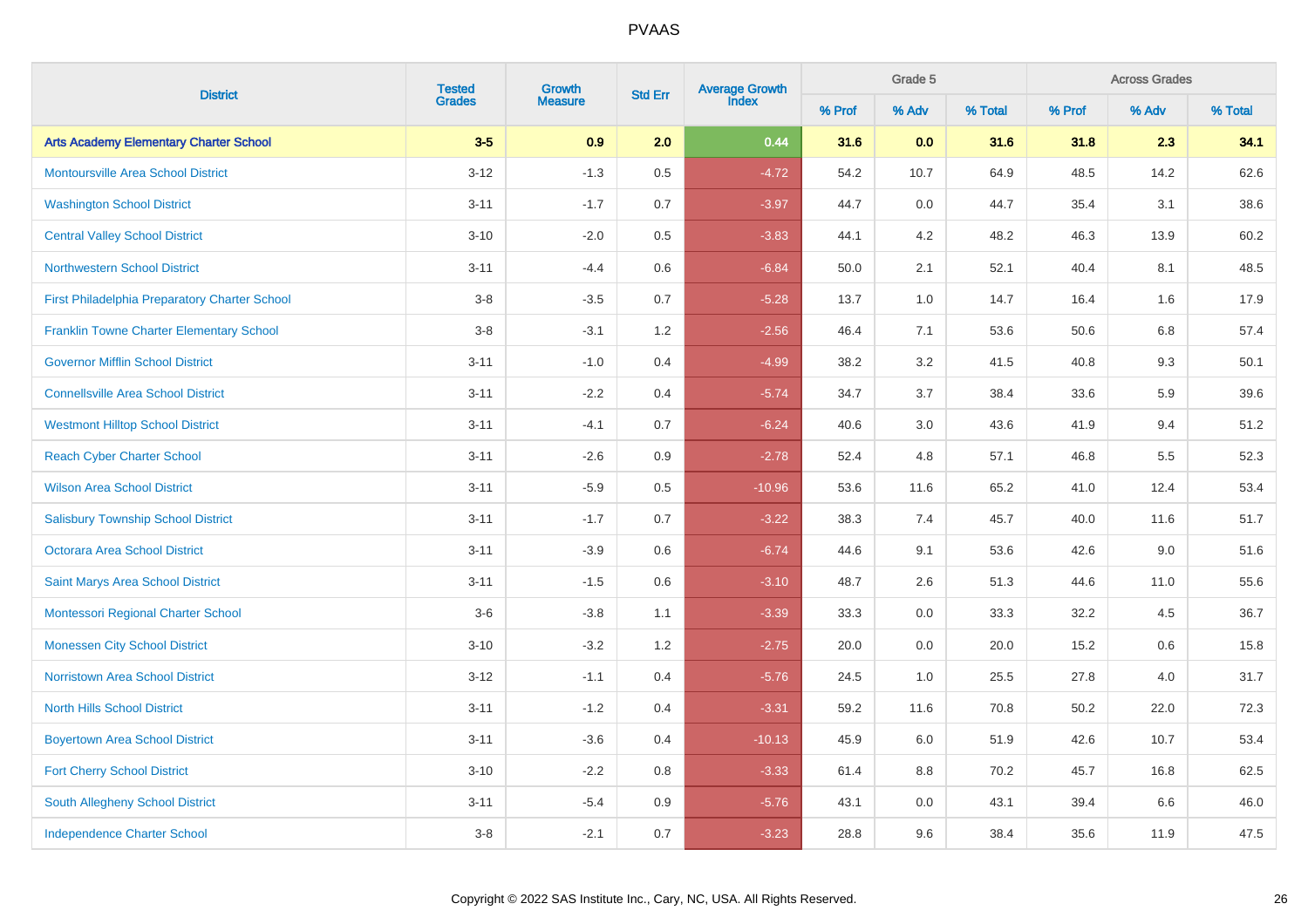| <b>District</b>                                    |               | <b>Tested</b><br>Growth | <b>Std Err</b> | Average Growth<br>Index |        | Grade 5 |         | <b>Across Grades</b> |                                                                                                                            |         |  |
|----------------------------------------------------|---------------|-------------------------|----------------|-------------------------|--------|---------|---------|----------------------|----------------------------------------------------------------------------------------------------------------------------|---------|--|
|                                                    | <b>Grades</b> | <b>Measure</b>          |                |                         | % Prof | % Adv   | % Total | % Prof               | % Adv<br>2.3<br>$6.0\,$<br>19.2<br>15.2<br>4.8<br>2.9<br>8.2<br>1.4<br>$7.5\,$<br>6.0<br>4.8<br>23.7<br>4.6<br>8.5<br>10.1 | % Total |  |
| <b>Arts Academy Elementary Charter School</b>      | $3-5$         | 0.9                     | 2.0            | 0.44                    | 31.6   | 0.0     | 31.6    | 31.8                 |                                                                                                                            | 34.1    |  |
| <b>Sullivan County School District</b>             | $3 - 10$      | $-3.1$                  | 1.0            | $-3.25$                 | 23.8   | 2.4     | 26.2    | 40.0                 |                                                                                                                            | 46.0    |  |
| <b>Riverview School District</b>                   | $3 - 11$      | $-2.8$                  | 0.8            | $-3.56$                 | 71.2   | 9.6     | 80.8    | 48.9                 |                                                                                                                            | 68.1    |  |
| Selinsgrove Area School District                   | $3 - 12$      | $-1.5$                  | 0.5            | $-3.61$                 | 51.9   | 4.4     | 56.4    | 44.8                 |                                                                                                                            | 60.0    |  |
| <b>Agora Cyber Charter School</b>                  | $3 - 11$      | $-2.5$                  | 0.6            | $-4.31$                 | 31.7   | 1.0     | 32.7    | 30.7                 |                                                                                                                            | 35.5    |  |
| <b>Executive Education Academy Charter School</b>  | $3 - 10$      | $-5.5$                  | 1.6            | $-3.40$                 | 10.0   | 0.0     | 10.0    | 31.4                 |                                                                                                                            | 34.3    |  |
| <b>Mcguffey School District</b>                    | $3 - 11$      | $-1.8$                  | 0.6            | $-3.48$                 | 43.5   | 1.8     | 45.4    | 41.6                 |                                                                                                                            | 49.8    |  |
| Community Academy Of Philadelphia Charter School   | $3 - 11$      | $-4.1$                  | 1.0            | $-4.16$                 | 22.5   | 0.0     | 22.5    | 24.9                 |                                                                                                                            | 26.3    |  |
| <b>Rochester Area School District</b>              | $3 - 11$      | $-3.0$                  | 0.9            | $-3.53$                 | 50.0   | $0.0\,$ | 50.0    | 43.3                 |                                                                                                                            | 50.8    |  |
| <b>Bensalem Township School District</b>           | $3 - 11$      | $-1.5$                  | 0.3            | $-4.35$                 | 24.4   | 3.4     | 27.7    | 28.8                 |                                                                                                                            | 34.8    |  |
| <b>New Brighton Area School District</b>           | $3 - 11$      | $-4.3$                  | 0.6            | $-6.67$                 | 37.1   | 4.5     | 41.6    | 32.4                 |                                                                                                                            | 37.2    |  |
| <b>Fairview School District</b>                    | $3 - 11$      | $-1.8$                  | 0.5            | $-4.17$                 | 61.9   | 9.5     | 71.4    | 50.8                 |                                                                                                                            | 74.4    |  |
| <b>Inquiry Charter School</b>                      | $3-5$         | $-7.5$                  | 2.2            | $-3.42$                 | 30.3   | 0.0     | 30.3    | 25.9                 |                                                                                                                            | 30.6    |  |
| <b>Williamsport Area School District</b>           | $3 - 11$      | $-1.3$                  | 0.4            | $-3.63$                 | 46.8   | 4.8     | 51.6    | 37.7                 |                                                                                                                            | 46.2    |  |
| <b>Commonwealth Charter Academy Charter School</b> | $3 - 10$      | $-3.1$                  | 0.9            | $-3.75$                 | 49.2   | 1.7     | 50.8    | 45.3                 |                                                                                                                            | 55.4    |  |
| <b>Tyrone Area School District</b>                 | $3 - 12$      | $-2.0$                  | 0.6            | $-6.75$                 | 50.4   | 3.0     | 53.3    | 45.2                 | 12.0                                                                                                                       | 57.2    |  |
| <b>Environmental Charter School At Frick Park</b>  | $3-9$         | $-2.5$                  | 0.7            | $-4.24$                 | 46.0   | 5.3     | 51.3    | 43.3                 | 14.6                                                                                                                       | 57.9    |  |
| <b>Burgettstown Area School District</b>           | $3 - 11$      | $-3.6$                  | 0.7            | $-4.89$                 | 35.1   | 6.5     | 41.6    | 40.5                 | 8.8                                                                                                                        | 49.3    |  |
| <b>Southmoreland School District</b>               | $3 - 11$      | $-3.9$                  | 0.6            | $-6.43$                 | 39.6   | 2.1     | 41.7    | 44.6                 | 6.8                                                                                                                        | 51.3    |  |
| <b>New Castle Area School District</b>             | $3 - 12$      | $-5.0$                  | 0.4            | $-11.37$                | 19.4   | 0.5     | 19.9    | 17.6                 | 1.9                                                                                                                        | 19.5    |  |
| <b>Tacony Academy Charter School</b>               | $3 - 11$      | $-3.1$                  | 0.8            | $-5.48$                 | 26.5   | 1.5     | 27.9    | 25.6                 | 2.4                                                                                                                        | 28.0    |  |
| <b>Charleroi School District</b>                   | $3 - 11$      | $-2.5$                  | 0.6            | $-5.19$                 | 45.1   | 2.0     | 47.1    | 43.2                 | 7.7                                                                                                                        | 50.9    |  |
| <b>Steel Valley School District</b>                | $3 - 11$      | $-2.9$                  | 0.7            | $-6.65$                 | 38.4   | 1.2     | 39.5    | 35.3                 | 10.2                                                                                                                       | 45.5    |  |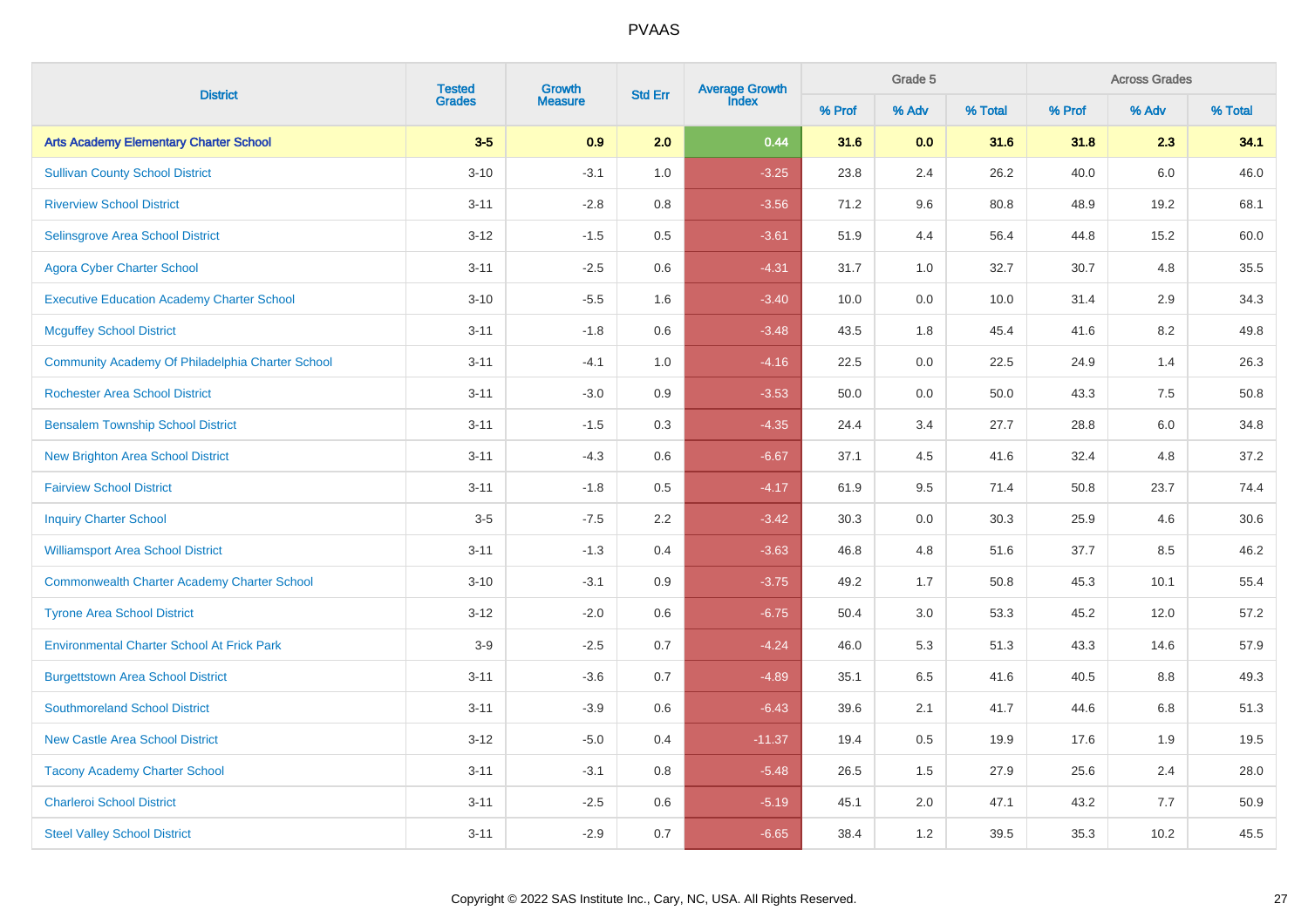| <b>District</b>                                    | <b>Tested</b><br>Growth | Average Growth<br>Index<br><b>Std Err</b> |         | Grade 5  |        | <b>Across Grades</b> |         |        |       |         |
|----------------------------------------------------|-------------------------|-------------------------------------------|---------|----------|--------|----------------------|---------|--------|-------|---------|
|                                                    | <b>Grades</b>           | <b>Measure</b>                            |         |          | % Prof | % Adv                | % Total | % Prof | % Adv | % Total |
| <b>Arts Academy Elementary Charter School</b>      | $3-5$                   | 0.9                                       | 2.0     | 0.44     | 31.6   | 0.0                  | 31.6    | 31.8   | 2.3   | 34.1    |
| <b>Conrad Weiser Area School District</b>          | $3 - 11$                | $-2.3$                                    | $0.5\,$ | $-4.84$  | 44.8   | $0.6\,$              | 45.4    | 36.9   | 6.7   | 43.7    |
| <b>Dallastown Area School District</b>             | $3 - 11$                | $-2.2$                                    | 0.3     | $-6.63$  | 53.1   | 7.2                  | 60.3    | 44.8   | 19.1  | 63.9    |
| <b>Manheim Township School District</b>            | $3 - 12$                | $-2.7$                                    | 0.3     | $-8.26$  | 48.2   | 17.7                 | 65.9    | 45.0   | 24.3  | 69.3    |
| Northern Lebanon School District                   | $3 - 11$                | $-3.3$                                    | 0.5     | $-6.34$  | 51.7   | 3.4                  | 55.2    | 41.8   | 7.5   | 49.3    |
| <b>Lower Moreland Township School District</b>     | $3 - 11$                | $-2.1$                                    | 0.5     | $-5.66$  | 53.0   | 10.2                 | 63.2    | 51.2   | 19.3  | 70.5    |
| Urban Academy Of Greater Pittsburgh Charter School | $3-5$                   | $-8.2$                                    | 1.9     | $-4.39$  | 21.4   | 2.4                  | 23.8    | 20.6   | 1.6   | 22.2    |
| Maritime Academy Charter School                    | $3 - 10$                | $-6.3$                                    | 0.7     | $-9.48$  | 16.3   | $0.0\,$              | 16.3    | 19.4   | 1.9   | 21.3    |
| <b>Erie City School District</b>                   | $3 - 12$                | $-2.9$                                    | 0.3     | $-10.54$ | 17.9   | 0.9                  | 18.8    | 17.5   | 2.2   | 19.8    |
| <b>Kiski Area School District</b>                  | $3 - 11$                | $-2.3$                                    | 0.4     | $-5.07$  | 50.9   | 4.2                  | 55.2    | 47.0   | 13.3  | 60.4    |
| <b>Nazareth Area School District</b>               | $3 - 11$                | $-2.5$                                    | 0.4     | $-6.40$  | 49.2   | 5.5                  | 54.7    | 48.6   | 14.4  | 63.0    |
| Propel Charter School - Braddock Hills             | $3 - 11$                | $-3.7$                                    | 0.8     | $-5.22$  | 19.6   | 1.8                  | 21.4    | 15.6   | 1.9   | 17.5    |
| <b>Pennridge School District</b>                   | $3 - 10$                | $-4.2$                                    | 0.3     | $-14.02$ | 58.0   | 5.4                  | 63.4    | 49.6   | 11.6  | 61.1    |
| <b>Pittston Area School District</b>               | $3 - 11$                | $-3.7$                                    | 0.8     | $-6.99$  | 36.6   | 1.4                  | 38.0    | 35.3   | 5.0   | 40.3    |
| <b>Neshaminy School District</b>                   | $3 - 11$                | $-2.8$                                    | 0.3     | $-9.73$  | 49.1   | 6.0                  | 55.1    | 44.7   | 12.5  | 57.2    |
| <b>Mount Pleasant Area School District</b>         | $3 - 11$                | $-2.9$                                    | 0.6     | $-5.11$  | 45.9   | 0.0                  | 45.9    | 42.0   | 8.5   | 50.5    |
| <b>Bristol Township School District</b>            | $3 - 11$                | $-3.8$                                    | 0.4     | $-10.35$ | 23.8   | 0.9                  | 24.7    | 26.9   | 2.9   | 29.8    |
| <b>Wilson School District</b>                      | $3 - 12$                | $-3.7$                                    | 0.5     | $-7.41$  | 49.3   | 4.2                  | 53.5    | 47.0   | 13.2  | 60.1    |
| <b>Propel Charter School-Mckeesport</b>            | $3-8$                   | $-7.2$                                    | 1.0     | $-7.15$  | 36.1   | 0.0                  | 36.1    | 32.1   | 1.4   | 33.5    |
| <b>Pottstown School District</b>                   | $3 - 12$                | $-5.4$                                    | 0.5     | $-10.46$ | 22.5   | 1.2                  | 23.7    | 21.9   | 2.2   | 24.0    |
| <b>Lancaster School District</b>                   | $3 - 12$                | $-4.1$                                    | 0.3     | $-14.65$ | 22.5   | 2.4                  | 24.9    | 21.5   | 3.7   | 25.2    |
| <b>Parkland School District</b>                    | $3 - 11$                | $-2.9$                                    | 0.3     | $-10.53$ | 55.6   | 16.6                 | 72.1    | 47.1   | 23.4  | 70.5    |
| <b>Abington School District</b>                    | $3 - 10$                | $-2.8$                                    | 0.3     | $-8.59$  | 49.8   | 10.0                 | 59.7    | 44.9   | 18.8  | 63.8    |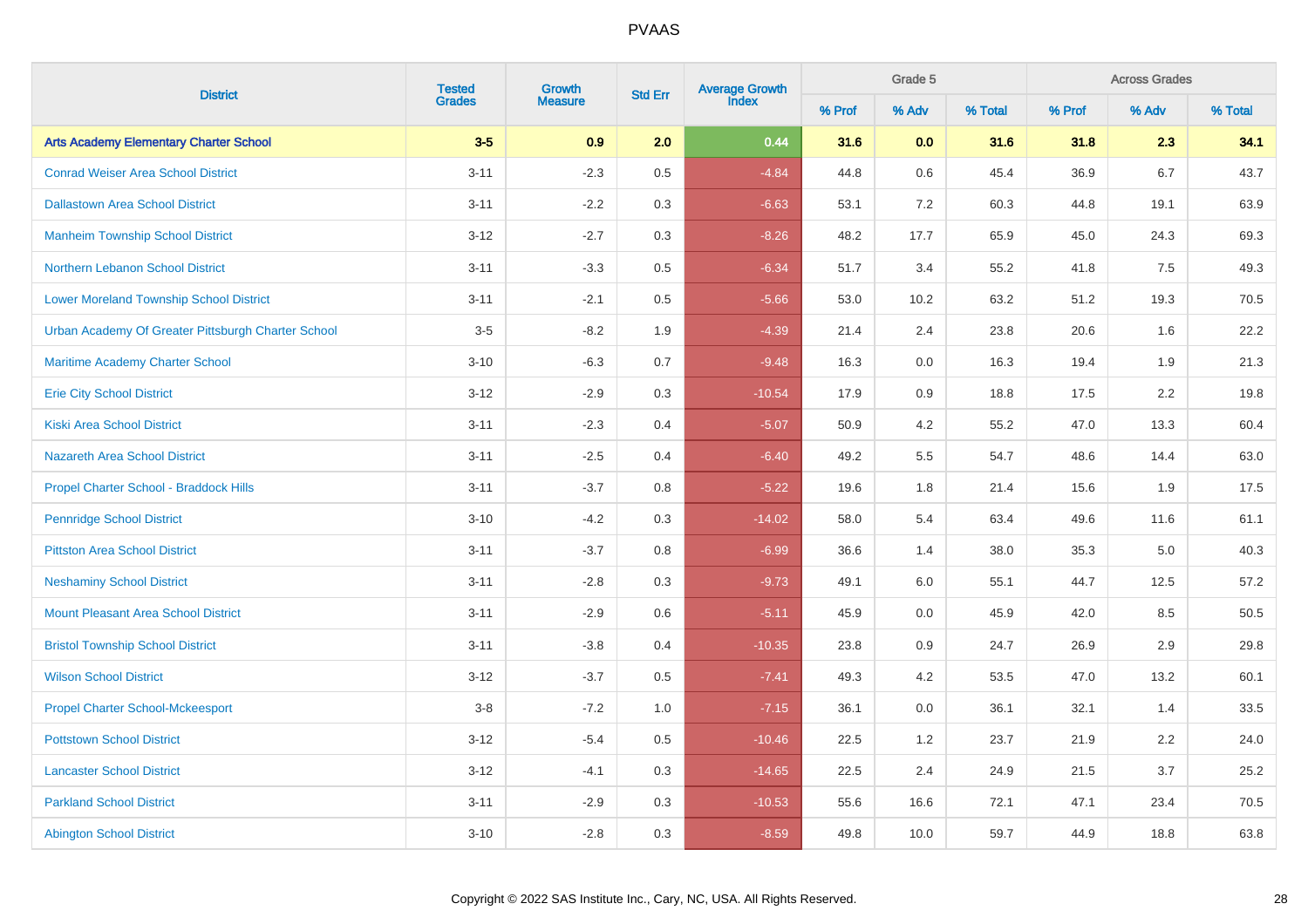| <b>District</b>                               | <b>Tested</b><br>Growth | Average Growth<br>Index<br><b>Std Err</b> |         | Grade 5  |        | <b>Across Grades</b> |         |        |       |         |
|-----------------------------------------------|-------------------------|-------------------------------------------|---------|----------|--------|----------------------|---------|--------|-------|---------|
|                                               | <b>Grades</b>           | <b>Measure</b>                            |         |          | % Prof | % Adv                | % Total | % Prof | % Adv | % Total |
| <b>Arts Academy Elementary Charter School</b> | $3-5$                   | 0.9                                       | 2.0     | 0.44     | 31.6   | 0.0                  | 31.6    | 31.8   | 2.3   | 34.1    |
| <b>MaST Community Charter School II</b>       | $3 - 10$                | $-4.6$                                    | 0.7     | $-6.45$  | 41.0   | 3.0                  | 44.0    | 44.5   | 7.0   | 51.5    |
| <b>Reynolds School District</b>               | $3 - 10$                | $-4.3$                                    | 0.8     | $-5.71$  | 46.3   | $0.0\,$              | 46.3    | 41.5   | 4.9   | 46.4    |
| <b>Woodland Hills School District</b>         | $3 - 12$                | $-3.0$                                    | 0.5     | $-6.16$  | 34.1   | 0.6                  | 34.7    | 26.7   | 3.7   | 30.4    |
| <b>Chichester School District</b>             | $3 - 11$                | $-4.0$                                    | 0.7     | $-5.95$  | 27.3   | 1.1                  | 28.4    | 36.7   | 5.7   | 42.4    |
| <b>Council Rock School District</b>           | $3 - 11$                | $-2.3$                                    | $0.2\,$ | $-9.78$  | 58.1   | 8.8                  | 66.9    | 50.8   | 17.6  | 68.4    |
| <b>Blackhawk School District</b>              | $3 - 11$                | $-3.2$                                    | 0.5     | $-6.30$  | 58.7   | 1.4                  | 60.1    | 48.1   | 10.9  | 59.0    |
| <b>Waynesboro Area School District</b>        | $3 - 12$                | $-2.8$                                    | 0.4     | $-7.51$  | 42.9   | 6.1                  | 49.0    | 41.0   | 12.0  | 52.9    |
| <b>West Mifflin Area School District</b>      | $3 - 12$                | $-3.0$                                    | 0.5     | $-8.43$  | 35.9   | 4.2                  | 40.1    | 37.4   | 4.4   | 41.8    |
| <b>Plum Borough School District</b>           | $3 - 11$                | $-5.8$                                    | 0.4     | $-13.65$ | 53.7   | 6.3                  | 60.0    | 47.5   | 15.8  | 63.2    |
| <b>Collegium Charter School</b>               | $3 - 10$                | $-4.5$                                    | 0.5     | $-9.56$  | 32.0   | 1.0                  | 33.0    | 31.5   | 3.2   | 34.7    |
| <b>Tunkhannock Area School District</b>       | $3 - 11$                | $-3.4$                                    | 0.5     | $-6.81$  | 29.2   | 2.9                  | 32.1    | 36.3   | 6.8   | 43.0    |
| <b>Pine-Richland School District</b>          | $3 - 11$                | $-3.0$                                    | 0.3     | $-8.46$  | 58.0   | 19.8                 | 77.8    | 52.7   | 28.2  | 80.9    |
| <b>Penn Hills School District</b>             | $3 - 11$                | $-4.6$                                    | 0.5     | $-9.21$  | 22.2   | 0.0                  | 22.2    | 20.9   | 2.9   | 23.8    |
| <b>MaST Community Charter School</b>          | $3 - 10$                | $-4.3$                                    | 0.6     | $-7.34$  | 56.4   | 9.9                  | 66.3    | 51.0   | 14.1  | 65.2    |
| <b>Greater Latrobe School District</b>        | $3 - 11$                | $-3.1$                                    | 0.4     | $-8.08$  | 55.6   | 5.8                  | 61.4    | 46.9   | 15.6  | 62.5    |
| <b>Chartiers Valley School District</b>       | $3 - 11$                | $-3.4$                                    | 0.4     | $-8.00$  | 51.3   | 6.5                  | 57.8    | 47.3   | 10.0  | 57.4    |
| <b>Seneca Valley School District</b>          | $3 - 11$                | $-3.6$                                    | 0.3     | $-12.57$ | 52.6   | 9.8                  | 62.4    | 47.2   | 20.2  | 67.4    |
| <b>Marple Newtown School District</b>         | $3 - 11$                | $-4.5$                                    | 0.5     | $-9.87$  | 57.0   | 10.9                 | 67.8    | 51.2   | 18.8  | 69.9    |
| Philipsburg-Osceola Area School District      | $3 - 11$                | $-4.8$                                    | 0.6     | $-8.12$  | 45.5   | 6.5                  | 52.0    | 40.7   | 11.1  | 51.8    |
| <b>Yough School District</b>                  | $3 - 10$                | $-4.7$                                    | 0.6     | $-9.77$  | 37.9   | 1.5                  | 39.4    | 41.9   | 9.2   | 51.1    |
| <b>Pittsburgh School District</b>             | $3 - 11$                | $-1.6$                                    | 0.2     | $-13.03$ | 29.0   | 3.9                  | 32.8    | 29.7   | 7.6   | 37.3    |
| <b>East Stroudsburg Area School District</b>  | $3 - 11$                | $-4.1$                                    | 0.5     | $-9.10$  | 43.7   | 1.9                  | 45.6    | 36.5   | 7.4   | 43.9    |